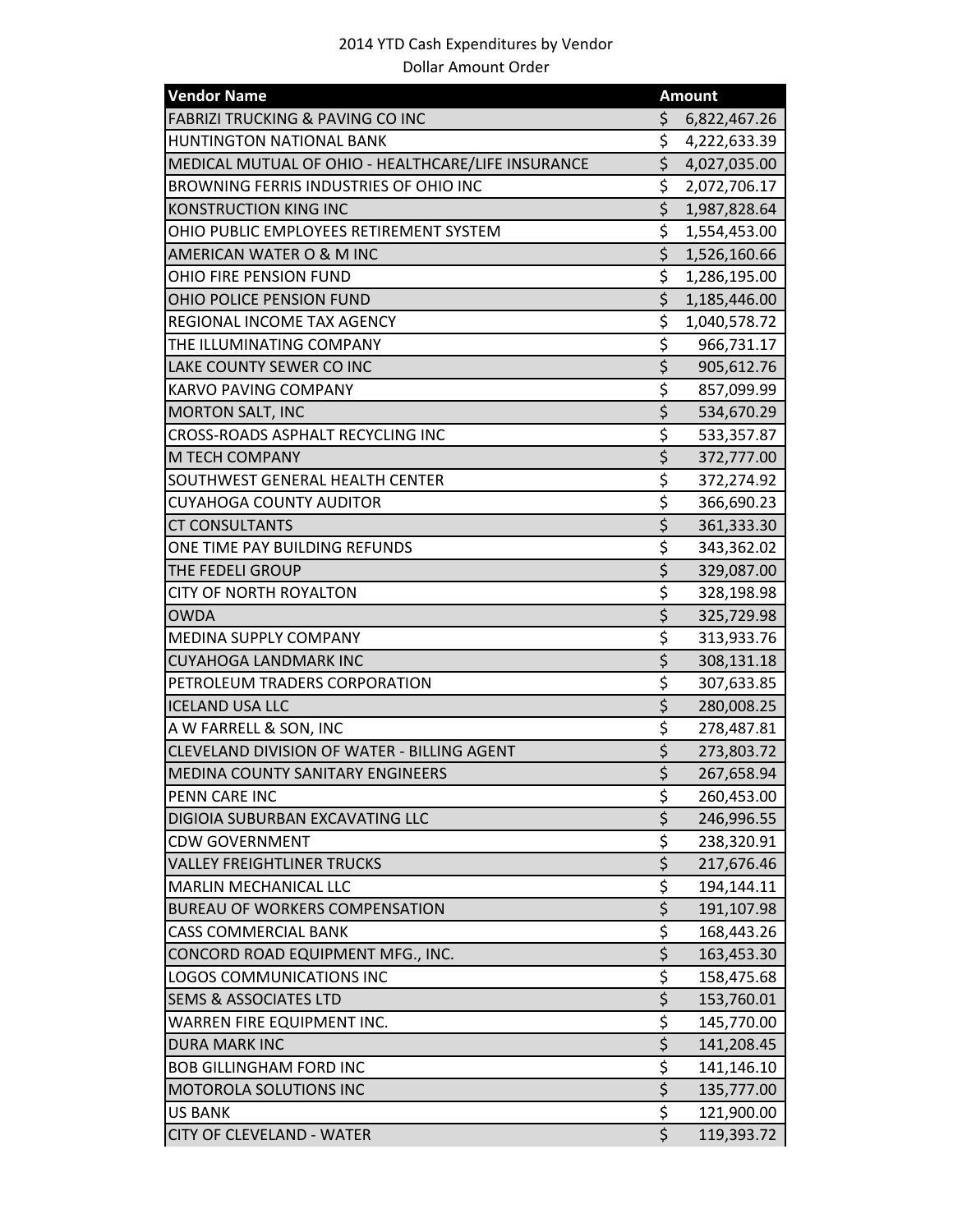| <b>BIG TREES INC</b>                    | \$                              | 112,960.52 |
|-----------------------------------------|---------------------------------|------------|
| <b>VERIZON WIRELESS</b>                 | \$                              | 106,833.11 |
| RE WARNER & ASSOC.                      | \$                              | 102,951.00 |
| UTILITY TRUCK EQUIPMENT INC             | \$                              | 100,050.62 |
| <b>GREVE CHRYSLER</b>                   | \$                              | 93,616.00  |
| <b>ADVIZEX TECHNOLOGIES LLC</b>         | $\overline{\xi}$                | 88,461.79  |
| AT&T                                    | \$                              | 82,884.24  |
| <b>ADLER TEAM SPORTS</b>                | $\overline{\xi}$                | 80,254.15  |
| TREASURER STATE OF OHIO                 | \$                              | 77,527.60  |
| STATEWIDE FORD LINCOLN MERCURY INC      | $\overline{\xi}$                | 76,047.00  |
| <b>DELL MARKETING LP</b>                | \$                              | 74,373.33  |
| SCHULTZ FLUID HANDLING EQUIPMENT        | $\overline{\xi}$                | 68,206.72  |
| ROLLAND SPECIALTY VEHICLES AND PRODUCTS | \$                              | 68,069.13  |
| REILLY SWEEPING INC                     | $\overline{\xi}$                | 66,405.00  |
| <b>LEBANON FORD</b>                     | \$                              | 64,876.00  |
| <b>BEREA AUTOMOTIVE PARTS</b>           | $\overline{\boldsymbol{\zeta}}$ | 64,045.16  |
| <b>TYLER TECHNOLOGIES INC</b>           | \$                              | 64,005.79  |
| HD SUPPLY WATERWORKS, LTD.              | $\overline{\xi}$                | 62,842.06  |
| APEX CONSTRUCTION & MANAGEMENT          | \$                              | 59,744.00  |
| <b>COLORADO TIME SYSTEMS LLC</b>        | $\overline{\xi}$                | 58,485.00  |
| <b>BAKER VEHICLE SYSTEMS INC</b>        | \$                              | 58,396.74  |
| TAC COMPUTER INC.                       | $\overline{\xi}$                | 57,179.48  |
| LOWE'S                                  | \$                              | 55,323.43  |
| <b>JOSEPH A GAMBINO</b>                 | \$                              | 54,999.96  |
| <b>CARGILL INCORPORATED</b>             | \$                              | 51,410.53  |
| SDF INC.                                | $\overline{\xi}$                | 50,000.00  |
| <b>MARKS CONSTRUCTION INC</b>           | \$                              | 50,000.00  |
| <b>EMERGENCY CALL WORKS INC</b>         | $\overline{\xi}$                | 49,900.00  |
| 880 CONSTRUCTION COMPANY INC            | \$                              | 49,820.00  |
| <b>GIBSON MACHINERY LLC</b>             | \$                              | 49,582.71  |
| ERIE LANDSCAPING CO. INC.               | \$                              | 49,565.78  |
| ABEL TRUCK & AUTOMOTIVE SUPPLY INC      | \$                              | 49,372.47  |
| <b>INDY EQUIPMENT &amp; SUPPLY INC</b>  | \$                              | 49,352.48  |
| <b>PRO-TECH SECURITY SALES</b>          | $\overline{\xi}$                | 48,993.00  |
| V&C LTD                                 | \$                              | 48,960.00  |
| <b>J W CONCRETE INC</b>                 | $\overline{\xi}$                | 48,960.00  |
| CENTRAL CONCRETE SAWING COMPANY         | \$                              | 48,960.00  |
| <b>CODY CONCRETE COMPANY</b>            | $\overline{\xi}$                | 48,960.00  |
| <b>GORDON FOOD SERVICE INC</b>          | \$                              | 46,762.22  |
| MURPHY TRACTOR & EQUIPMENT CO. INC.     | $\overline{\xi}$                | 45,771.69  |
| TACTICAL PLANNING LLC                   | \$                              | 45,600.00  |
| SCHEMRICH BROS BUILDING SUPPLIES LLC    | $\overline{\xi}$                | 45,593.40  |
| PERRY PROTECH                           | \$                              | 44,767.22  |
| O P AQUATICS                            | $\overline{\xi}$                | 44,744.83  |
| <b>MACK CONCRETE INC</b>                | \$                              | 44,127.50  |
| <b>GENERATOR SYSTEMS LLC</b>            | $\zeta$                         | 44,109.50  |
| <b>AMERICAN FIREWORKS</b>               | \$                              | 44,000.00  |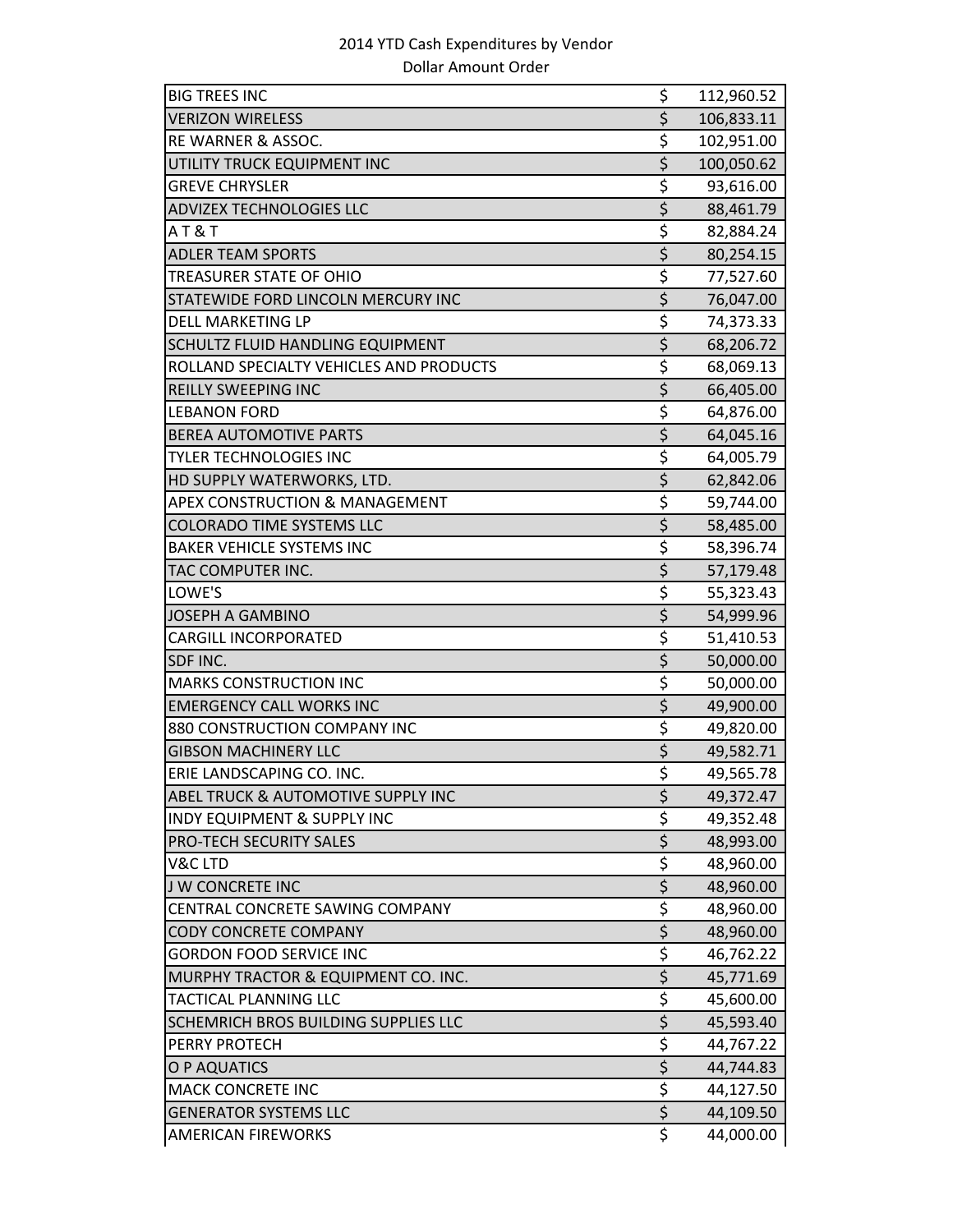| <b>NORTHEAST LUBRICANTS LTD</b>                 | \$                              | 43,636.25 |
|-------------------------------------------------|---------------------------------|-----------|
| <b>PNC BANK</b>                                 | \$                              | 43,537.62 |
| <b>JOHN B KORNICK &amp; ASSOCIATES</b>          | \$                              | 43,210.00 |
| <b>ANIXTER INC</b>                              | $\overline{\xi}$                | 41,760.58 |
| <b>KOKOSING MATERIALS INC</b>                   | \$                              | 41,594.61 |
| DISPATCH PRODUCTS COMPANY                       | $\overline{\xi}$                | 40,888.00 |
| <b>LAMPION COMPANIES LLC</b>                    | \$                              | 40,569.86 |
| TRY AUTO SALES CORP                             | $\overline{\xi}$                | 40,500.00 |
| TRUCK SERVICE INCORPORATED                      | \$                              | 38,058.28 |
| WELLMAN & GRIFFITH INC.                         | $\overline{\xi}$                | 37,557.70 |
| <b>LIBERTY FORD</b>                             | \$                              | 37,452.08 |
| MICHAEL BENZA & ASSOCIATES INC                  | $\overline{\xi}$                | 36,720.63 |
| CHAGRIN VALLEY ENGINEERING LTD                  | \$                              | 35,910.00 |
| <b>MULCH &amp; MORE</b>                         | $\overline{\xi}$                | 35,452.92 |
| <b>SYLVESTER TRUCK &amp; TIRE SERVICE</b>       | $\overline{\xi}$                | 35,432.60 |
| <b>EMSCO</b>                                    | $\overline{\xi}$                | 34,718.00 |
| <b>MACK INDUSTRIES INC</b>                      | \$                              | 34,498.60 |
| <b>CITY OF BROOKPARK</b>                        | $\overline{\xi}$                | 34,487.43 |
| <b>MOSKO EXCAVATING LTD</b>                     | $\overline{\boldsymbol{\zeta}}$ | 33,847.25 |
| THE K COMPANY INC                               | $\overline{\xi}$                | 33,788.56 |
| JANI - KING OF CLEVELAND                        | \$                              | 31,980.00 |
| <b>SYLVESTER AUTO &amp; TIRE</b>                | $\overline{\xi}$                | 31,516.37 |
| RUSH TRUCK CENTERS OF OHIO, INC                 | $\overline{\xi}$                | 31,132.44 |
| THE POST                                        | $\overline{\xi}$                | 31,113.00 |
| <b>VANCE'S LAW ENFORCEMENT</b>                  | \$                              | 31,101.55 |
| <b>KEK SUPPLY INC</b>                           | $\overline{\xi}$                | 30,774.47 |
| RICHARD GENTILE ELECTRIC INC                    | \$                              | 30,465.00 |
| CINTAS CORPORATION #011                         | \$                              | 30,437.38 |
| <b>GIANT MAINTENANCE &amp; RESTORATION INC.</b> | \$                              | 30,275.00 |
| ASPLUNDH TREE EXPERT CO                         | $\overline{\xi}$                | 30,229.82 |
| JAMES G. ZUPKA C P A INC                        | \$                              | 29,610.00 |
| RAM DIAGNOSTICS                                 | \$                              | 29,100.00 |
| <b>EMS MANAGEMENT &amp; CONSULTANTS INC</b>     | \$                              | 28,291.30 |
| <b>GREAT LAKES PETROLEUM</b>                    | $\overline{\xi}$                | 28,237.62 |
| <b>CLEVELAND CLINIC FOUNDATION</b>              | \$                              | 26,931.25 |
| <b>KOLICK &amp; KONDZER</b>                     | $\overline{\xi}$                | 26,767.35 |
| ADVANCED SECURITY ALARM SYSTEMS                 | \$                              | 26,755.66 |
| <b>RESIDEX LLC</b>                              | \$                              | 25,530.49 |
| INDEPENDENCE EXCAVATING INC                     | \$                              | 25,459.99 |
| <b>BLUE RIBBON MEATS</b>                        | $\overline{\xi}$                | 25,428.23 |
| <b>BUSY BEE SERVICES LTD</b>                    | $\overline{\xi}$                | 25,000.00 |
| RELMEC MECHANICAL LLC                           | $\overline{\xi}$                | 24,317.69 |
| <b>BOB ROSS BUICK-GMC-HUMMER</b>                | \$                              | 24,226.75 |
| KIMBALL - MIDWEST                               | $\overline{\xi}$                | 24,040.47 |
| SPOONER CONSTRUCTION LLC                        | \$                              | 24,000.00 |
| <b>GEM INC</b>                                  | $\overline{\xi}$                | 23,953.74 |
| ONE TIME PAY RECREATION & SENIOR                | \$                              | 23,929.82 |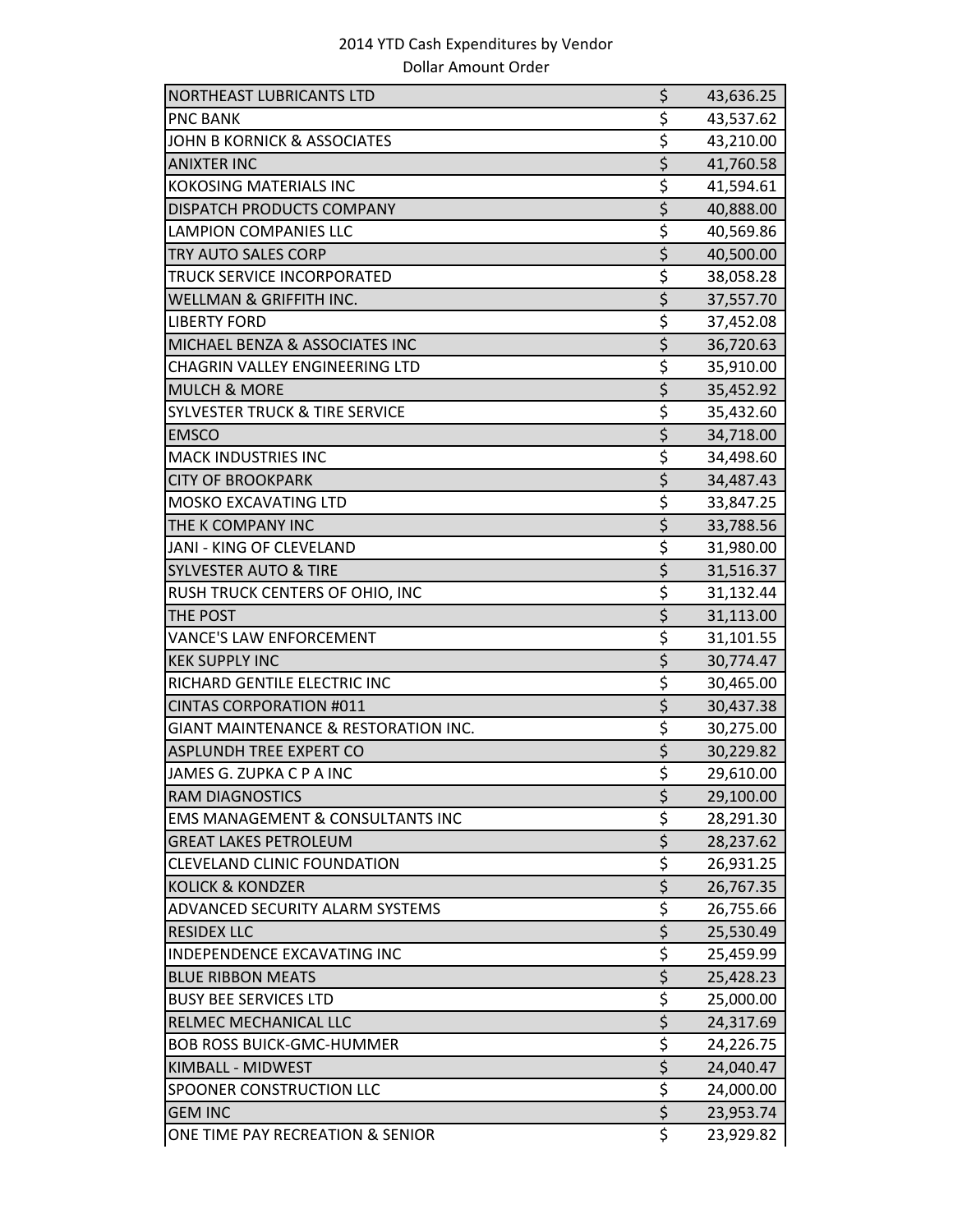| JOHN DEERE COMPANY                              | \$                              | 23,506.89 |
|-------------------------------------------------|---------------------------------|-----------|
| <b>CCC COFFEE SERVICE</b>                       | \$                              | 23,409.31 |
| <b>STAPLES ADVANTAGE</b>                        | \$                              | 23,321.88 |
| <b>SHORTAGE CONTROL INC</b>                     | \$                              | 23,174.22 |
| TAFT STETTINIUS & HOLLISTER LLP                 | $\overline{\xi}$                | 22,884.85 |
| FIRE FORCE INC                                  | \$                              | 22,802.50 |
| ABC EQUIPMENT RENTAL & SALES                    | $\overline{\boldsymbol{\zeta}}$ | 22,712.51 |
| PARKSON CORPORATION                             | \$                              | 22,607.23 |
| MT BUSINESS TECHNOLOGIES INC                    | $\overline{\xi}$                | 22,248.06 |
| <b>POLEN IMPLEMENT</b>                          | \$                              | 22,200.56 |
| <b>SAGAMORE COMPANIES</b>                       | \$                              | 22,200.00 |
| EDWARDS LANDCLEARING INC                        | \$                              | 22,187.50 |
| STATEWIDE EMERGENCY PRODUCTS LLC                | \$                              | 22,138.00 |
| ORGANIZATIONAL ARCHITECTURE INC                 | \$                              | 21,875.00 |
| <b>RS JENNY CONSTRUCTION</b>                    | $\overline{\xi}$                | 21,552.96 |
| PITNEY BOWES PURCHASE POWER                     | \$                              | 21,295.76 |
| PATH MASTER INC                                 | $\overline{\xi}$                | 20,984.00 |
| U S BANK EQUIPMENT FINANCE                      | \$                              | 20,837.30 |
| CUYAHOGA COUNTY COMMON PLEAS COURT, PROBATE DIV | $\overline{\xi}$                | 20,450.00 |
| DAVEY TREE EXPERT COMPANY                       | \$                              | 19,898.50 |
| LANDMARK LAWN & GARDEN SUPPLY INC               | \$                              | 19,831.17 |
| <b>ANTHONY SKUBON</b>                           | \$                              | 19,808.50 |
| AMERICAN FINANCIAL RESOURCES                    | $\overline{\xi}$                | 19,229.78 |
| THE FIRE HOUSE                                  | \$                              | 19,095.00 |
| EJ USA INC                                      | $\overline{\xi}$                | 18,593.21 |
| <b>ALPHAGRAPHICS</b>                            | \$                              | 18,541.17 |
| <b>CAREWORKS COMP</b>                           | \$                              | 18,500.00 |
| STRONGSVILLE RETIREMENT RESIDENCE LLC           | \$                              | 18,488.00 |
| BOMAR SOFT PLAYGROUNDS INTERNATIONAL INC        | $\overline{\xi}$                | 18,430.00 |
| THE HOME DEPOT                                  | \$                              | 18,000.68 |
| <b>HELMS ELECTRIC INC</b>                       | $\overline{\boldsymbol{\zeta}}$ | 17,926.19 |
| <b>USA BLUEBOOK</b>                             | \$                              | 17,902.69 |
| HILLCREST FOOD SERVICE                          | \$                              | 17,851.22 |
| <b>GROENEVELD</b>                               | \$                              | 17,565.65 |
| <b>COUNTRYSIDE INC</b>                          | $\overline{\xi}$                | 17,453.00 |
| <b>ROGUE FITNESS</b>                            | $\overline{\xi}$                | 17,421.79 |
| <b>BRUDER INC</b>                               | $\overline{\xi}$                | 17,268.26 |
| KONSTANZER-GARTMAN, AN OHIO GENERAL PARTNERSHIP | \$                              | 17,115.00 |
| <b>ENGINEERING ASSOCIATES INC</b>               | $\zeta$                         | 17,100.00 |
| AMAZON.COM LLC                                  | \$                              | 16,978.18 |
| <b>FISHER AUTO PARTS INC</b>                    | $\overline{\xi}$                | 16,870.00 |
| <b>BOUND TREE MEDICAL LLC</b>                   | \$                              | 16,770.10 |
| <b>RUSTY OAK NURSERY LTD</b>                    | $\overline{\xi}$                | 16,626.00 |
| <b>LAKEFRONT LINES INC</b>                      | \$                              | 16,547.00 |
| <b>LIBERTY AUTO GROUP LTD</b>                   | \$                              | 16,506.94 |
| 5/3RD BANK                                      | \$                              | 16,300.55 |
| YORK ROAD AUTOMOTIVE SERVICE INC                | \$                              | 16,027.70 |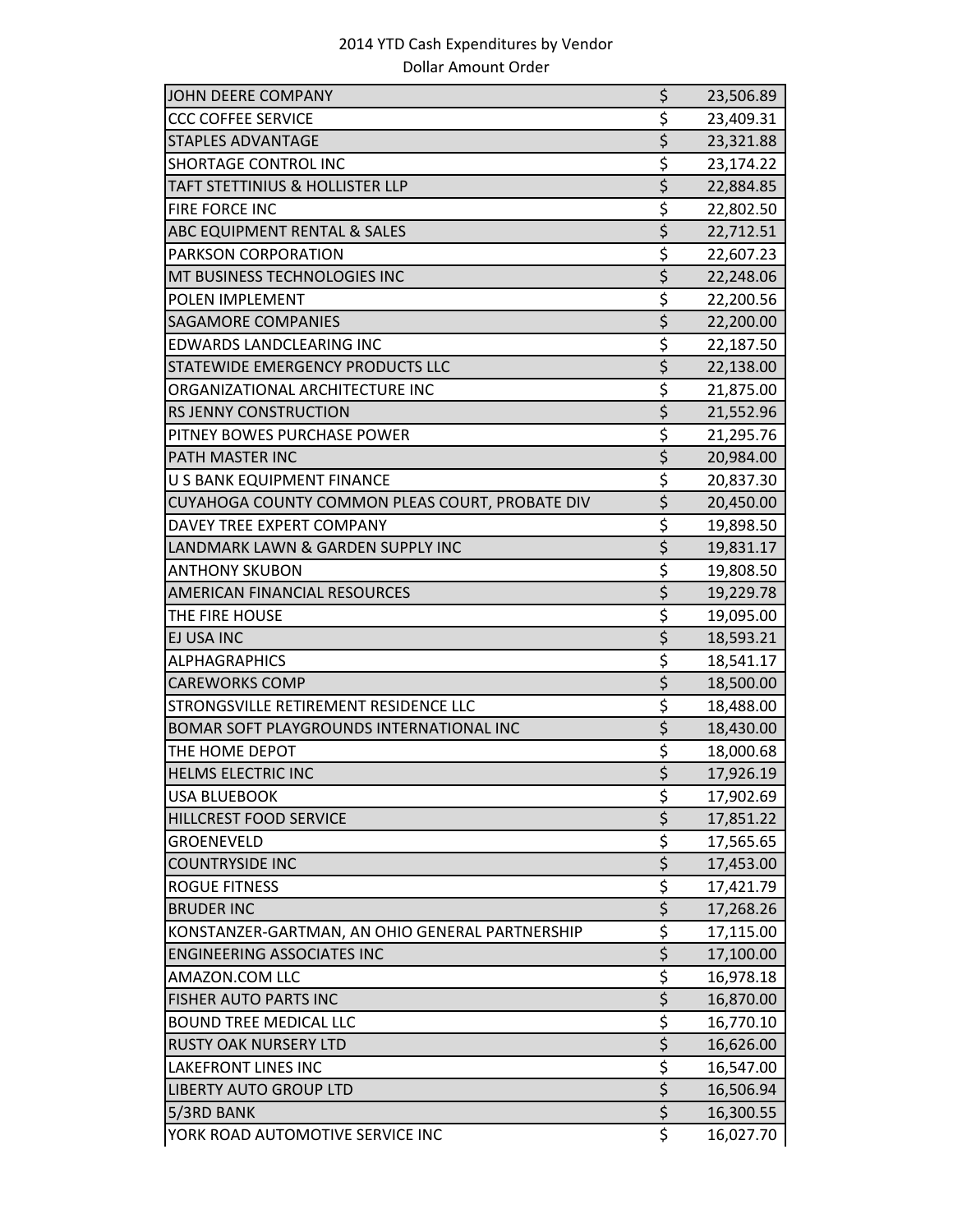| <b>EVOQUA WATER TECHNOLOGIES LLC</b>      | \$                              | 15,874.00 |
|-------------------------------------------|---------------------------------|-----------|
| LEFF ELECTRIC COMPANY                     | \$                              | 15,872.32 |
| TRANSYLVANIA MOVERS & CLEANERS LLC        | \$                              | 15,834.85 |
| <b>AZTEC STEEL</b>                        | \$                              | 15,823.77 |
| ONE TIME PAY MISC REFUNDS                 | $\overline{\xi}$                | 15,654.77 |
| <b>INTERSTATE BATTERY OF CLEVELAND</b>    | \$                              | 15,421.84 |
| PAETEC COMMUNICATIONS INC                 | $\overline{\xi}$                | 15,368.82 |
| <b>ANTHONY BUMBALIS</b>                   | \$                              | 15,290.00 |
| ALL AMERICAN FIRE EQUIPMENT               | $\overline{\xi}$                | 15,211.78 |
| J K LAMB COMPANY LLC                      | \$                              | 15,210.00 |
| <b>EXCEL FLUID GROUP</b>                  | \$                              | 15,151.00 |
| <b>WILLIAM PATRICK BORON</b>              | $\overline{\xi}$                | 15,000.00 |
| SOUTHWEST COUNCIL OF GOVERNMENTS          | \$                              | 15,000.00 |
| JL PREVENTION PLUS INC                    | \$                              | 14,937.34 |
| <b>CUYAHOGA COUNTY TREASURER</b>          | \$                              | 14,805.76 |
| BEST BUY BUSINESS ADVANTAGE ACCOUNT       | \$                              | 14,774.27 |
| <b>GRAINGER INC</b>                       | $\overline{\boldsymbol{\zeta}}$ | 14,760.69 |
| <b>PM GRAPHICS</b>                        | \$                              | 14,650.77 |
| <b>DEAN NIDA &amp; ASSOCIATES LLC</b>     | $\overline{\xi}$                | 14,631.46 |
| <b>BRUNSWICK AUTO MART</b>                | \$                              | 14,555.25 |
| <b>CUSTOM PRODUCTS CORP</b>               | $\overline{\xi}$                | 14,520.00 |
| <b>ENFORCEMENT PRODUCTS</b>               | \$                              | 14,490.00 |
| <b>STRONGSVILLE SPIRIT SHOP</b>           | \$                              | 14,467.57 |
| <b>SIRNA &amp; SONS PRODUCE</b>           | \$                              | 14,416.97 |
| <b>DICAR CORPORATION</b>                  | \$                              | 14,347.00 |
| <b>BULKIES CHEMICAL SUPPLY LTD</b>        | \$                              | 14,204.62 |
| <b>SHERWIN WILLIAMS</b>                   | \$                              | 13,633.77 |
| FULTZ ENTERPRISES INC                     | \$                              | 13,616.00 |
| <b>CARTWRIGHT TREE SERVICE INC</b>        | \$                              | 13,500.00 |
| NORTHEAST OHIO MEDIA GROUP LLC            | \$                              | 13,454.30 |
| <b>LIBERTY EQUIPMENT &amp; SUPPLY INC</b> | $\overline{\xi}$                | 13,361.00 |
| <b>COLA MANAGEMENT LLC</b>                | \$                              | 13,130.00 |
| WILLIAM LOEBS EXCAVATING LLC              | \$                              | 12,874.30 |
| <b>CASSIDIAN COMMUNICATIONS</b>           | \$                              | 12,857.00 |
| <b>GALL'S INC</b>                         | $\overline{\xi}$                | 12,807.22 |
| <b>ADVANCED TURF SOLUTIONS</b>            | \$                              | 12,588.57 |
| PRAXAIR DISTRIBUTION INC                  | $\overline{\xi}$                | 12,514.53 |
| COMPENSATION ANALYSIS, INC.               | $\overline{\xi}$                | 12,500.00 |
| WALD & FISHER INC MGMT                    | \$                              | 12,419.40 |
| <b>B &amp; C COMMUNICATIONS</b>           | \$                              | 12,117.51 |
| TRICO OXYGEN CO. INC.                     | \$                              | 12,047.18 |
| <b>BUCKEYE CLEANING CENTER</b>            | \$                              | 12,030.96 |
| <b>SERENA SAFETY LLC</b>                  | $\overline{\xi}$                | 12,015.24 |
| MYGOV LLC                                 | \$                              | 12,000.00 |
| <b>925 OFFICE OUTFITTERS</b>              | $\overline{\xi}$                | 11,934.60 |
| <b>SROKA INDUSTRIES</b>                   | \$                              | 11,925.00 |
| <b>POSTMASTER</b>                         | $\overline{\xi}$                | 11,916.73 |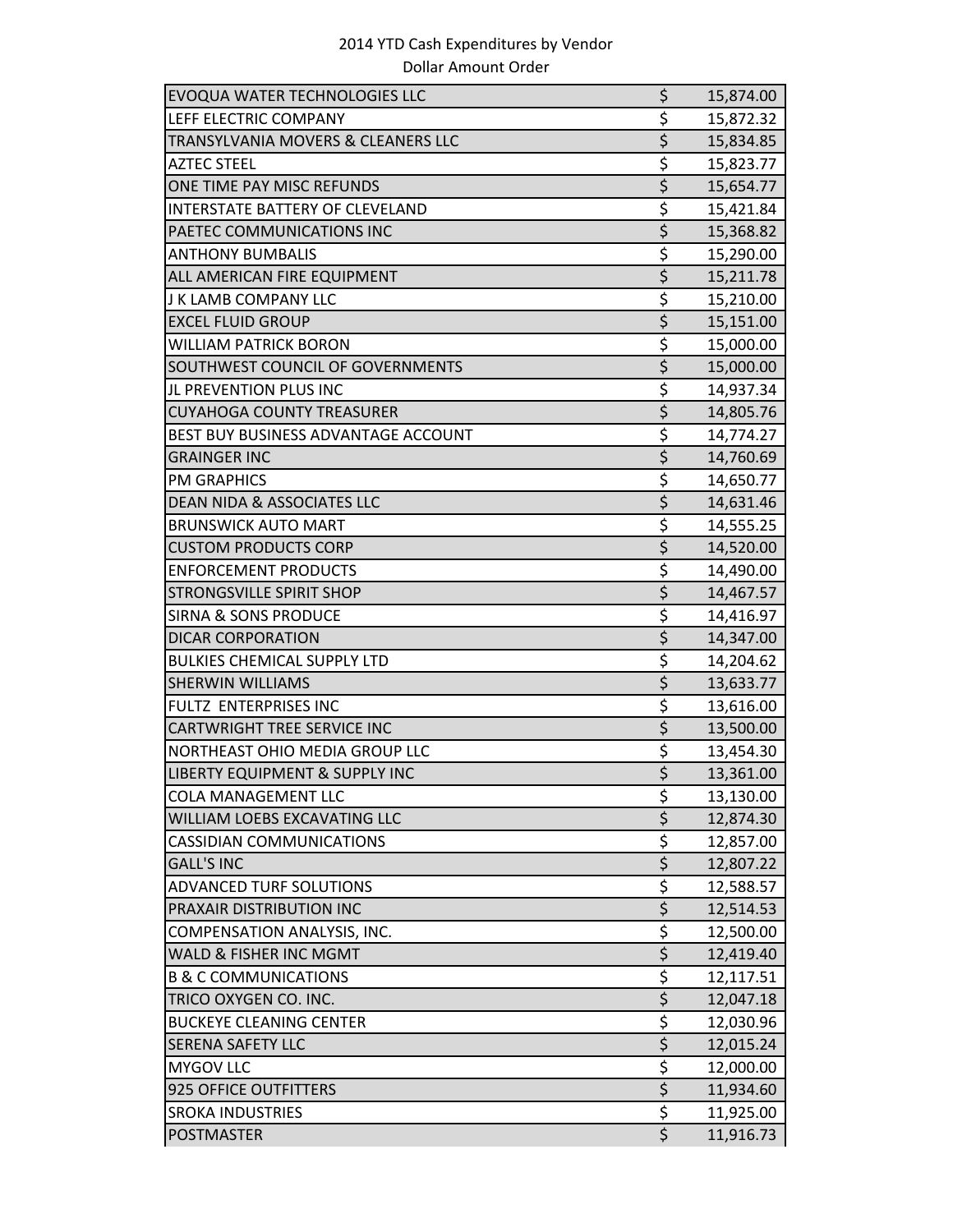| CLEAN HARBORS ENVIRONMENTAL SERVICES INC | \$               | 11,905.30 |
|------------------------------------------|------------------|-----------|
| WEST PAYMENT CENTER                      | \$               | 11,902.43 |
| WW WILLIAMS                              | \$               | 11,809.43 |
| CUYAHOGA COUNTY BOARD OF HEALTH          | \$               | 11,535.00 |
| <b>CITY OF BROADVIEW HEIGHTS</b>         | \$               | 11,487.84 |
| TERRACE CONSTRUCTION CO INC              | \$               | 11,432.13 |
| JOHN R THOMAS & ASSOCIATES INC.          | \$               | 11,400.00 |
| <b>TEMPLE DISPLAY LTD</b>                | \$               | 11,284.50 |
| <b>THOMPSON ELECTRIC</b>                 | \$               | 11,140.00 |
| ANGELIS EXCAVATING & TRUCKING LLC        | $\overline{\xi}$ | 11,102.17 |
| WALKER PROCESS EQUIPMENT                 | \$               | 11,033.87 |
| SQUIRE PATTON BOGGS (US) LLP.            | \$               | 11,000.00 |
| DONALD G BOHNING & ASSOCIATES INC        | \$               | 11,000.00 |
| PARADISE TREE FARM INC                   | $\overline{\xi}$ | 10,880.00 |
| STRONGSVILLE EXCAVATING CO INC           | \$               | 10,700.00 |
| RECORDS IMAGING SERVICE INC              | \$               | 10,675.06 |
| ALL TYPE FENCE & LANDSCAPING, INC.       | \$               | 10,395.00 |
| <b>ACCURATE CONTROLS, INC</b>            | \$               | 10,254.00 |
| <b>KLYN NURSERIES INC</b>                | \$               | 10,227.75 |
| <b>FASTENAL COMPANY</b>                  | \$               | 10,138.97 |
| <b>TRAVELERS</b>                         | \$               | 10,131.06 |
| <b>CLEVELAND CAVALIERS</b>               | \$               | 10,100.00 |
| <b>KRYSTOWSKI TRACTOR SALES INC</b>      | \$               | 10,001.60 |
| <b>GLEDHILL ROAD MACHINERY CO</b>        | $\overline{\xi}$ | 9,723.52  |
| <b>JOSEPH JAMES BOVE</b>                 | \$               | 9,561.60  |
| <b>REGENCY ROOFING</b>                   | \$               | 9,500.00  |
| <b>CLEVELAND SUPPLY INC</b>              | \$               | 9,451.06  |
| PHYSIO-CONTROL, INC                      | \$               | 9,447.96  |
| <b>EUTHENICS INC</b>                     | \$               | 9,360.00  |
| <b>AMY WOJTOWICZ</b>                     | \$               | 9,360.00  |
| NATURES OWN SOURCE LLC                   | $\overline{\xi}$ | 9,302.00  |
| <b>TIME WARNER CABLE</b>                 | \$               | 9,203.51  |
| MADDEN BROS INC                          | \$               | 9,165.00  |
| THE OHIO DEPT OF JOB & FAMILY SERVICES   | \$               | 9,112.00  |
| <b>ZOLL DATA SYSTEMS INC</b>             | \$               | 9,006.76  |
| SANG KI HAHN & JUNGA JA KIM HAHN         | $\overline{\xi}$ | 9,000.00  |
| CLEVELAND INDUSTRIAL SUPPLY              | \$               | 8,992.49  |
| OHIO EDISON                              | $\overline{\xi}$ | 8,991.04  |
| <b>DARICE</b>                            | \$               | 8,933.44  |
| GPSTRACKIT.COM                           | \$               | 8,924.28  |
| KOENIG CONSULTING GROUP                  | \$               | 8,900.00  |
| COLABIANCHI CONSTRUCTION CORP            | \$               | 8,730.00  |
| FINLEY FIRE EQUIPMENT CO INC             | \$               | 8,672.98  |
| <b>HEAD OVER HEELS</b>                   | \$               | 8,629.00  |
| THE WALTER H DRANE COMPANY               | $\frac{5}{5}$    | 8,395.66  |
| DECATUR ELECTRONICS INC                  |                  | 8,350.00  |
| <b>SCHAEFER PLUMBING</b>                 | $\overline{\xi}$ | 8,171.14  |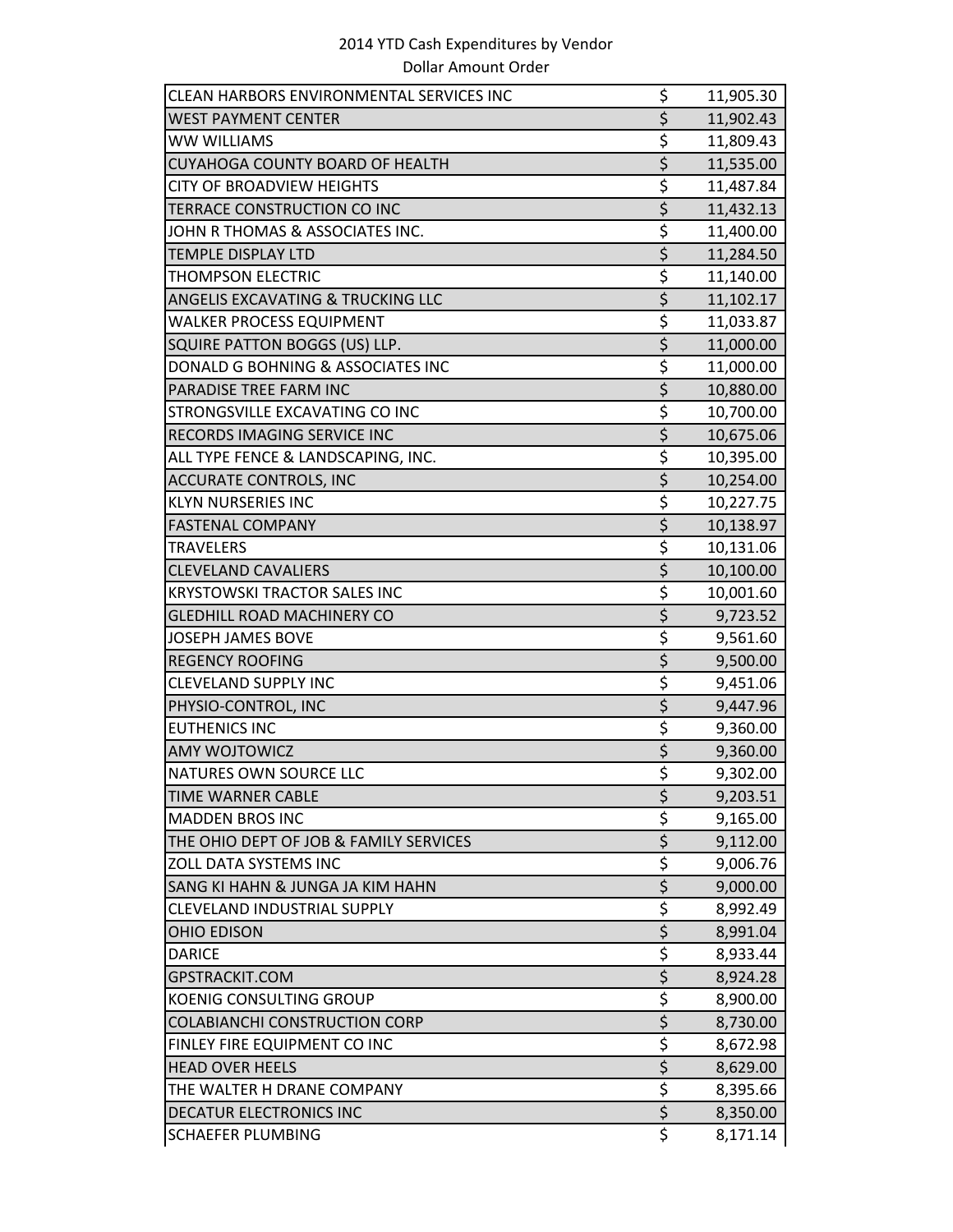| RAD AIR STRONGSVILLE                   | \$                                  | 8,167.41 |
|----------------------------------------|-------------------------------------|----------|
| <b>FIRST CHOICE TREE WORK</b>          | \$                                  | 8,155.00 |
| <b>COSTCO WHOLESALE</b>                | $\overline{\xi}$                    | 8,151.09 |
| LIFE FITNESS                           | \$                                  | 8,124.69 |
| <b>PRADCO</b>                          | $\overline{\xi}$                    | 8,000.00 |
| <b>MILLER &amp; COMPANY</b>            | \$                                  | 7,885.72 |
| LANDSPAN CORP., AN OHIO CORPORATION    | $\overline{\xi}$                    | 7,882.30 |
| <b>CLEVELAND TRUCK ELECTRIC INC</b>    | \$                                  | 7,815.00 |
| <b>RISK CONTROL 360 LLC</b>            | $\overline{\xi}$                    | 7,787.50 |
| <b>NEW HEIGHTS LLC</b>                 | \$                                  | 7,762.50 |
| <b>CHEMSAFE INTERNATIONAL</b>          | $\overline{\xi}$                    | 7,694.10 |
| <b>1ST AYD CORPORATION</b>             | \$                                  | 7,672.32 |
| PITNEY BOWES GLOBAL FINANCIAL SERVICES | \$                                  | 7,668.00 |
| <b>HOLIDAY DESIGNS INC</b>             | \$                                  | 7,641.66 |
| TODAY'S BUSINESS PRODUCTS INC.         | \$                                  | 7,543.71 |
| <b>CARL ZWIERLEIN</b>                  | \$                                  | 7,423.88 |
| <b>ABC FIRE INC</b>                    | \$                                  | 7,423.65 |
| <b>MARIA GARDENS, INC</b>              | \$                                  | 7,413.59 |
| JOSEPH L. WEBER III                    | $\overline{\boldsymbol{\varsigma}}$ | 7,300.00 |
| MICHAUD'S INC                          | \$                                  | 7,275.20 |
| <b>CENTURY EQUIPMENT II LTD</b>        | $\overline{\xi}$                    | 7,216.38 |
| <b>QUALITY TROPHIES &amp; AWARDS</b>   | \$                                  | 7,201.00 |
| RAD AIR SERVICE CENTER                 | \$                                  | 7,143.04 |
| AMERICAN MESSAGING                     | \$                                  | 7,139.40 |
| SUPERIOR ELECTRIC SUPPLY CO            | $\overline{\xi}$                    | 7,075.11 |
| <b>KRONOS INC</b>                      | \$                                  | 7,014.08 |
| <b>MICRO CENTER</b>                    | $\overline{\xi}$                    | 6,982.88 |
| <b>KEYBANK</b>                         | \$                                  | 6,887.78 |
| <b>KEY BANK</b>                        | \$                                  | 6,869.05 |
| <b>CREATIVE PRODUCT SOURCING INC</b>   | $\overline{\xi}$                    | 6,851.47 |
| <b>GABLE ELEVATOR &amp; LIFT CO</b>    | \$                                  | 6,823.44 |
| <b>BARNES LABORATORIES</b>             | \$                                  | 6,705.26 |
| JACK DOHENY SUPPLIES OHIO INC          | \$                                  | 6,658.53 |
| <b>SHARON MARIA AYERS GENTRY</b>       | $\overline{\xi}$                    | 6,655.50 |
| <b>DISTILLATA</b>                      | \$                                  | 6,620.50 |
| SITE LOCATION PARTNERSHIP              | $\overline{\xi}$                    | 6,500.00 |
| <b>XEROX GOVERNMENT SYSTEMS LLC</b>    | \$                                  | 6,346.58 |
| CALFEE, HALTER & GRISWOLD LLP          | $\overline{\xi}$                    | 6,321.03 |
| <b>CLEVELAND MACK SALES</b>            | $\frac{1}{2}$                       | 6,245.68 |
| STRONGSVILLE MINI-STORAGE LLC          | $\overline{\boldsymbol{\zeta}}$     | 6,242.40 |
| CROSSFIT, INC                          | \$                                  | 6,200.00 |
| NORTH ROYALTON POWER EQUIPMENT         | $\overline{\xi}$                    | 6,121.79 |
| <b>THUNDER TECH</b>                    | \$                                  | 6,080.00 |
| TRUE VALUE HARDWARE INC.               | \$                                  | 6,058.67 |
| MORPHOTRUST USA INC                    | \$                                  | 6,042.00 |
| <b>CITIZEN SYNC LLC</b>                | $\overline{\xi}$                    | 6,000.00 |
| INTERSTATE SAFETY & SERVICE INC.       | \$                                  | 5,999.00 |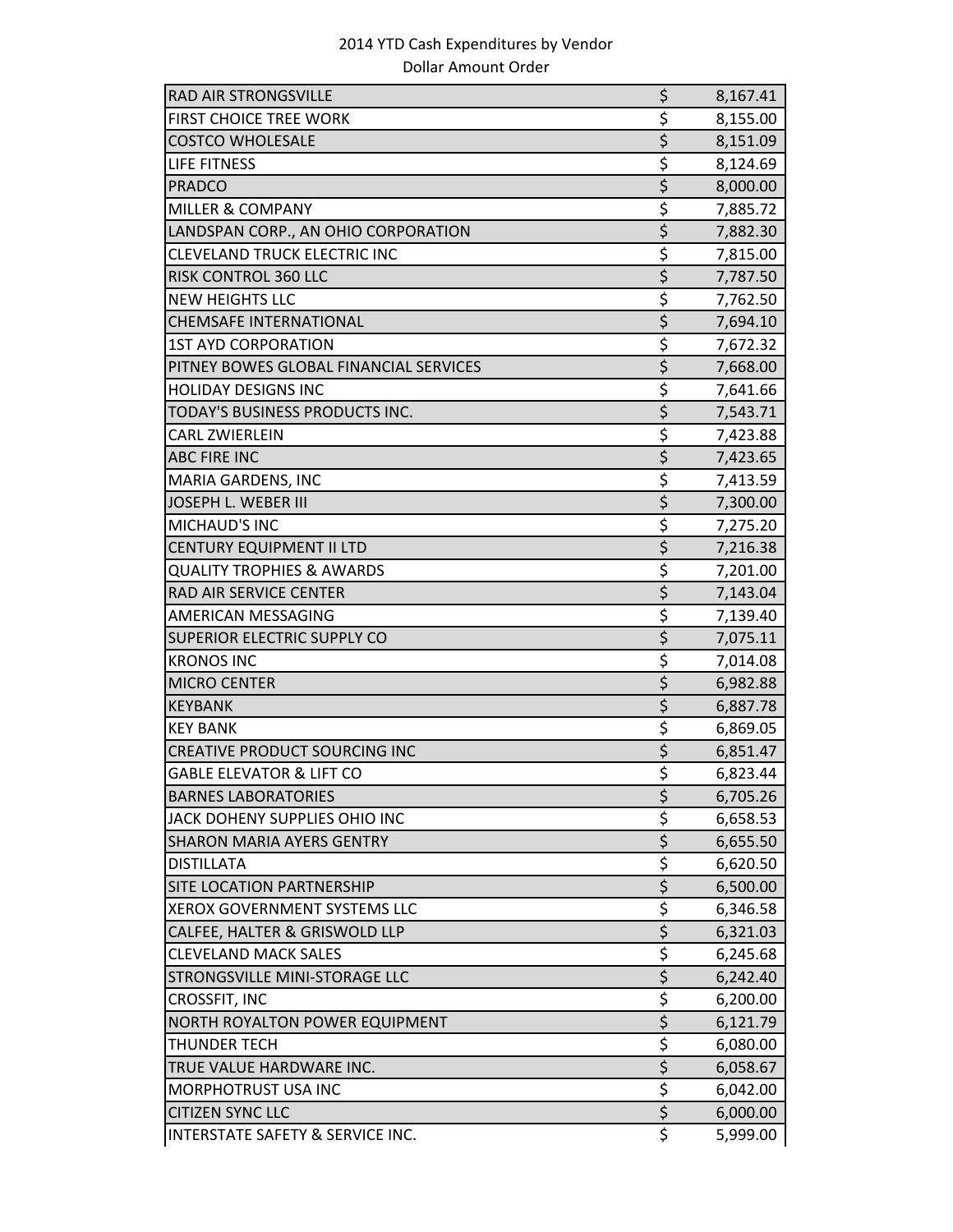| <b>CAGES BY JIM</b>                         | \$                              | 5,930.00 |
|---------------------------------------------|---------------------------------|----------|
| <b>BRUNSWICK AUTO &amp; TRUCK SERVICE</b>   | \$                              | 5,826.82 |
| NOACA                                       | $\overline{\xi}$                | 5,790.00 |
| <b>CALLIE NEALE</b>                         | \$                              | 5,790.00 |
| <b>CLEAR CHANNEL</b>                        | $\overline{\xi}$                | 5,760.00 |
| <b>WALMART COMMUNITY GEMB</b>               | \$                              | 5,707.15 |
| AMERICAN BANKERS INS. CO. OF FL             | $\overline{\xi}$                | 5,694.00 |
| OHIO MUNICIPAL LEAGUE                       | \$                              | 5,682.00 |
| <b>AURELIA FORD</b>                         | $\overline{\xi}$                | 5,625.00 |
| K-TECH SPECIALTY COATINGS INC               | \$                              | 5,611.41 |
| SHUTTLER'S UNIFORM, INC                     | $\overline{\xi}$                | 5,444.95 |
| ORLANDO BAKING COMPANY                      | \$                              | 5,431.57 |
| WJ BOLT & NUT SALES INC.                    | $\overline{\xi}$                | 5,323.84 |
| <b>SOUTH SHORE CABLE</b>                    | \$                              | 5,309.00 |
| DRING FAMILY TREE SERVICES                  | $\overline{\xi}$                | 5,292.00 |
| SIMPLEX GRINNELL                            | \$                              | 5,260.16 |
| <b>TRUSTWAVE</b>                            | \$                              | 5,250.00 |
| THE REX PIPE & SUPPLY CO                    | \$                              | 5,248.50 |
| PREMIER TRUCK PARTS INC                     | $\overline{\xi}$                | 5,240.37 |
| <b>ACTION DOOR SERVICE</b>                  | \$                              | 5,227.91 |
| CUYAHOGA COUNTY MAYORS & MANAGERS ASSOC.    | $\overline{\xi}$                | 5,173.95 |
| <b>GARY'S TRANSMISSION</b>                  | \$                              | 5,125.14 |
| <b>JUDI ROSZAK</b>                          | $\overline{\xi}$                | 5,124.07 |
| PARMA COMMUNITY GENERAL HOSPITAL            | $\overline{\xi}$                | 5,061.00 |
| <b>CLEVELAND INDIANS</b>                    | $\overline{\xi}$                | 5,060.00 |
| <b>RAMSEY &amp; ASSOCIATES</b>              | \$                              | 5,000.00 |
| HERSCHMAN ARCHITECTS INC                    | $\overline{\xi}$                | 4,890.00 |
| <b>VERMEER SALES &amp; SERVICE INC.</b>     | \$                              | 4,879.80 |
| THE OHIO FLOOR COMPANY                      | $\overline{\xi}$                | 4,800.00 |
| STEPHEN CAMPBELL & ASSOCIATES INC           | \$                              | 4,800.00 |
| <b>BRONNERS CHRISTMAS WONDERLAND</b>        | $\overline{\boldsymbol{\zeta}}$ | 4,768.41 |
| SOUND COM SYSTEMS                           | \$                              | 4,762.91 |
| MSC INDUSTRIAL SUPPLY CO. INC.              | $\overline{\xi}$                | 4,726.10 |
| YOUNG REMBRANDTS                            | \$                              | 4,724.00 |
| <b>GREATER CLEVELAND AUTO AUCTION</b>       | $\overline{\xi}$                | 4,700.00 |
| <b>NEXT DAY SIGNS &amp; GRAPHICS</b>        | \$                              | 4,699.50 |
| UNITED SPORT APPAREL                        | $\overline{\xi}$                | 4,682.68 |
| CITY OF BRUNSWICK, OHIO                     | \$                              | 4,646.78 |
| <b>CEDAR POINT</b>                          | $\overline{\xi}$                | 4,604.97 |
| <b>AGRIUM ADVANCED TECHNOLOGIES</b>         | \$                              | 4,599.27 |
| FITNESS ANYWHERE LLC                        | $\overline{\xi}$                | 4,577.08 |
| NORTH COAST POLYTECHNIC INST INC            | \$                              | 4,560.00 |
| <b>IRONHAWK INDUSTRIAL DISTRIBUTION LLC</b> | $\overline{\xi}$                | 4,551.94 |
| LOVES CONCRETE INC                          | \$                              | 4,500.00 |
| <b>OHIO CAT</b>                             | $\overline{\xi}$                | 4,499.90 |
| <b>CLEVELAND TRAILER SALES INC</b>          | \$                              | 4,475.00 |
| <b>FEDERAL EXPRESS CORP</b>                 | $\overline{\xi}$                | 4,446.80 |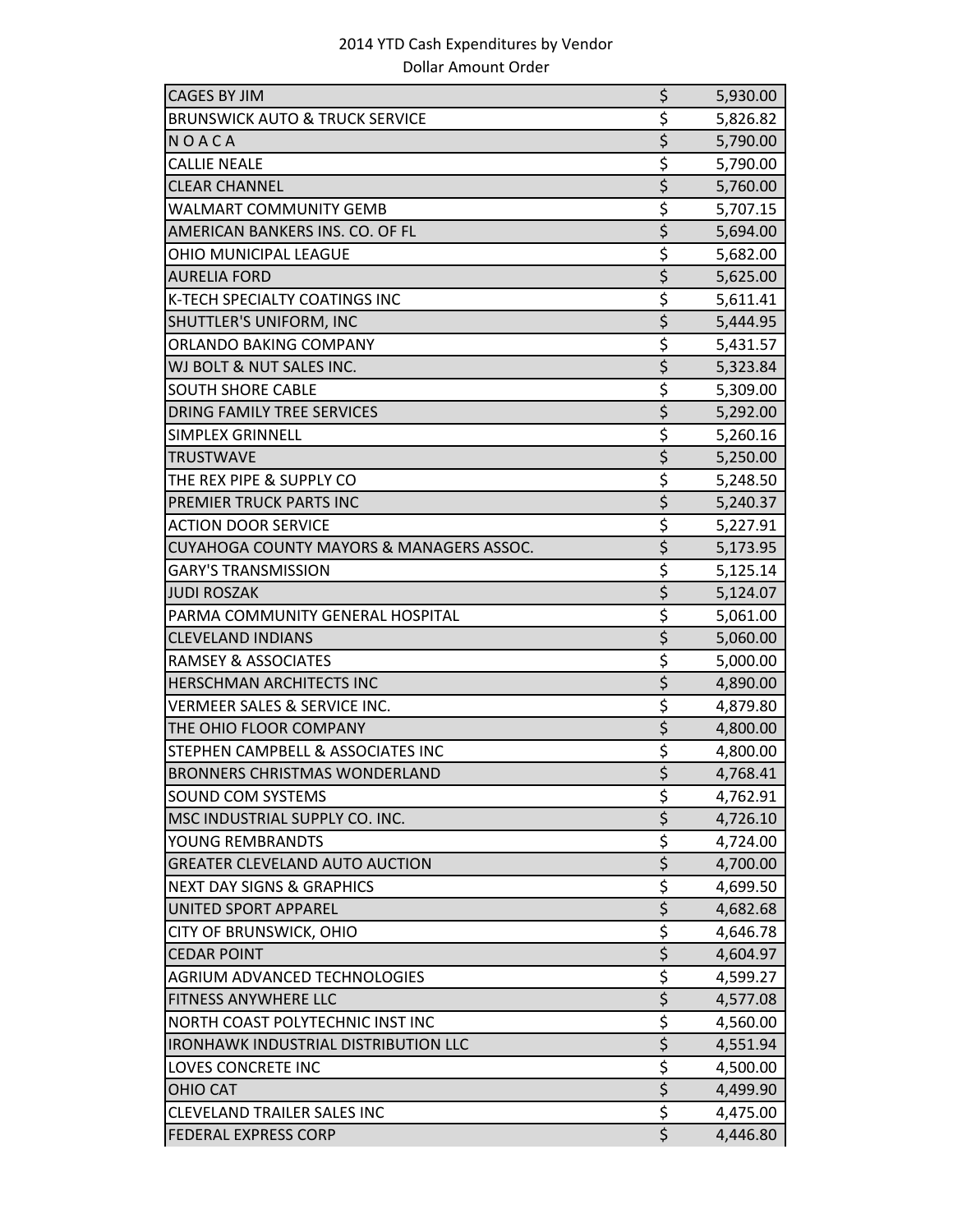| <b>3M COMPANY</b>                            | \$                                  | 4,437.24 |
|----------------------------------------------|-------------------------------------|----------|
| <b>LERRO CORPORATION</b>                     | $\overline{\xi}$                    | 4,411.00 |
| <b>COUNTRYSIDE CONSTRUCTION INC</b>          | \$                                  | 4,400.00 |
| <b>AMERICAN RED CROSS</b>                    | $\overline{\xi}$                    | 4,397.00 |
| <b>CITY OF STRONGSVILLE</b>                  | \$                                  | 4,385.80 |
| <b>COYNE TEXTILE SERVICES</b>                | $\overline{\xi}$                    | 4,342.38 |
| <b>HEAD START BASKETBALL</b>                 | \$                                  | 4,336.00 |
| STRONGSVILLE SWIM LEAGUE                     | $\overline{\xi}$                    | 4,245.00 |
| <b>MARY LEA KIRBY</b>                        | \$                                  | 4,205.00 |
| TOMBO INTERNATIONAL LTD LLC                  | \$                                  | 4,200.00 |
| SERVICE STATION EQUIPMENT CO INC             | \$                                  | 4,172.55 |
| <b>XPEDX STORES</b>                          | $\overline{\boldsymbol{\varsigma}}$ | 4,150.00 |
| FIRST CHAIR MUSIC PROGRAMS                   | \$                                  | 4,100.00 |
| TRIDENT INSURANCE SERVICES LLC               | $\overline{\xi}$                    | 4,065.40 |
| <b>AUTHENTIC PIZZA LLC</b>                   | \$                                  | 4,063.00 |
| LAW ENFORCEMENT FOUNDATION INC               | $\overline{\xi}$                    | 4,050.00 |
| YSS INC.                                     | \$                                  | 4,000.00 |
| ACME TOW DOLLY CO LLC                        | $\overline{\xi}$                    | 3,999.98 |
| NEWPORT CHEMICAL & EQUIPMENT CO INC          | \$                                  | 3,999.85 |
| LIVESTREAM LLC                               | \$                                  | 3,999.00 |
| ROCK THE HOUSE ENTERTAINMENT GROUP           | \$                                  | 3,996.00 |
| <b>D&amp;D LOCK SERVICE</b>                  | $\overline{\xi}$                    | 3,955.00 |
| <b>CLEVELAND RESTORATION SOCIETY</b>         | \$                                  | 3,935.00 |
| <b>DLT SOLUTIONS LLC</b>                     | $\overline{\xi}$                    | 3,895.16 |
| TRIPLETT PORTABLE WELDING                    | \$                                  | 3,875.00 |
| <b>CLIFF MURPHY FLAGS</b>                    | \$                                  | 3,850.67 |
| <b>JESUIT RETREAT HOUSE</b>                  | \$                                  | 3,840.00 |
| <b>JUDCO INC</b>                             | $\overline{\xi}$                    | 3,828.00 |
| <b>WILLIAM CASE</b>                          | \$                                  | 3,800.00 |
| INNOVATIVE SOLUTIONS GROUP INC               | $\overline{\xi}$                    | 3,793.00 |
| <b>ARIS COMPANY</b>                          | \$                                  | 3,785.25 |
| ENVIRONMENTAL SYSTEMS RESEARCH INSTITUTE INC | \$                                  | 3,773.00 |
| ARNOLD J FELTOON M.D INC.                    | \$                                  | 3,750.00 |
| <b>GARDINER TRANE</b>                        | \$                                  | 3,734.00 |
| OHIO PEACE OFFICER TRAINING ACADEMY          | \$                                  | 3,690.00 |
| <b>ACCU WEATHER</b>                          | $\overline{\xi}$                    | 3,683.00 |
| HOMENIK DOOR COMPANY, INC.                   | \$                                  | 3,660.00 |
| ZIEBART CAR IMPROVE SPECIALISTS              | $\overline{\xi}$                    | 3,639.00 |
| RAINBOW CULTURED MARBLE INC                  | \$                                  | 3,626.00 |
| <b>GENERAL PEST CONTROL CO</b>               | $\overline{\boldsymbol{\zeta}}$     | 3,553.00 |
| WOLFF BROS. SUPPLY INC.                      | \$                                  | 3,483.93 |
| <b>IMMIX TECHNOLOGY INC</b>                  | $\overline{\xi}$                    | 3,334.47 |
| ZASHIN & RICH CO LPA                         | \$                                  | 3,293.49 |
| <b>LEXINGTON CORPORATION</b>                 | \$                                  | 3,254.00 |
| 84 LUMBER COMPANY, LP                        | \$                                  | 3,247.78 |
| <b>MATTHEW BENDER &amp; CO INC</b>           | $\overline{\boldsymbol{\varsigma}}$ | 3,240.56 |
| ACCURATE CONCRETE LEVELING INC               | \$                                  | 3,218.40 |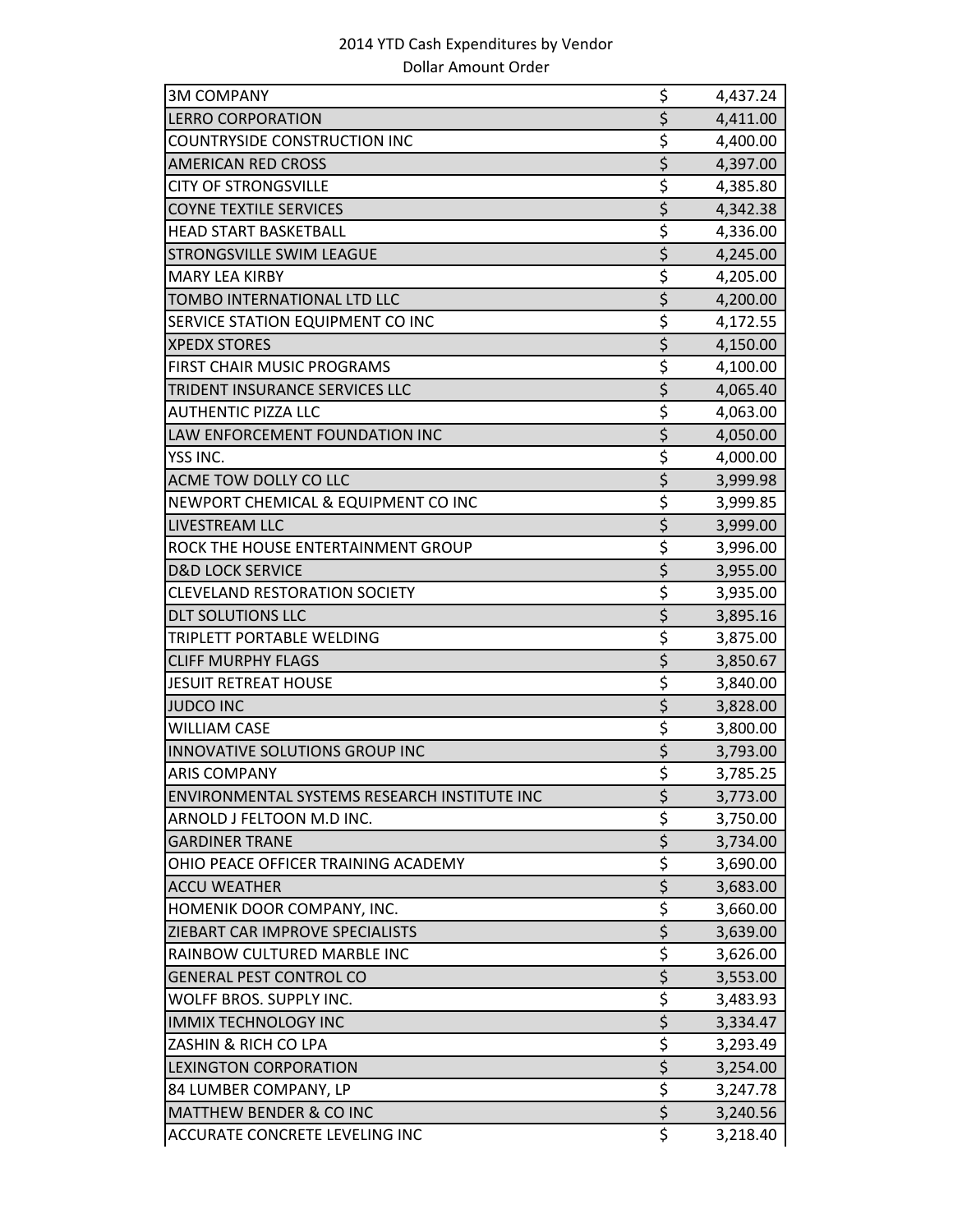| <b>SUNBELT RENTALS</b>                   | \$                              | 3,158.15 |
|------------------------------------------|---------------------------------|----------|
| AM LEONARD INC.                          | \$                              | 3,152.63 |
| <b>SUPERIOR POOL PRODUCTS LLC</b>        | $\overline{\xi}$                | 3,150.61 |
| <b>MASON STRUCTURAL STEEL</b>            | \$                              | 3,144.16 |
| JORDAN POWER EQUIPMENT CO                | \$                              | 3,144.00 |
| PEAK SOFTWARE SYSTEMS                    | \$                              | 3,140.00 |
| <b>HIRRI SERVICE CO</b>                  | $\overline{\xi}$                | 3,115.95 |
| PLAYHOUSE SQUARE                         | \$                              | 3,097.00 |
| <b>CLARK &amp; ASSOCIATES</b>            | $\overline{\xi}$                | 3,054.00 |
| HAZARD CONTROL TECHNOLOGIES INC          | \$                              | 3,039.22 |
| <b>KELLIE WALTER</b>                     | $\overline{\xi}$                | 3,025.00 |
| PEPSI-COLA                               | \$                              | 3,006.95 |
| AMERICAN COPY EQUIPMENT                  | $\overline{\xi}$                | 2,980.80 |
| <b>LINDA BARBERIC</b>                    | \$                              | 2,894.40 |
| THE BALDWIN GROUP INC                    | \$                              | 2,832.00 |
| OSCAR BRUGMANN SAND & GRAVEL INC         | \$                              | 2,811.51 |
| BECKER PROFESSIONAL EDUCATION            | \$                              | 2,793.00 |
| A D STARR                                | \$                              | 2,783.11 |
| JOHN DEERE LANDSCAPES                    | \$                              | 2,774.93 |
| CONTINUED CARE ADMINISTRATORS INC        | \$                              | 2,763.00 |
| A & S CYCLE                              | $\overline{\xi}$                | 2,746.67 |
| JOHN M BEDFORD                           | \$                              | 2,740.97 |
| <b>GEYER PAINTING INC</b>                | $\overline{\xi}$                | 2,725.00 |
| <b>BUREAU VERITAS NORTH AMERICA INC.</b> | \$                              | 2,700.00 |
| <b>CHRISTMAS DONE BRIGHT</b>             | $\overline{\xi}$                | 2,683.75 |
| STANDARD LAW ENFORCEMENT SUPPLY COMPANY  | \$                              | 2,682.00 |
| <b>CUYAHOGA COUNTY RECORDER</b>          | $\overline{\xi}$                | 2,680.80 |
| <b>MEDICAL REPAIR INC</b>                | \$                              | 2,666.93 |
| AUTO TRIM DESIGN OF NORTHERN OHIO        | $\overline{\xi}$                | 2,655.37 |
| <b>AUTOMOTIVE RESOURCES INC</b>          | \$                              | 2,653.65 |
| <b>KAREN A. VARA</b>                     | $\overline{\xi}$                | 2,641.00 |
| YOEL YOELZADEH                           | \$                              | 2,640.00 |
| <b>SUBURBAN TITLE</b>                    | $\overline{\xi}$                | 2,623.00 |
| ROCK BOTTOM LAWN & LANDSCAPING           | \$                              | 2,619.87 |
| <b>ALL SAFE INDUSTRIES</b>               | \$                              | 2,611.17 |
| ANGEL BOBULA                             | \$                              | 2,600.00 |
| <b>DALY REFRIGERATION CO</b>             | \$                              | 2,582.44 |
| PEARL ROAD AUTO WASH                     | \$                              | 2,569.78 |
| <b>STAYWELL COMPANY LLC</b>              | $\zeta$                         | 2,569.58 |
| <b>SETCOM CORP</b>                       | $\overline{\boldsymbol{\zeta}}$ | 2,555.52 |
| STRONGSVILLE HEATING & AIR INC.          | \$                              | 2,535.00 |
| <b>EDINGTON DANCE, LLC</b>               | \$                              | 2,523.20 |
| <b>EZ CLEAN CAR WASH</b>                 | $\overline{\xi}$                | 2,513.00 |
| STONE WHEEL CONSULTING                   | \$                              | 2,500.00 |
| <b>HOFMANN - METZKER INC</b>             | $\overline{\xi}$                | 2,500.00 |
| <b>ATTORNEY GENERAL OF OHIO</b>          | \$                              | 2,500.00 |
| <b>FOOTES GLASS CO INC</b>               | $\overline{\xi}$                | 2,488.90 |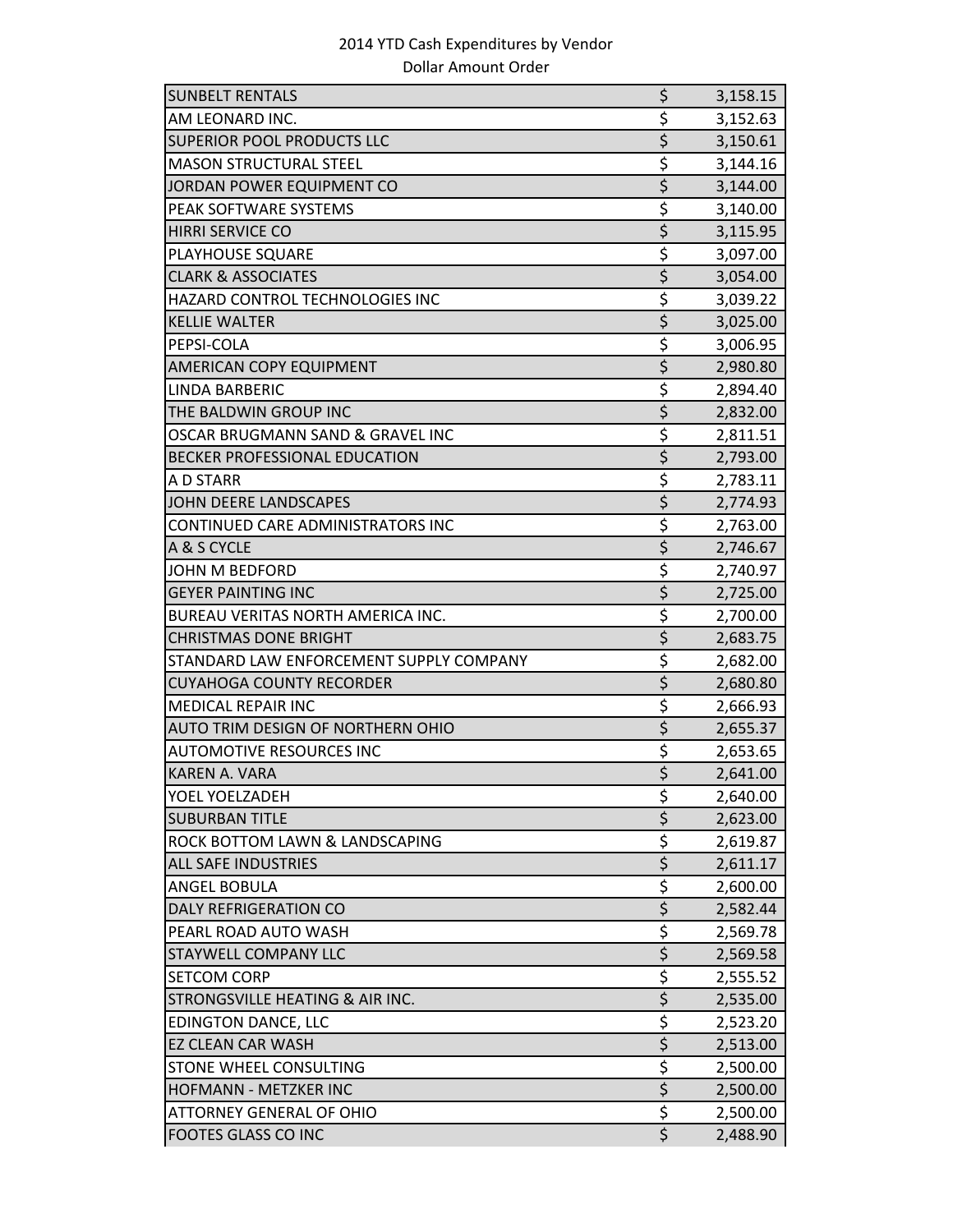| SHEILA HART                                 | \$                                  | 2,483.60 |
|---------------------------------------------|-------------------------------------|----------|
| PHILIP J. MAGUIRE                           | $\overline{\xi}$                    | 2,480.00 |
| <b>JANE BITTINGER</b>                       | \$                                  | 2,430.00 |
| <b>COLUMBIA GAS OF OHIO</b>                 | $\overline{\xi}$                    | 2,405.39 |
| SNAP STREAM MEDIA INC                       | \$                                  | 2,400.00 |
| <b>BRENT PAINTER</b>                        | $\overline{\xi}$                    | 2,397.56 |
| MEDINA TRACTOR SALES INC                    | \$                                  | 2,385.67 |
| STONEWALL UNIFORM CORPORATION               | $\overline{\xi}$                    | 2,368.00 |
| <b>HILLYARD INC</b>                         | \$                                  | 2,367.23 |
| <b>JOANN RICHTER</b>                        | \$                                  | 2,353.47 |
| AMERICAN TEST CENTER                        | \$                                  | 2,315.00 |
| STANDARD WELDING & STEEL PRODUCT INC        | $\overline{\boldsymbol{\varsigma}}$ | 2,313.68 |
| XYLEM DEWATERING SOLUTIONS INC              | \$                                  | 2,286.89 |
| BROWN EQUIPMENT CO., INC.                   | $\overline{\xi}$                    | 2,278.93 |
| LUNA MARKETING INC                          | \$                                  | 2,245.95 |
| A P G OFFICE FURNISHINGS                    | $\overline{\xi}$                    | 2,242.98 |
| THE DONUT SCENE                             | \$                                  | 2,236.85 |
| <b>CUYAHOGA COUNTY CORONER</b>              | $\overline{\xi}$                    | 2,235.00 |
| <b>GRAPHTECH COMMUNICATIONS INC</b>         | \$                                  | 2,211.50 |
| <b>CVS PHARMACY #4300</b>                   | \$                                  | 2,192.33 |
| <b>GRACE BROTHERS NURSERY &amp; SUPPLY</b>  | \$                                  | 2,191.00 |
| ZEP MANUFACTURING COMPANY                   | $\overline{\xi}$                    | 2,188.75 |
| SEARS COMMERICAL ONE                        | \$                                  | 2,168.37 |
| <b>HEALTH &amp; FITNESS INC</b>             | \$                                  | 2,158.53 |
| <b>JUAN PACHECO</b>                         | \$                                  | 2,150.00 |
| POTTER OVERHEAD DOOR INC                    | $\overline{\xi}$                    | 2,105.68 |
| <b>GROUND PENETRATING RADAR SYSTEMS INC</b> | \$                                  | 2,100.00 |
| <b>JEFFREY L. KOCIAN</b>                    | $\overline{\xi}$                    | 2,100.00 |
| <b>THYSSENKRUPP ELEVATOR</b>                | \$                                  | 2,064.89 |
| <b>HERMES SPORTS &amp; EVENTS INC</b>       | $\overline{\xi}$                    | 2,052.70 |
| <b>HOWARD R SELEE &amp; ASSOCIATES INC</b>  | \$                                  | 2,050.00 |
| PETITTI GARDEN CENTER/CASA VERDE            | \$                                  | 2,002.03 |
| <b>KEVIN HENEGHAN</b>                       | \$                                  | 2,000.00 |
| <b>GREATER CLEVELAND PARTNERSHIP</b>        | $\overline{\xi}$                    | 2,000.00 |
| JACK M VOLLMER                              | \$                                  | 2,000.00 |
| <b>RDT CONCEPTS</b>                         | $\overline{\xi}$                    | 1,998.00 |
| <b>JOHN CORDELL</b>                         | \$                                  | 1,990.00 |
| PANDA PROMOTIONS                            | $\overline{\xi}$                    | 1,982.79 |
| <b>AMERICAN NATURAL STONE</b>               | \$                                  | 1,975.50 |
| ROOFING SUPPLY GROUP OF CLEVELAND           | $\overline{\xi}$                    | 1,967.15 |
| <b>FIRST STUDENT</b>                        | \$                                  | 1,964.06 |
| SPECIALIZED CONSTRUCTION INC                | $\overline{\xi}$                    | 1,950.00 |
| TRI-S CONTROLS INC                          | \$                                  | 1,938.00 |
| <b>KENNETH A TERNES</b>                     | \$                                  | 1,920.00 |
| <b>KEVIN SCHOLTZ</b>                        | \$                                  | 1,900.00 |
| <b>HEARTLAND SERVICES INC</b>               | $\overline{\xi}$                    | 1,899.58 |
| <b>CLEVELAND METROPARKS ZOO</b>             | \$                                  | 1,897.00 |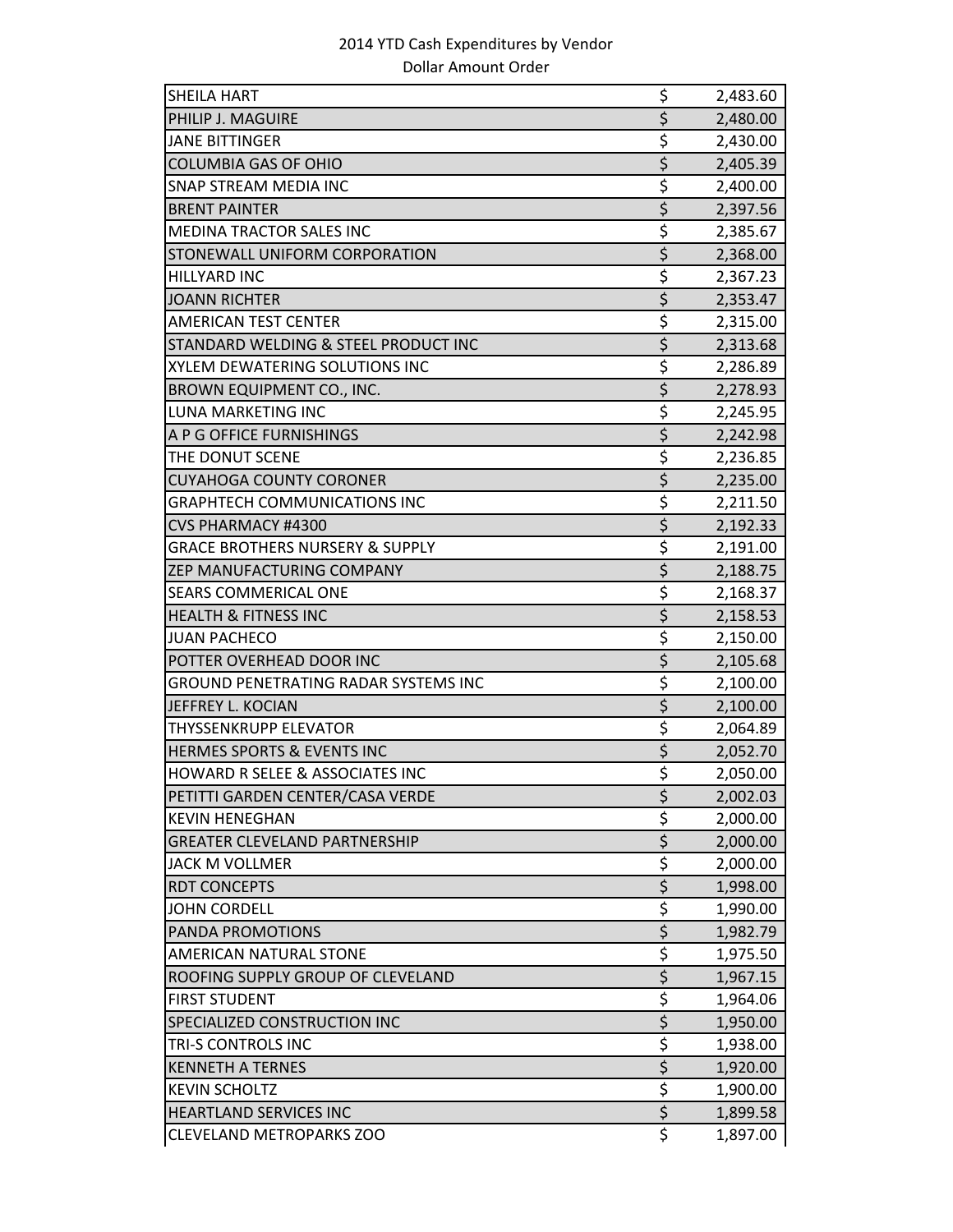| <b>BEST EQUIPMENT</b>                    | \$                                  | 1,882.34 |
|------------------------------------------|-------------------------------------|----------|
| AMERICAN PUBLIC WORKS ASSOCIATION        | \$                                  | 1,877.50 |
| THE ACE PROGRAM INC                      | \$                                  | 1,872.68 |
| <b>ROBERTS SURVEYING SUPPLIES</b>        | \$                                  | 1,872.50 |
| MAJESTIC EXCAVATING LLC                  | $\overline{\boldsymbol{\zeta}}$     | 1,863.75 |
| OTTO'S SCOREBOARD REPAIR                 | \$                                  | 1,861.00 |
| SPEROS SALES & TRUCK SERVICE INC         | \$                                  | 1,860.36 |
| <b>HEATHER LELONIS</b>                   | \$                                  | 1,860.00 |
| <b>ARTISTIC CARPET WAREHOUSE</b>         | $\overline{\xi}$                    | 1,850.00 |
| <b>FOREMOST BUSINESS PRODUCTS</b>        | \$                                  | 1,831.87 |
| CLEARVIEW GLASS THE NEXT GENERATION, INC | $\overline{\xi}$                    | 1,831.72 |
| LANDS END BUSINESS OUTFITTERS            | \$                                  | 1,827.16 |
| <b>COPY QUICK PRINTING</b>               | $\overline{\xi}$                    | 1,826.35 |
| AMERICAN PAYROLL ASSOCIATION             | \$                                  | 1,825.24 |
| <b>MUZAK LLC</b>                         | $\overline{\xi}$                    | 1,809.40 |
| <b>MARY JANE WALKER</b>                  | \$                                  | 1,800.00 |
| <b>WOW! BUSINESS</b>                     | $\overline{\xi}$                    | 1,794.90 |
| <b>CROSSROADS ANIMAL HOSPITAL</b>        | \$                                  | 1,781.75 |
| <b>ENTERPRISE DOOR &amp; SUPPLY</b>      | \$                                  | 1,765.00 |
| <b>CITY OF BEREA</b>                     | $\overline{\xi}$                    | 1,764.00 |
| <b>FITNESS SERVE</b>                     | $\overline{\xi}$                    | 1,759.80 |
| THE LAKEWOOD SUPPLY COMPANY              | \$                                  | 1,751.70 |
| <b>KJCNURSERY</b>                        | $\overline{\xi}$                    | 1,750.00 |
| <b>S&amp;S WORLDWIDE INC</b>             | \$                                  | 1,729.57 |
| <b>HARBOR FREIGHT TOOLS</b>              | $\overline{\xi}$                    | 1,715.53 |
| PARAMOUNT FITNESS CORP                   | \$                                  | 1,710.65 |
| METROPOLITAN VETERINARY HOSPITAL         | $\overline{\xi}$                    | 1,710.18 |
| HZW ENVIRONMENTAL CONSULTANTS LLC        | \$                                  | 1,685.00 |
| <b>SAMS CLUB DIRECT</b>                  | $\overline{\xi}$                    | 1,678.20 |
| <b>PATRICK RUSSO</b>                     | $\overline{\xi}$                    | 1,664.42 |
| <b>CREATIVE EDGE MARKETING LLC</b>       | $\overline{\xi}$                    | 1,657.10 |
| <b>BETTY LEKAN</b>                       | \$                                  | 1,652.80 |
| <b>KENNETH D EVANS</b>                   | $\overline{\xi}$                    | 1,650.00 |
| <b>CHARLENE BARTH</b>                    | \$                                  | 1,650.00 |
| <b>BENANDER GAMES</b>                    | $\overline{\xi}$                    | 1,640.20 |
| <b>BREATHING AIR SYSTEMS</b>             | $\overline{\xi}$                    | 1,616.96 |
| <b>CERTAPRO PAINTERS</b>                 | $\overline{\boldsymbol{\varsigma}}$ | 1,611.14 |
| SERPENTINI CHEVROLET                     | \$                                  | 1,608.16 |
| SUPERSONIC AIR KNIFE INC                 | $\overline{\boldsymbol{\varsigma}}$ | 1,597.30 |
| <b>HENDRICKSON ROOFING</b>               | $\overline{\boldsymbol{\zeta}}$     | 1,592.50 |
| HANS' TRUCK & TRAILER REPAIR INC         | $\overline{\xi}$                    | 1,587.28 |
| <b>CITRIX ONLINE LLC</b>                 | \$                                  | 1,584.00 |
| <b>SPACE WALK</b>                        | $\overline{\xi}$                    | 1,575.00 |
| RICHARD D BALDIN                         | $\overline{\xi}$                    | 1,575.00 |
| <b>DAVID HOULE</b>                       | $\overline{\xi}$                    | 1,575.00 |
| <b>JULIE K SIPKA</b>                     | \$                                  | 1,575.00 |
| <b>MATTHEW KASZA</b>                     |                                     | 1,573.05 |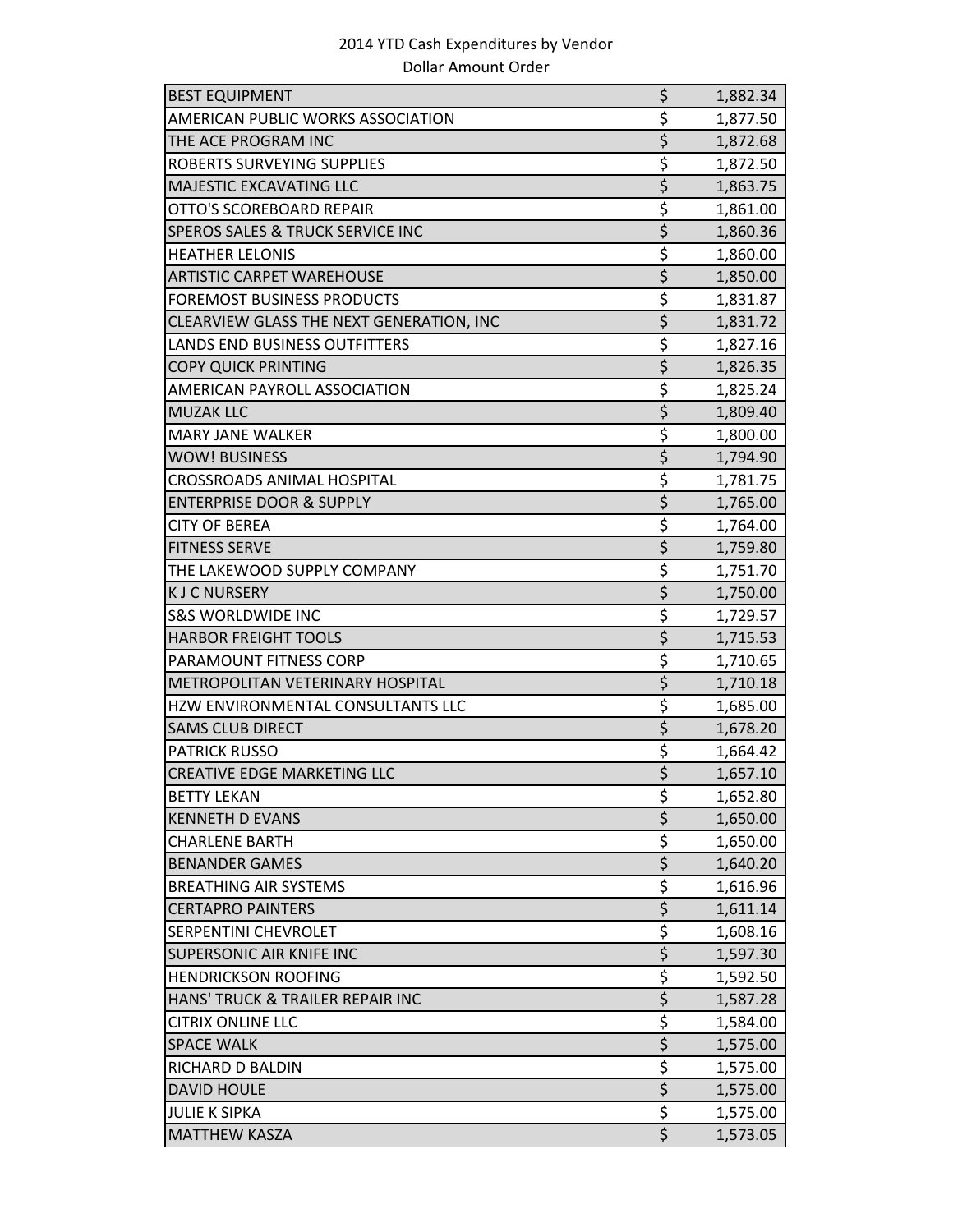| MULTIFORCE SYSTEMS CORP                  | \$                                  | 1,555.00 |
|------------------------------------------|-------------------------------------|----------|
| THE STUFF SHOP                           | $\overline{\xi}$                    | 1,541.52 |
| OHIO PARKS & RECREATION ASSOC INC        | \$                                  | 1,534.00 |
| PARMA LAUNDRY SERVICE INC                | $\overline{\xi}$                    | 1,526.05 |
| NATIONAL FIRE PROTECTION ASSOC           | \$                                  | 1,518.81 |
| PORTER LEE CORP                          | $\overline{\xi}$                    | 1,500.50 |
| <b>RUSNOV APPRAISALS</b>                 | \$                                  | 1,500.00 |
| <b>ALLDATA LLC</b>                       | $\overline{\xi}$                    | 1,500.00 |
| THE OHIO STATE UNIVERSITY                | \$                                  | 1,490.00 |
| <b>CENTER TOWING INC</b>                 | $\overline{\xi}$                    | 1,490.00 |
| LOU'S GLOVES INC                         | \$                                  | 1,476.00 |
| <b>LANDSCAPE FORMS</b>                   | \$                                  | 1,470.00 |
| DANCING PAWS ANIMAL WELLNESS CENTER      | \$                                  | 1,463.75 |
| <b>DONALD GOLAK</b>                      | $\overline{\xi}$                    | 1,460.30 |
| MASCON EQUIPMENT AND SUPPLY CO INC       | \$                                  | 1,454.58 |
| <b>BUCCI'S RESTAURANT &amp; CATERING</b> | $\overline{\xi}$                    | 1,452.50 |
| HOWELL RESCUE SYSTEMS INC                | \$                                  | 1,450.00 |
| <b>CLEVELAND TOOL &amp; CUTTER INC</b>   | $\overline{\xi}$                    | 1,446.94 |
| OR COLAN ASSOCIATES                      | \$                                  | 1,446.00 |
| TV TRUCKING INC                          | $\overline{\xi}$                    | 1,442.12 |
| <b>CITY OF PARMA HEIGHTS</b>             | \$                                  | 1,435.81 |
| DESERT DIAMOND INDUSTRIES LLC            | $\overline{\xi}$                    | 1,433.50 |
| <b>GREG MCDONALD</b>                     | \$                                  | 1,425.00 |
| <b>ROBERT KUSTIS</b>                     | \$                                  | 1,420.96 |
| <b>JEFFREY P BRANIC</b>                  | \$                                  | 1,415.00 |
| OHIO PETROLEUM UST RELEASE COMP BOARD    | $\overline{\boldsymbol{\varsigma}}$ | 1,400.00 |
| <b>RADIOSHACK</b>                        | \$                                  | 1,372.11 |
| <b>LISA BARTO</b>                        | $\overline{\xi}$                    | 1,360.00 |
| <b>RECREONICS INC</b>                    | \$                                  | 1,359.58 |
| LAURA SRSA                               | $\overline{\boldsymbol{\varsigma}}$ | 1,356.00 |
| <b>HOBART SERVICE</b>                    | \$                                  | 1,355.36 |
| THOMAS E STEHMAN                         | \$                                  | 1,350.00 |
| <b>GLENN GOIST</b>                       | \$                                  | 1,350.00 |
| AL BATTASTELLI                           | $\overline{\xi}$                    | 1,330.00 |
| <b>LESLIE HILLIARD</b>                   | \$                                  | 1,325.00 |
| FUN N STUFF AMUSEMENTS                   | $\overline{\xi}$                    | 1,320.90 |
| <b>TELREPCO INC</b>                      | $\overline{\boldsymbol{\zeta}}$     | 1,305.00 |
| DEPENDABLE DRYWALL SERVICE               | $\overline{\xi}$                    | 1,300.00 |
| <b>DON PONEY</b>                         | \$                                  | 1,300.00 |
| NITV LLC                                 | $\overline{\xi}$                    | 1,295.00 |
| <b>ELITE STITCH &amp; APPAREL</b>        | $\overline{\boldsymbol{\zeta}}$     | 1,284.00 |
| <b>FITNESS FIRST</b>                     | $\overline{\xi}$                    | 1,282.89 |
| <b>DALE R SERNE</b>                      | \$                                  | 1,275.00 |
| <b>GINA'S PIZZERIA</b>                   | $\overline{\boldsymbol{\varsigma}}$ | 1,257.80 |
| <b>BROADVIEW HOUSE OF COLOR</b>          | \$                                  | 1,254.99 |
| <b>CLEVELAND TANK &amp; SUPPLY</b>       | $\overline{\xi}$                    | 1,250.00 |
| <b>BARBARA SAKOWSKI</b>                  | \$                                  | 1,250.00 |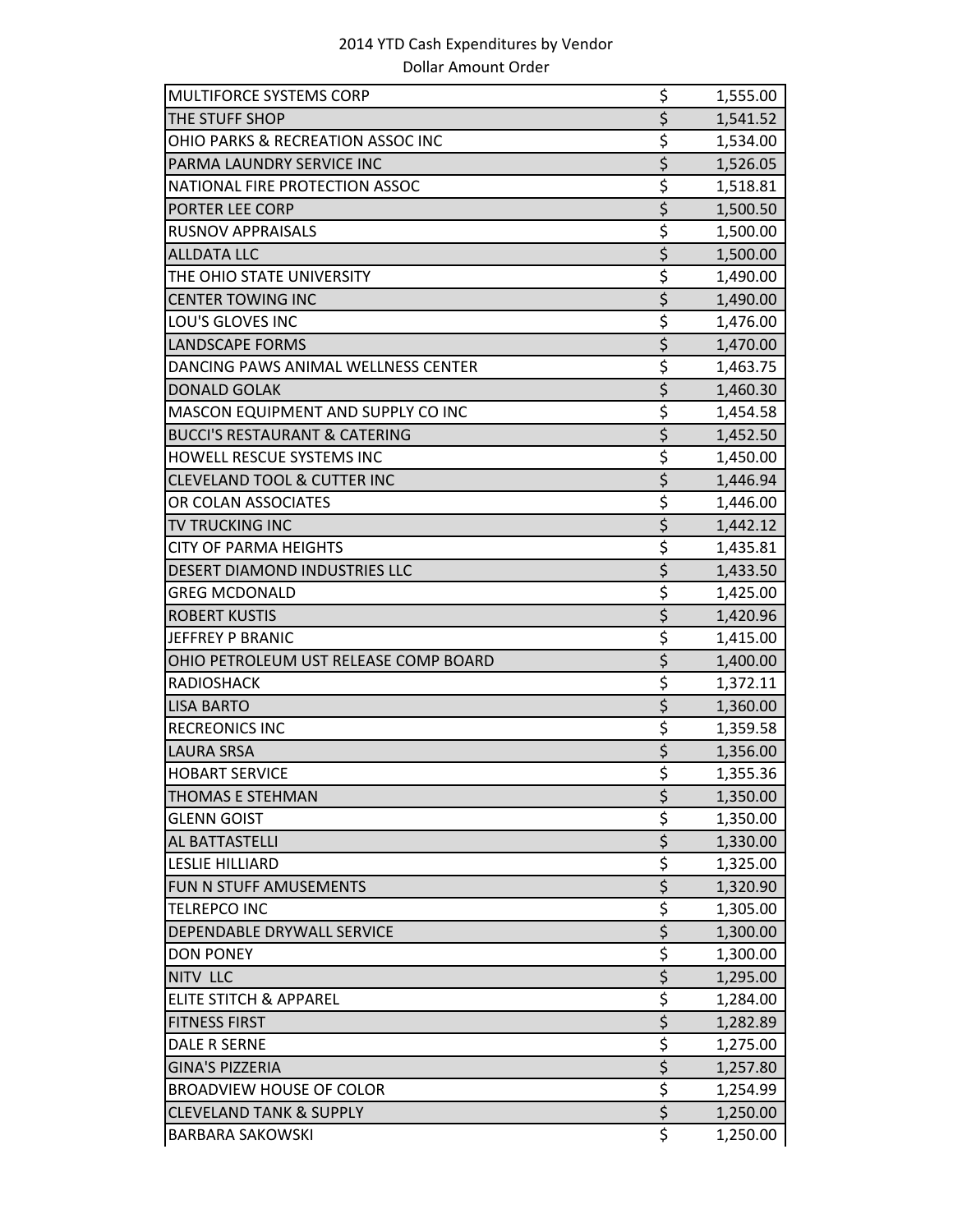| <b>ROYALTON SUPPLY</b>                         | \$               | 1,236.85 |
|------------------------------------------------|------------------|----------|
| ABC RENTAL CENTER OF PARMA                     | \$               | 1,225.75 |
| MIKE JACOBS                                    | \$               | 1,225.00 |
| <b>STRANG CORPORATION</b>                      | \$               | 1,221.70 |
| <b>KATHERINE GRITTI</b>                        | \$               | 1,221.60 |
| ROYAL UPHOLSTERY                               | \$               | 1,220.00 |
| <b>HOME APPLIANCE SERVICE</b>                  | $\overline{\xi}$ | 1,212.95 |
| RUSSELL FLOORING CO.                           | \$               | 1,212.00 |
| <b>TENNANT SALES &amp; SERVICE COMPANY</b>     | \$               | 1,210.84 |
| <b>LOUISE EASTON</b>                           | \$               | 1,206.00 |
| <b>LORRAINE SCHAFFNER</b>                      | $\overline{\xi}$ | 1,206.00 |
| LOGIN / IACP NET                               | \$               | 1,200.00 |
| <b>KRISTEN HUNKER</b>                          | $\overline{\xi}$ | 1,200.00 |
| <b>EMERGENCY SERVICES MARKETING CORP</b>       | \$               | 1,200.00 |
| <b>CHICAGO TITLE INSURANCE AGENCY</b>          | \$               | 1,200.00 |
| <b>CORNINGWARE CORELLE REVERE FACTORY</b>      | \$               | 1,199.21 |
| <b>HINES PRODUCTS CORP</b>                     | \$               | 1,198.00 |
| SANDY PLUMBING & SONS LLC                      | \$               | 1,195.00 |
| <b>LEE SPARROW</b>                             | $\overline{\xi}$ | 1,180.00 |
| SIRCHIE FINGER PRINT LABORATORIES              | \$               | 1,175.11 |
| <b>PRINTFORMANCE</b>                           | $\overline{\xi}$ | 1,165.00 |
| <b>MARY HARWOOD</b>                            | \$               | 1,163.40 |
| <b>GOVERNMENT FINANCE OFFICERS ASSOCIATION</b> | \$               | 1,153.00 |
| TRUCKIN VANTASTIKS                             | \$               | 1,151.00 |
| <b>WAYNE TOMSIC</b>                            | \$               | 1,150.00 |
| <b>BUCCI'S RESTAURANT</b>                      | \$               | 1,142.00 |
| OHIO POWER TOOL                                | \$               | 1,133.82 |
| <b>BRIAN DAVID</b>                             | \$               | 1,125.00 |
| KALAHARI RESORT & CONVENTION CENTER            | \$               | 1,110.00 |
| ABCO FIRE PROTECTION, INC.                     | \$               | 1,107.00 |
| THE CLEVELAND ORCHESTRA                        | $\overline{\xi}$ | 1,100.00 |
| EMILY EDMONDSON-HAVEL                          | \$               | 1,100.00 |
| <b>ABC TROPHY</b>                              | \$               | 1,091.00 |
| AIR RITE INC                                   | \$               | 1,073.60 |
| <b>B &amp; D EXTERIOR HOME SOLUTIONS</b>       | $\overline{\xi}$ | 1,073.00 |
| CLEVELAND BROWNS FOOTBALL COMPANY LLC          | \$               | 1,054.00 |
| <b>CLEVELAND ENGINEERING SOCIETY</b>           | \$               | 1,050.00 |
| <b>STATE INDUSTRIAL PRODUCTS</b>               | \$               | 1,020.80 |
| NORTH STAR TELECOMMHIT CORP                    | $\overline{\xi}$ | 1,020.72 |
| TRI-COUNTY TOWER SERVICE, INC.                 | \$               | 1,019.40 |
| <b>GWENDOLYN ROSPIERSKI</b>                    | $\overline{\xi}$ | 1,000.20 |
| 171 RT 82 STRONGSVILLE MARATHON INC            | \$               | 987.00   |
| <b>ANNA ISKANDER</b>                           | $\overline{\xi}$ | 985.50   |
| <b>JEFF MINDYAS</b>                            | \$               | 985.38   |
| <b>KATIE GRACE</b>                             | $\overline{\xi}$ | 980.02   |
| THE STAMP MAN                                  | \$               | 977.90   |
| HD INDUSTRIES INC                              | $\overline{\xi}$ | 975.60   |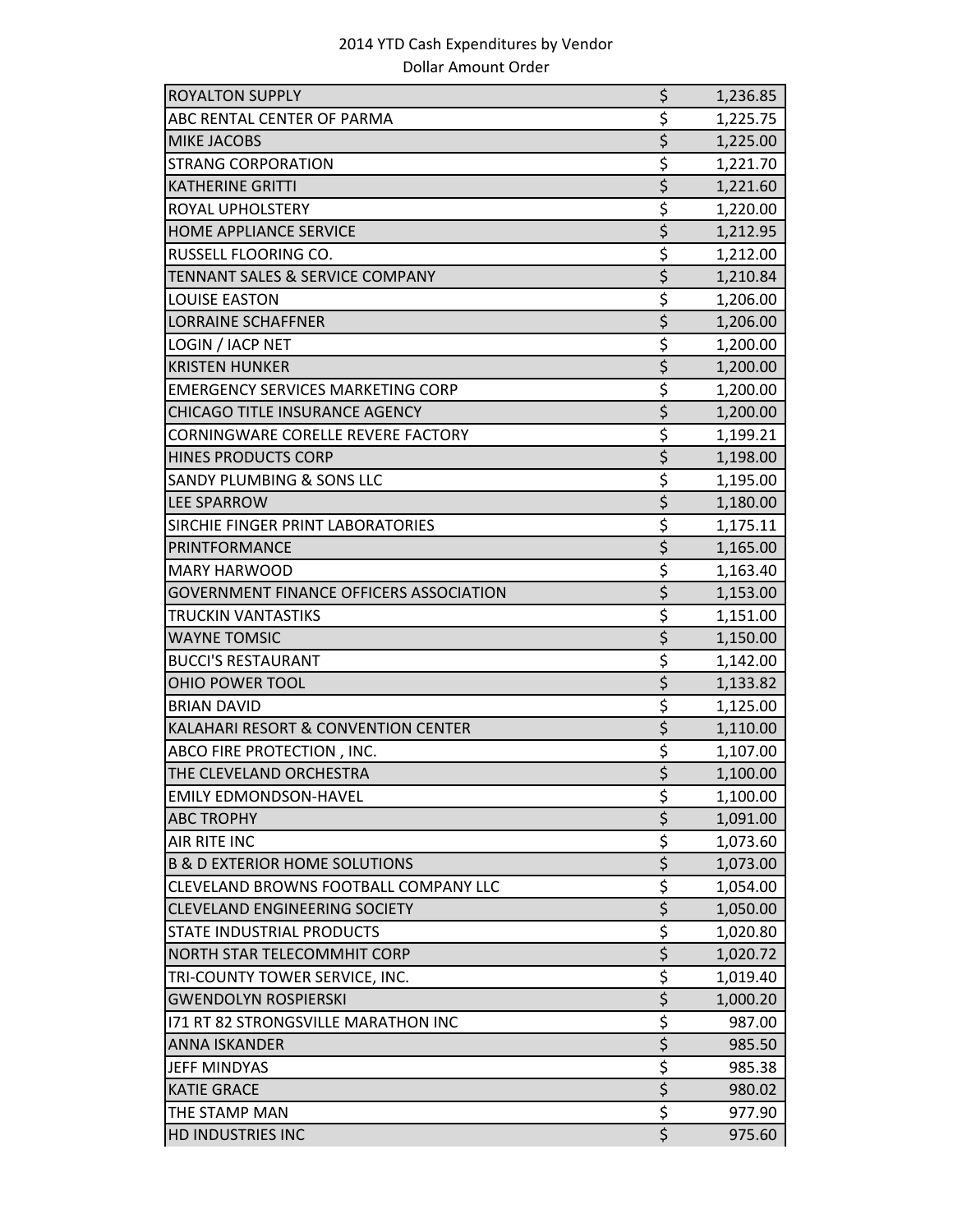| CHARLYNN SEBASTIAN                          | \$                                  | 975.00 |
|---------------------------------------------|-------------------------------------|--------|
| DANIEL T CLANCY & ASSOC INC                 | \$                                  | 950.00 |
| W B MASON CO INC                            | \$                                  | 947.98 |
| <b>MARSARS WATER RESCUE SYSTEMS INC</b>     | $\overline{\xi}$                    | 945.59 |
| SCRANTON GILLETTE COMMUNICATIONS IN         | \$                                  | 942.50 |
| <b>MIKE BOYLE</b>                           | \$                                  | 940.00 |
| OHIO TURFGRASS FOUNDATION                   | \$                                  | 940.00 |
| <b>QUALITY PLANT PRODUCTS INC</b>           | \$                                  | 936.00 |
| OHIO CHAPTER IS A                           | \$                                  | 935.00 |
| <b>QUALITY METAL PRODUCTS INC</b>           | \$                                  | 922.00 |
| <b>MAGICAL TRAIN RIDES</b>                  | \$                                  | 920.00 |
| <b>CERTIFIED POWER INC</b>                  | \$                                  | 918.53 |
| <b>SKY ZONE</b>                             | \$                                  | 910.00 |
| <b>CAMP CHEERFUL</b>                        | $\overline{\xi}$                    | 910.00 |
| <b>VALLEY DRUM INC</b>                      | \$                                  | 900.00 |
| STRONGSVILLE FIREFIGHTERS ASSOCIATION       | $\overline{\xi}$                    | 900.00 |
| <b>MIDWEST SCIENTIFIC INVESTIGATION</b>     | \$                                  | 900.00 |
| <b>MIMI KLEIN-DALE</b>                      | \$                                  | 900.00 |
| <b>JIM TIMOTEO</b>                          | \$                                  | 900.00 |
| <b>BRYANT &amp; STRATTON COLLEGE</b>        | \$                                  | 900.00 |
| K & M BUILDERS LTD                          | \$                                  | 875.00 |
| <b>ALLISON PAPISH</b>                       | \$                                  | 850.00 |
| <b>CHERYL TENHUNFELD</b>                    | \$                                  | 850.00 |
| <b>ENVIROSERVE</b>                          | \$                                  | 846.00 |
| PITNEY BOWES INC                            | \$                                  | 845.34 |
| AARP DRIVER SAFETY PROGRAM                  | \$                                  | 820.00 |
| <b>BOB BANDSUCH</b>                         | \$                                  | 820.00 |
| <b>KEVIN OHMER</b>                          | $\overline{\xi}$                    | 803.00 |
| <b>TAMMY SAUL</b>                           | \$                                  | 800.00 |
| UNIVERSITY HOSPITALS HEALTH SYSTEM          | \$                                  | 800.00 |
| RAMCO CONSTRUCTION LLC                      | $\overline{\boldsymbol{\varsigma}}$ | 800.00 |
| <b>TRACTOR SUPPLY CREDIT PLAN</b>           | \$                                  | 796.81 |
| INTERNATIONAL INSTITUTE OF MUNICIPAL CLERKS | \$                                  | 795.00 |
| MOLNAR OUTDOOR NORTHERN SPORT CO            | \$                                  | 792.28 |
| <b>BUILDING ONE AMERICA</b>                 | \$                                  | 790.00 |
| ERIE SHORE INDUSTRIAL RADIATOR LLC          | $\overline{\xi}$                    | 785.00 |
| <b>ATLAS FIRST AID &amp; SAFETY</b>         | \$                                  | 772.33 |
| <b>STRONGSVILLE DQ GRILL &amp; CHILL</b>    | \$                                  | 770.73 |
| PRESSTEK INC                                | $\frac{5}{5}$                       | 768.15 |
| SA COMUNALE COMPANY INC                     |                                     | 763.00 |
| <b>MEDINA SOD FARMS</b>                     | \$                                  | 755.40 |
| <b>JAMES WONNACOTT</b>                      | $\overline{\xi}$                    | 750.00 |
| ELLISON SYSTEMS, INC.                       | \$                                  | 744.14 |
| <b>LESTER FRANCE</b>                        | \$                                  | 736.00 |
| <b>INSTINCT ATHLETICS</b>                   | \$                                  | 727.15 |
| <b>SUZANNE DELUCA</b>                       | $\overline{\xi}$                    | 723.00 |
| <b>WAYNE FREDERICK PETERS</b>               | \$                                  | 720.00 |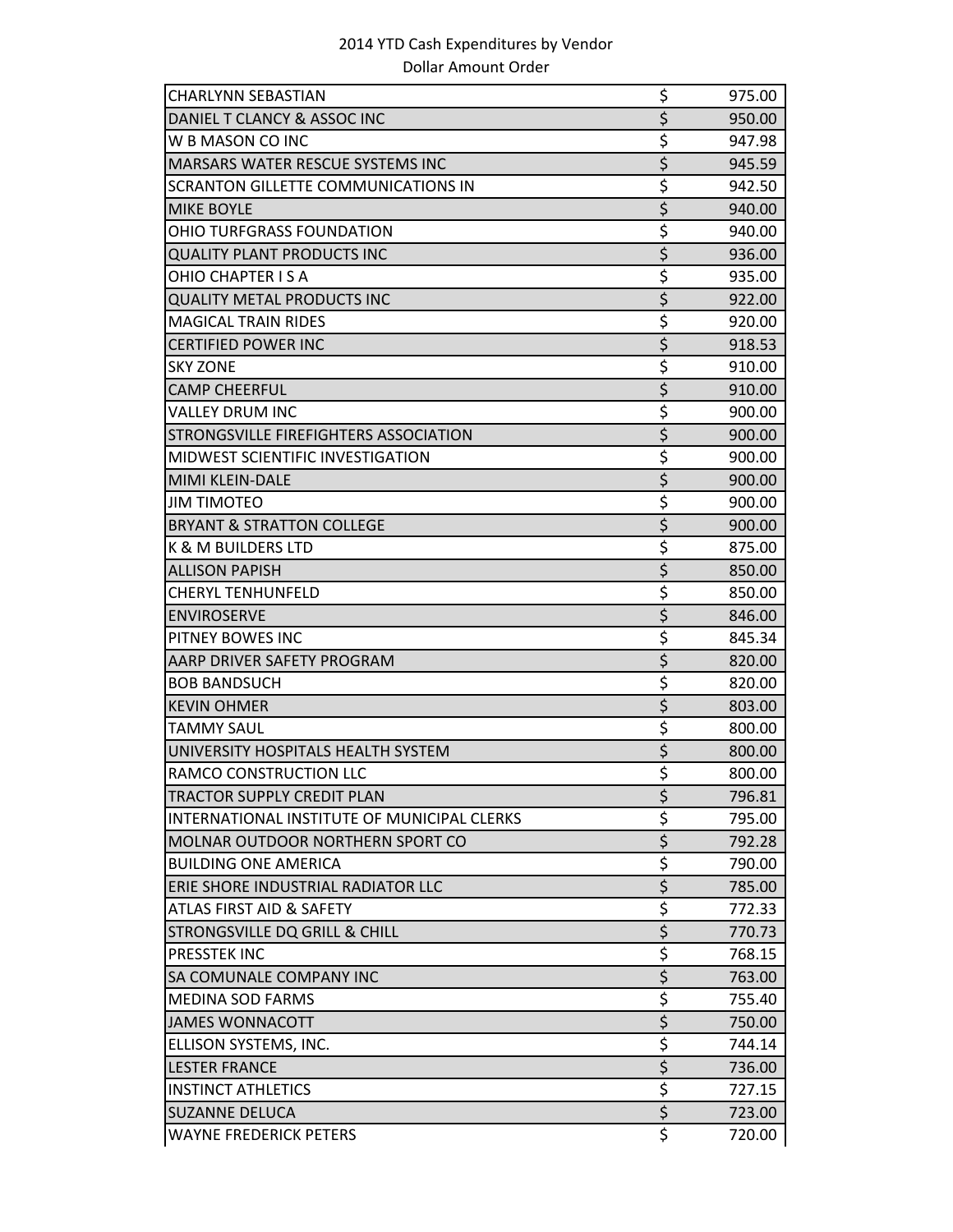| <b>CARL FERNSTRUM</b>                           | \$                                  | 719.60 |
|-------------------------------------------------|-------------------------------------|--------|
| <b>WATERLOX COATINGS CORP</b>                   | \$                                  | 716.29 |
| <b>MICHAEL MILLER</b>                           | $\overline{\xi}$                    | 714.68 |
| <b>BRIAN ROENIGK</b>                            | $\overline{\mathcal{S}}$            | 705.77 |
| CLEVELAND COSTUME & DISPLAY CO                  | $\overline{\boldsymbol{\varsigma}}$ | 704.00 |
| <b>THOMAS SULLIVAN</b>                          | \$                                  | 700.10 |
| PENWELL CORPORATION                             | $\overline{\boldsymbol{\zeta}}$     | 695.00 |
| <b>SUPER SEER CORP</b>                          | \$                                  | 693.80 |
| <b>HOLLY PRATHER</b>                            | \$                                  | 693.00 |
| <b>LIBERTY TEXTILE COMPANY</b>                  | \$                                  | 687.85 |
| <b>HR HERO</b>                                  | \$                                  | 687.00 |
| SHIFFLER EQUIPMENT SALES INC                    | \$                                  | 666.66 |
| <b>LEOTTA LLC</b>                               | \$                                  | 665.00 |
| <b>AIMEE PIENTKA</b>                            | \$                                  | 663.14 |
| STRONGSVILLE CHAMBER OF COMMERCE                | $\overline{\xi}$                    | 660.00 |
| ZAKRAJSEK ENGINEERS INC                         | \$                                  | 660.00 |
| <b>DELL SOFTWARE INC</b>                        | \$                                  | 660.00 |
| <b>NAUTICA QUEEN</b>                            | \$                                  | 658.00 |
| <b>GRIMCO INC</b>                               | \$                                  | 653.77 |
| <b>WESTERN SECTION IAEI</b>                     | $\overline{\mathsf{S}}$             | 650.00 |
| PERRAM ELECTRIC INC                             | $\overline{\xi}$                    | 650.00 |
| <b>HAINES &amp; COMPANY INC</b>                 | $\overline{\boldsymbol{\zeta}}$     | 649.00 |
| OBOA/FBOA                                       | \$                                  | 645.00 |
| <b>MULLIGAN'S FAMILY FUN CENTER</b>             | $\overline{\mathsf{S}}$             | 632.00 |
| OHIO STATE BAR ASSOCIATION                      | \$                                  | 631.00 |
| <b>DODD CAMERA</b>                              | \$                                  | 629.98 |
| OHIO CRIME PREVENTION ASSOC                     | $\overline{\xi}$                    | 621.00 |
| <b>CINEMARK USA</b>                             | $\overline{\xi}$                    | 621.00 |
| ELECTRIC APPLIANCE REPAIR SERVICE, INC          | $\overline{\xi}$                    | 620.00 |
| <b>BARCO PRODUCTS</b>                           | \$                                  | 616.82 |
| <b>CROWN AWARDS</b>                             | $\overline{\boldsymbol{\varsigma}}$ | 610.05 |
| OLYMPIA GOURMET CHOCOLATES                      | \$                                  | 608.00 |
| <b>DENISE LENGAL</b>                            | $\overline{\xi}$                    | 608.00 |
| <b>EMERGENCY VEHICLE REPAIR AND SERVICE INC</b> | \$                                  | 602.60 |
| INTERNATIONAL CODE COUNCIL                      | \$                                  | 600.50 |
| <b>DAVID R KNOWLES</b>                          | \$                                  | 600.00 |
| <b>GREAT LAKES PUBLISHING CO</b>                | $\frac{1}{5}$                       | 600.00 |
| <b>JERRY BUTTERFIELD</b>                        | \$                                  | 600.00 |
| <b>JEANNE GEORGEADIS</b>                        | $\overline{\xi}$                    | 600.00 |
| <b>CHARLES F HAWK</b>                           | \$                                  | 600.00 |
| <b>ACTION DISC JOCKEYS</b>                      | \$                                  | 600.00 |
| <b>VIDACARE CORPORATION</b>                     | \$                                  | 599.64 |
| <b>UNITED PARCEL SERVICE</b>                    | \$                                  | 598.77 |
| KATRINA YUSKO                                   | $\overline{\xi}$                    | 594.81 |
| <b>LARRY SHEETS</b>                             | \$                                  | 592.50 |
| <b>AQUA POOLS INC</b>                           | \$                                  | 592.00 |
| <b>CYBEX INTERNATIONAL INC</b>                  | $\overline{\xi}$                    | 591.85 |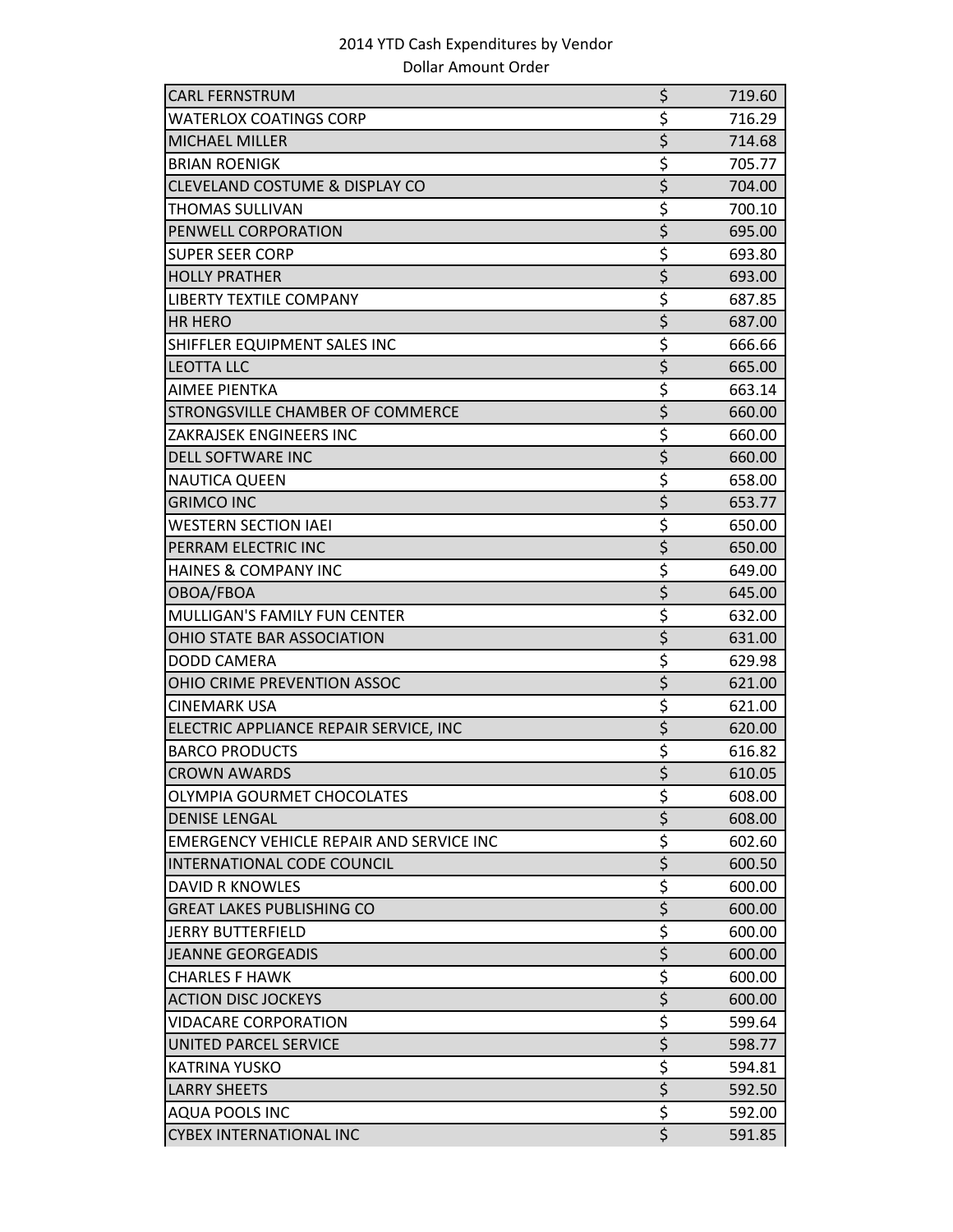| <b>HANI ISTANBOULI</b>                | \$                                  | 591.00 |
|---------------------------------------|-------------------------------------|--------|
| PILOT SIGNS & DESIGNS LLC             | $\overline{\xi}$                    | 587.17 |
| POSITIVE PROMOTIONS                   | \$                                  | 582.47 |
| <b>TIFFANY MEKEEL</b>                 | $\overline{\xi}$                    | 580.26 |
| <b>STANTON'S SHEET MUSIC</b>          | \$                                  | 580.09 |
| <b>ALLTEL WIRELESS</b>                | \$                                  | 579.36 |
| CLEMENS NELSON & ASSOCIATES, INC.     | \$                                  | 567.00 |
| <b>MUSICIANS FRIEND INC</b>           | \$                                  | 564.49 |
| <b>BEREA PRINTING COMPANY</b>         | \$                                  | 559.05 |
| OHIO ASSOCIATION OF CHIEFS OF POLICE  | \$                                  | 555.00 |
| <b>SARAH RENEE STUDIOS</b>            | \$                                  | 552.00 |
| SELECTIVE SOUNDS ENTERTAINMENT LLC    | \$                                  | 550.00 |
| THE SAFARILAND GROUP                  | \$                                  | 550.00 |
| OHIO TACTICAL OFFICERS ASSOC          | $\overline{\xi}$                    | 550.00 |
| KIMS SCHOOL OF DANCE                  | \$                                  | 548.98 |
| <b>DEBORAH BRANIC</b>                 | \$                                  | 546.39 |
| NORTH AMERICAN RESCUE LLC             | \$                                  | 545.64 |
| <b>EDDY JANSEN</b>                    | \$                                  | 545.00 |
| <b>CINTAS DOCUMENT MANAGEMENT</b>     | \$                                  | 541.20 |
| <b>TOM VOGEL</b>                      | \$                                  | 540.00 |
| <b>KEVIN RICHARDSON</b>               | \$                                  | 540.00 |
| <b>BROWNELLS</b>                      | \$                                  | 538.35 |
| <b>VINCENT LIGHTING SYSTEMS</b>       | \$                                  | 538.22 |
| LAW ENFORCEMENT TARGETS INC           | \$                                  | 537.46 |
| MIKE REZAC                            | \$                                  | 530.00 |
| <b>IACP</b>                           | $\overline{\xi}$                    | 530.00 |
| <b>STATE FIRE SCHOOL</b>              | \$                                  | 525.00 |
| <b>KEITH FOULKES</b>                  | $\overline{\xi}$                    | 525.00 |
| ANTHONY J. BIONDILLO JR.              | \$                                  | 525.00 |
| <b>DAVID MOORE</b>                    | \$                                  | 524.00 |
| <b>CITY OF LAKEWOOD</b>               | \$                                  | 522.74 |
| TRAFFIC & PARKING CONTROL CO INC      | \$                                  | 522.00 |
| <b>JEFF KOLMAN</b>                    | \$                                  | 521.50 |
| <b>MATT KAPPENHAGEN</b>               | \$                                  | 520.00 |
| <b>FRANK BORISH</b>                   | \$                                  | 520.00 |
| <b>SCOTT FRIDLEY</b>                  | \$                                  | 513.14 |
| TRANSPORT SERVICES INC.               | \$                                  | 506.05 |
| <b>ACTION CONTROLS</b>                | \$                                  | 503.50 |
| <b>GARY FRANTZ</b>                    | \$                                  | 502.00 |
| <b>STRONGSVILLE ROTARY CLUB</b>       | $\overline{\boldsymbol{\varsigma}}$ | 500.00 |
| <b>ZACK YOUSEFF</b>                   | \$                                  | 500.00 |
| <b>RON DEVINE</b>                     | $\overline{\xi}$                    | 500.00 |
| NCOBOA                                | \$                                  | 500.00 |
| PHIL CHALMERS ENTERPRISES             | \$                                  | 500.00 |
| <b>GATEWAY PRODUCTS RECYCLING INC</b> | \$                                  | 500.00 |
| <b>DON SHEARER</b>                    | $\overline{\xi}$                    | 500.00 |
| <b>CAREWORKS USA LTD</b>              | \$                                  | 500.00 |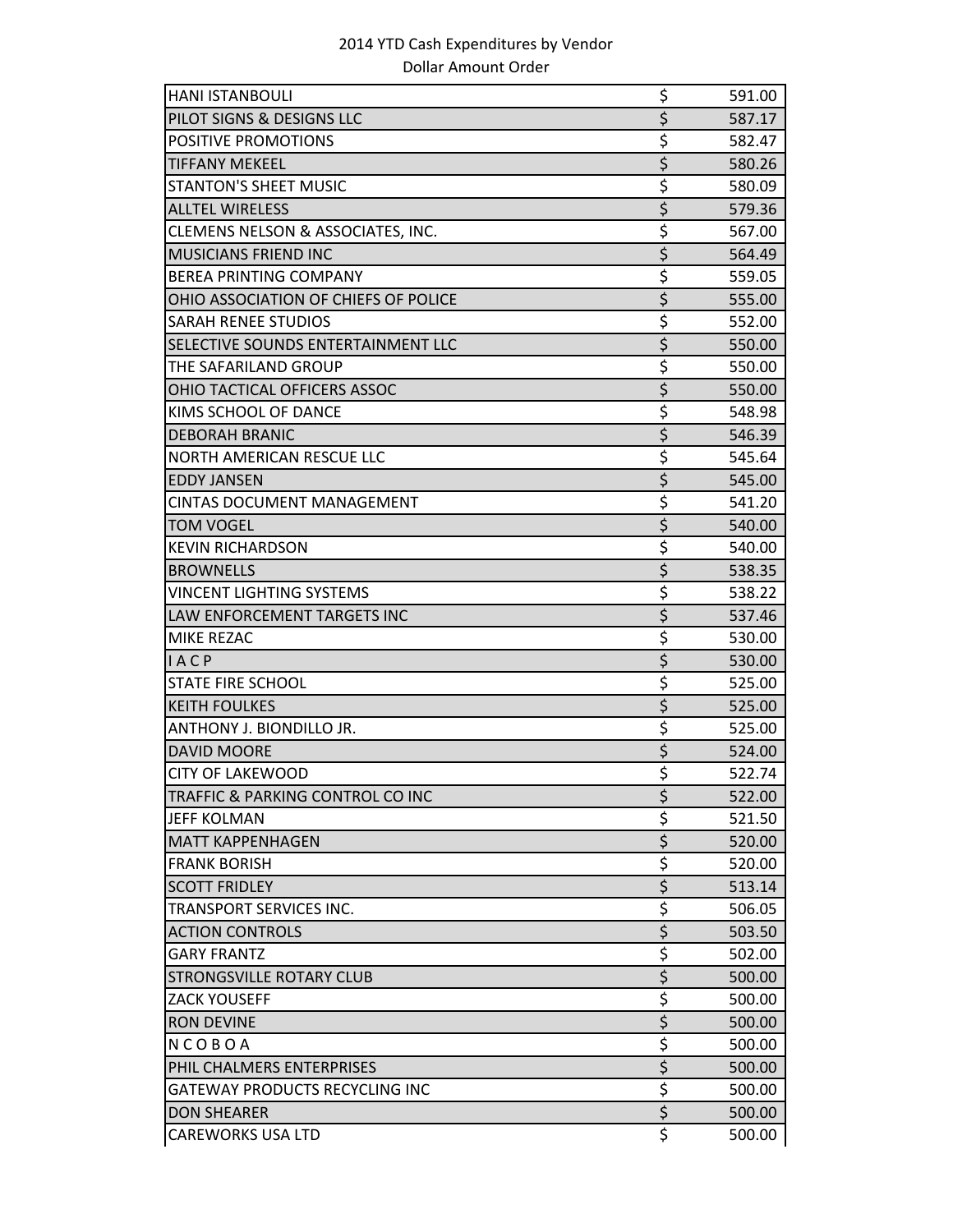| A & D CONTRACTING INC                            | \$                     | 500.00 |
|--------------------------------------------------|------------------------|--------|
| <b>BOCONEO</b>                                   | \$                     | 500.00 |
| FIRE SAFETY SERVICES INC                         | \$                     | 498.00 |
| <b>BILL BALLASH</b>                              | \$                     | 495.50 |
| <b>STEVEN SIUDOWSKI</b>                          | \$                     | 485.80 |
| CALIFORNIA STATE DISBURSEMENT UNIT               | \$                     | 485.64 |
| <b>ANAS ALJABI</b>                               | \$                     | 482.90 |
| <b>LARRY BASS III</b>                            | \$                     | 480.00 |
| <b>PAUL FILIPPI</b>                              | $\overline{\xi}$       | 480.00 |
| JEFFREY A ARENA                                  | \$                     | 480.00 |
| ROYALTON ACE HARDWARE                            | $\overline{\xi}$       | 479.70 |
| <b>CUSTOM CLUTCH JOINT &amp; HYDRAULICS INC</b>  | \$                     | 479.49 |
| <b>SAM PINZONE</b>                               | \$                     | 470.00 |
| <b>MARIA GARDENS INC</b>                         | \$                     | 465.75 |
| PHIL LEAK COMPANY                                | $\overline{\xi}$       | 465.00 |
| <b>MIKE GINTER</b>                               | \$                     | 463.36 |
| INTERNATIONAL SOCIETY OF ABORICULTURE            | \$                     | 460.00 |
| INTERNATIONAL ACADEMIES OF EMERGENCY DISPATCH    | \$                     | 450.00 |
| <b>ED KLIMCZAK</b>                               | \$                     | 450.00 |
| INTERNATIONAL ASSOCIATION OF ARSON INVESTIGATORS | \$                     | 445.00 |
| <b>SOUTHWEST AIRLINES</b>                        | \$                     | 444.20 |
| <b>CREEKSIDE RESTAURANT &amp; BAR</b>            | \$                     | 443.65 |
| PETTY CASH                                       | \$                     | 434.83 |
| <b>CHUCK'S CUSTOM LLC</b>                        | \$                     | 431.98 |
| <b>NORTH OLMSTED CHRYSLER</b>                    | \$                     | 429.64 |
| OHIO ECONOMIC DEVELOPMENT ASSN                   | \$                     | 425.00 |
| <b>CITY OF SOLON</b>                             | \$                     | 425.00 |
| AICPA RENEWAL PROCESSING                         | \$                     | 425.00 |
| <b>EMERGENCY PROFESSIONAL SERVICES</b>           | \$                     | 423.10 |
| <b>STEVEN OPREA</b>                              | \$                     | 417.74 |
| <b>HILTON COLUMBUS AT EASTON</b>                 | \$                     | 415.80 |
| NO SKIDDING PRODUCTS INC.                        | \$                     | 413.83 |
| <b>CUYAHOGA COUNTY FIRE CHIEFS ASSOCIATION</b>   | \$                     | 411.00 |
| TIM MCGUIRE                                      | \$                     | 408.00 |
| STRONGSVILLE LASERWASH                           | $\overline{\xi}$       | 400.00 |
| <b>MAGLOCLEN</b>                                 | $\overline{\xi}$       | 400.00 |
| <b>T&amp;S MOWER SERVICE INC</b>                 | \$                     | 399.11 |
| PAT MCCARTHY PRODUCTIONS                         | \$                     | 399.00 |
| <b>CREATE FOR LESS LLC</b>                       | $\overline{\xi}$       | 397.80 |
| <b>SCOTT KITSON</b>                              | \$                     | 394.50 |
| ELIGHTBULBS.COM                                  | $\overline{\xi}$       | 393.15 |
| TINKERS CREEK WATERSHED PARTNERS INC             | \$                     | 390.00 |
| <b>IPMA-HR</b>                                   | $\overline{\xi}$       | 390.00 |
| <b>MCR MEDICAL SUPPLY</b>                        | \$<br>$\overline{\xi}$ | 389.95 |
| <b>KEVIN MCTAGGART</b>                           |                        | 380.00 |
| MICHAEL WESTBROOKS                               | \$                     | 380.00 |
| PAUL BENO                                        | $\overline{\xi}$       | 379.50 |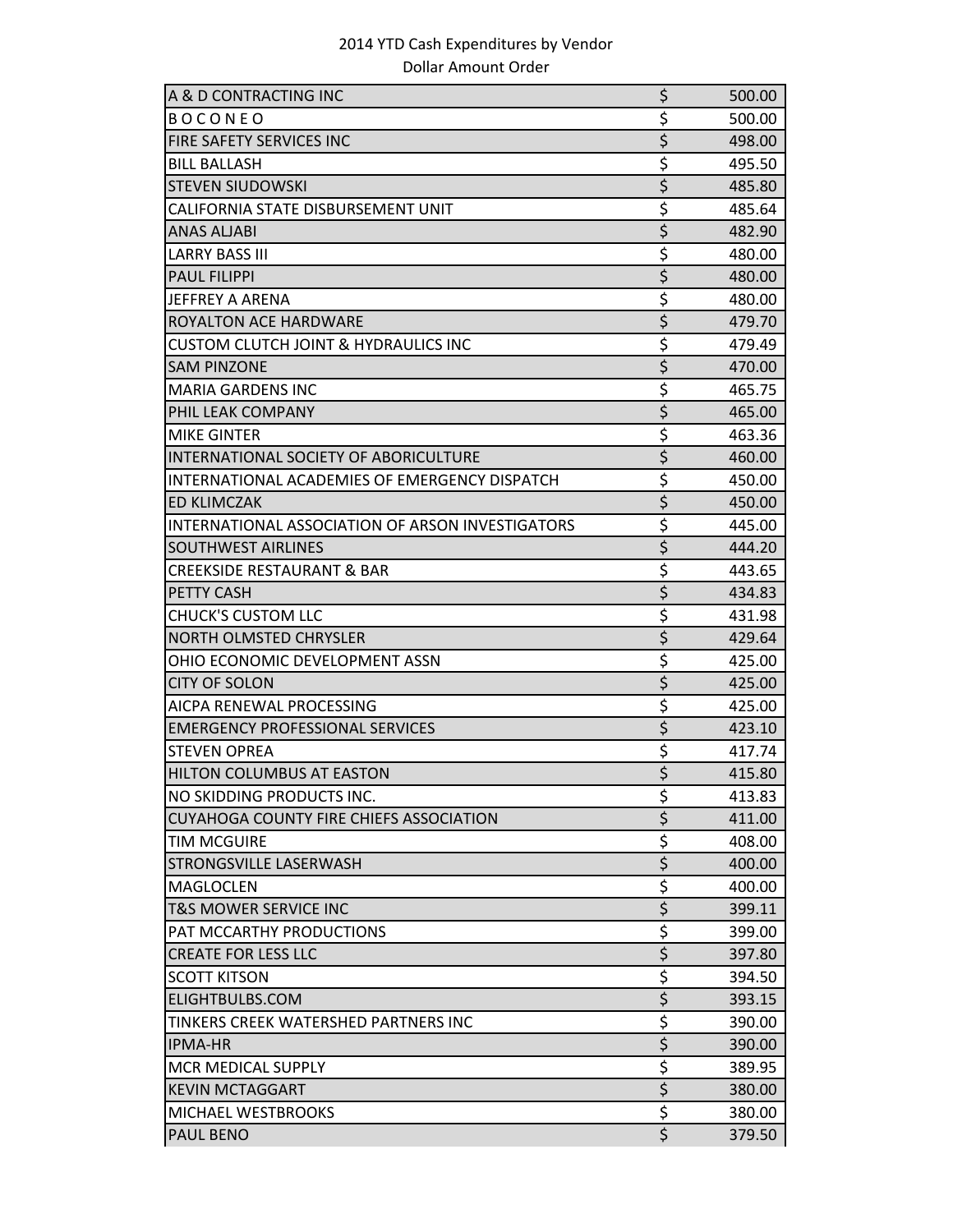| PRIMEPAY LLC                                     | \$                              | 375.00 |
|--------------------------------------------------|---------------------------------|--------|
| OHIO PUBLIC EMPLOYER LABOR RELATIONS ASSOCIATION | \$                              | 375.00 |
| <b>DYNAMIC WORKS</b>                             | \$                              | 375.00 |
| JEFFREY A. ICE                                   | \$                              | 375.00 |
| <b>CAR PARTS WAREHOUSE INC</b>                   | \$                              | 373.33 |
| ICS JAIL SUPPLIES INC                            | $\overline{\xi}$                | 373.00 |
| MILSPEC DIRECT                                   | \$                              | 368.63 |
| <b>HYDRAULIC CONNECTIONS</b>                     | \$                              | 365.22 |
| <b>FRANK SEVER</b>                               | \$                              | 364.50 |
| <b>CLARENCE CRUMM</b>                            | \$                              | 363.00 |
| SAFE KIDS WORLDWIDE                              | \$                              | 360.00 |
| EUCLID CITIZENS POLICE ACADEMY ALUMNI ASSOC      | \$                              | 360.00 |
| <b>CHRIS SARRIS</b>                              | \$                              | 360.00 |
| <b>CUMMINS BRIDGEWAY LLC</b>                     | \$                              | 360.00 |
| <b>AKRON BASEBALL LLC</b>                        | \$                              | 360.00 |
| <b>CURT KENNEDY</b>                              | \$                              | 360.00 |
| ROYAL CREST GOLF                                 | \$                              | 357.50 |
| <b>KATHRYN ZAMRZLA</b>                           | $\overline{\xi}$                | 355.20 |
| WIRE-NET                                         | \$                              | 350.00 |
| <b>NATALIE GROSPITCH</b>                         | $\overline{\xi}$                | 350.00 |
| LEA AID ACQUISITION COMPANY                      | \$                              | 350.00 |
| <b>SARAH AROLD</b>                               | \$                              | 347.59 |
| AL PUCILLO                                       | \$                              | 345.00 |
| <b>STEVE CASE</b>                                | \$                              | 344.75 |
| RYAN VANDERSCHRIER                               | \$                              | 344.75 |
| ROBERT SESTITO                                   | \$                              | 344.75 |
| <b>STEVEN LUCAS</b>                              | \$                              | 344.75 |
| <b>PAUL BOWERS</b>                               | \$                              | 344.75 |
| <b>CHUCK BOROS</b>                               | \$                              | 344.75 |
| <b>AL ROURKE</b>                                 | $\overline{\xi}$                | 344.75 |
| NATIONAL BASKETBALL ACADEMY                      | \$                              | 343.00 |
| <b>SCOTT COCHRAN</b>                             | \$                              | 340.84 |
| MEDI-FIT SYSTEMS, INC.                           | \$                              | 340.84 |
| <b>RAY ASHER</b>                                 | $\overline{\xi}$                | 340.00 |
| <b>LEO CIFELLI</b>                               | \$                              | 340.00 |
| <b>GLENNA RICE</b>                               | $\overline{\xi}$                | 339.00 |
| <b>FITNESS WHOLESALE</b>                         | \$                              | 338.84 |
| <b>COLE FARMS INC</b>                            | $\overline{\xi}$                | 338.00 |
| OHIO ASSOC OF PUBLIC TREASURERS                  | \$                              | 335.00 |
| <b>ASCAP</b>                                     | \$                              | 332.50 |
| SUPECK SEPTIC SERVICES LLC                       | \$                              | 330.00 |
| <b>OHIO GFOA</b>                                 | $\overline{\xi}$                | 330.00 |
| <b>JOHN POMNEAN</b>                              | $\frac{5}{5}$                   | 330.00 |
| <b>BMI</b>                                       |                                 | 330.00 |
| <b>ROBERT EDIE</b>                               | $\overline{\xi}$                | 329.00 |
| US SAFETY GEAR, INC                              | $\overline{\xi}$                | 325.00 |
| <b>JONATHAN DAVIS</b>                            | $\overline{\boldsymbol{\zeta}}$ | 323.68 |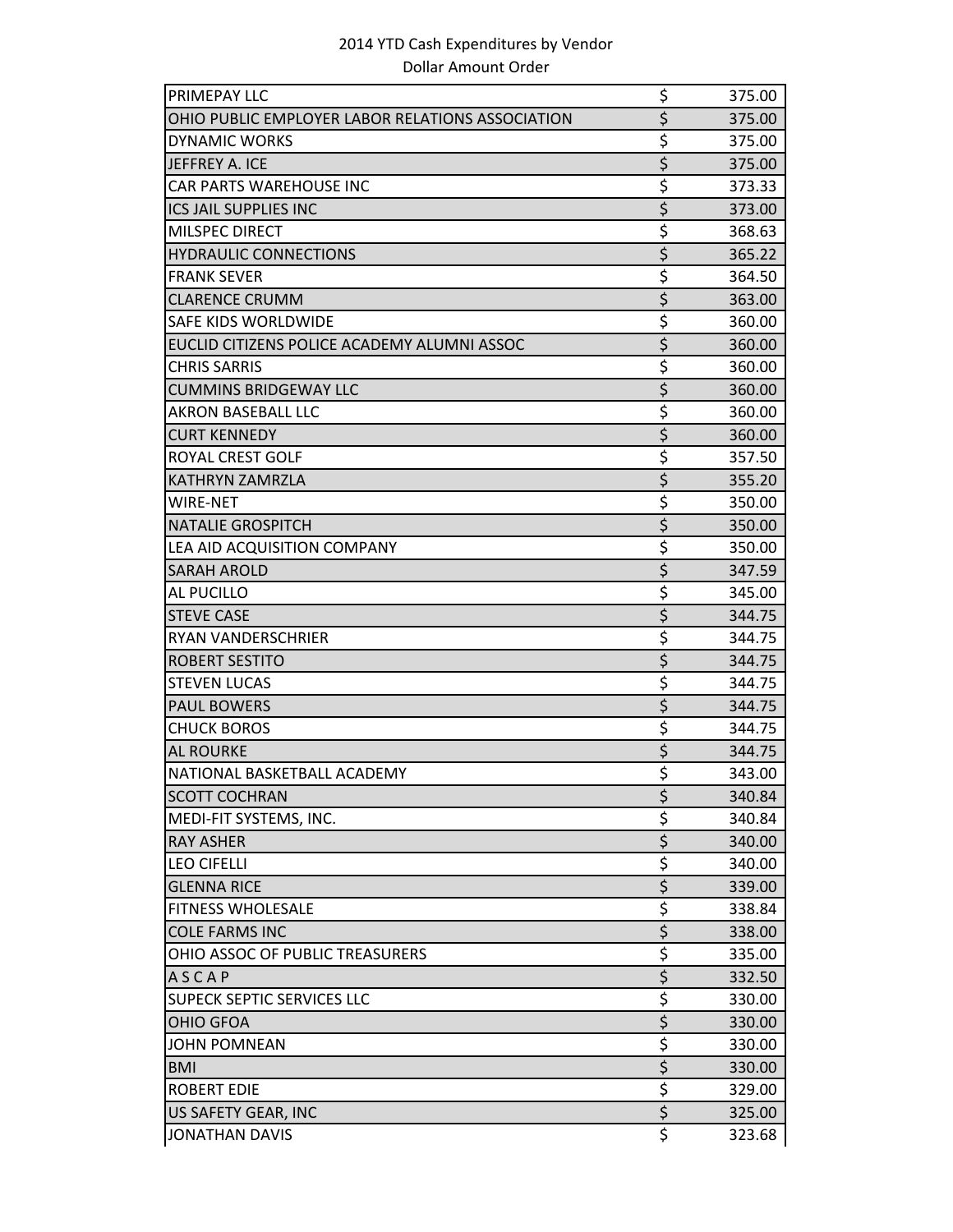| <b>KYLE HENNIS</b>                             | \$                              | 320.42 |
|------------------------------------------------|---------------------------------|--------|
| <b>MIKE KOCUR</b>                              | \$                              | 320.00 |
| <b>JOSEPH OLENIK</b>                           | \$                              | 320.00 |
| <b>BRIAN BIELOZER</b>                          | \$                              | 320.00 |
| <b>ROGER MOLNAR</b>                            | \$                              | 317.93 |
| RIETH INDUSTRIES                               | \$                              | 315.00 |
| <b>KURTZ BROTHERS INC</b>                      | $\overline{\xi}$                | 314.25 |
| <b>MARTY ECK</b>                               | \$                              | 312.00 |
| <b>BERNIE VORNDRAN</b>                         | $\overline{\xi}$                | 310.00 |
| <b>JERIMIAH BURKE</b>                          | \$                              | 309.32 |
| <b>MATT MOEHRING</b>                           | \$                              | 309.00 |
| <b>STUMP PRINTING COMPANY INC</b>              | \$                              | 306.93 |
| <b>STAR TRAC</b>                               | \$                              | 306.55 |
| IAE1                                           | \$                              | 306.00 |
| <b>RITO'S ITALIAN BAKERY &amp; DELI</b>        | \$                              | 302.38 |
| <b>SAL DIFRANCO</b>                            | \$                              | 301.00 |
| <b>VICTOR VETRANO</b>                          | \$                              | 301.00 |
| <b>STAN MEJAC</b>                              | \$                              | 300.00 |
| <b>WILLIAM &amp; LINDA ATHENS</b>              | $\overline{\xi}$                | 300.00 |
| <b>RAY JARRETT</b>                             | \$                              | 300.00 |
| THE BALANCED LIVING CENTER LLC                 | \$                              | 300.00 |
| <b>WILLIAM A KEATON</b>                        | \$                              | 300.00 |
| <b>VITO CINQUEPALMI</b>                        | \$                              | 300.00 |
| <b>RON KNIGHT</b>                              | \$                              | 300.00 |
| <b>MARK MACCURDY</b>                           | \$                              | 300.00 |
| <b>PEARSON VUE</b>                             | \$                              | 300.00 |
| <b>KURT WISE</b>                               | \$                              | 300.00 |
| NORTH EASTERN OHIO FIRE PREVENTION ASSOCIATION | \$                              | 300.00 |
| <b>MATT KOCUR</b>                              | \$                              | 300.00 |
| M.C. DJ SERVICES INC                           | \$                              | 300.00 |
| <b>MICHAEL MALACHOWSKI</b>                     | $\overline{\boldsymbol{\zeta}}$ | 300.00 |
| <b>RANDY SALAMON</b>                           | \$                              | 300.00 |
| <b>KENNETH BOHAC</b>                           | \$                              | 300.00 |
| MCGOWAN GOVERNMENTAL UNDERWRITERS              | \$                              | 300.00 |
| <b>JUMP YARD</b>                               | $\overline{\xi}$                | 300.00 |
| <b>JAMES HUBKA</b>                             | \$                              | 300.00 |
| <b>JOE JAMES</b>                               | \$                              | 300.00 |
| <b>KEITH HOVANETZ</b>                          | \$                              | 300.00 |
| <b>JACK MORROW</b>                             | $\overline{\xi}$                | 300.00 |
| <b>JIM BALAZY</b>                              | \$                              | 300.00 |
| <b>HENRY BOLTON</b>                            | \$                              | 300.00 |
| <b>JAMES HEINRICH</b>                          | \$                              | 300.00 |
| <b>JABIN M ALLEN</b>                           | \$                              | 300.00 |
| JEFF DOOLEY                                    | \$                              | 300.00 |
| <b>JEREMY HAUN</b>                             | $\overline{\xi}$                | 300.00 |
| <b>JOHN LORD</b>                               | \$                              | 300.00 |
| <b>DAVID KREIDLER</b>                          | $\overline{\xi}$                | 300.00 |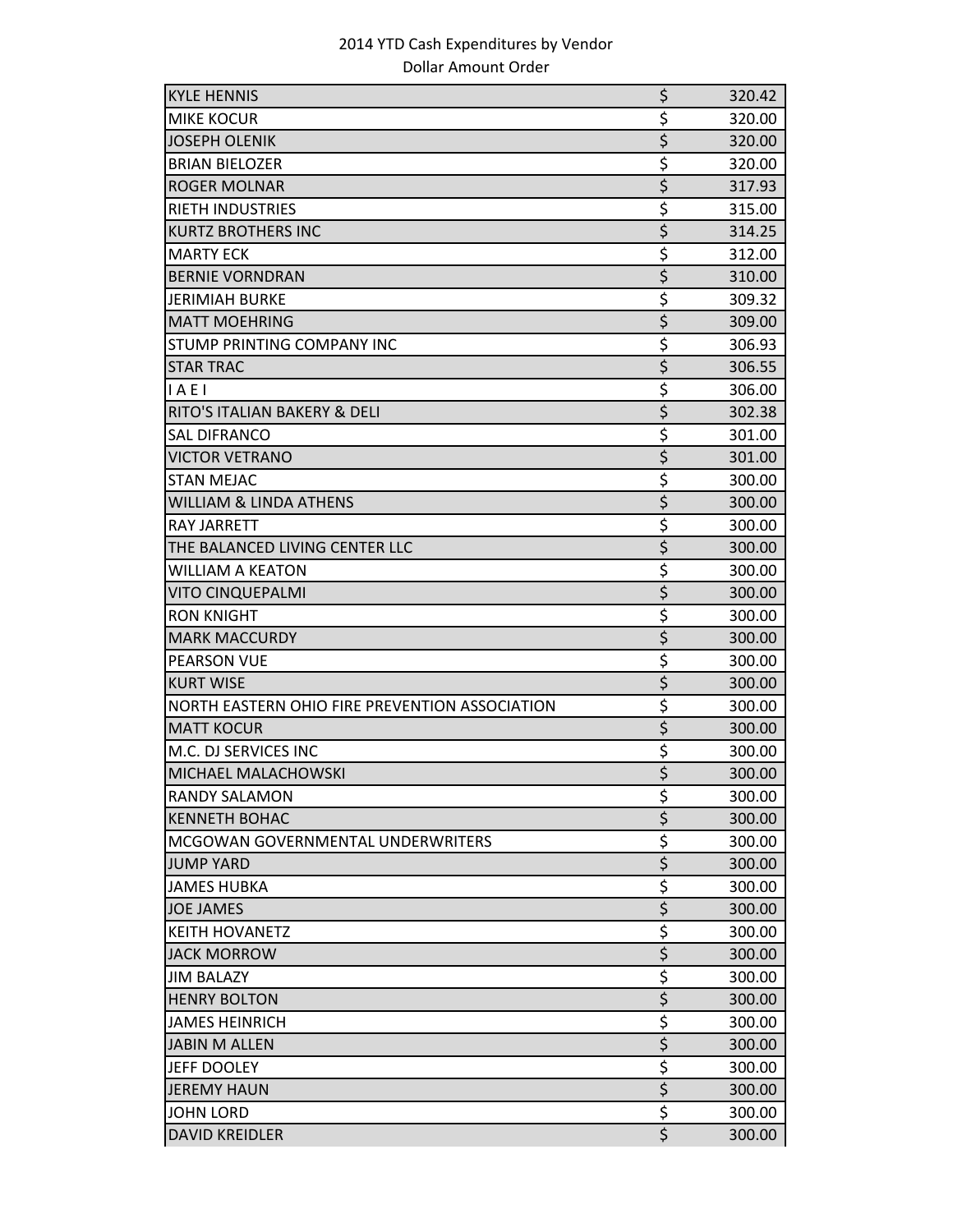| JOSANNE R. WEDELL                               | \$               | 300.00 |
|-------------------------------------------------|------------------|--------|
| <b>DAVID DORA</b>                               | $\overline{\xi}$ | 300.00 |
| <b>BRETT GIRARD</b>                             | \$               | 300.00 |
| <b>ANDREW SCHARF</b>                            | $\overline{\xi}$ | 300.00 |
| <b>CUYAHOGA CONCRETE SAWING &amp; DRILL LLC</b> | \$               | 300.00 |
| <b>JOE SOREO</b>                                | \$               | 298.92 |
| FRED PRYOR SEMINARS/CAREER TRACK                | \$               | 298.00 |
| <b>GOOD TIMES PARTY SUPPLIES</b>                | \$               | 296.62 |
| <b>DARE AMERICA</b>                             | \$               | 296.25 |
| <b>ROGER BLUM</b>                               | \$               | 295.87 |
| STUDIO 82 DANCE AND AEROBIC FITNESS CENTER      | \$               | 295.50 |
| PUBLIC AGENCY TRAINING COUNCIL                  | \$               | 295.00 |
| CLEVELAND SOUTHWEST SAFETY COUNCIL              | \$               | 295.00 |
| <b>EMMANUEL SIMIAKOS</b>                        | $\overline{\xi}$ | 294.59 |
| <b>JERRY PENYIN</b>                             | \$               | 294.19 |
| OHIO FIRE CHIEF'S ASSOCIATION                   | $\overline{\xi}$ | 290.00 |
| <b>JOHN HOTTELL</b>                             | \$               | 288.33 |
| <b>SARA LEARY</b>                               | \$               | 287.99 |
| FBI NATIONAL ACADEMY ASSOCIATES INC             | \$               | 285.00 |
| <b>POOL MASTER</b>                              | \$               | 283.45 |
| <b>4IMPRINT INC</b>                             | \$               | 280.30 |
| <b>MARK WANYERKA</b>                            | \$               | 280.00 |
| <b>NEIL KEIM</b>                                | \$               | 280.00 |
| <b>SHEENA WRIGHT</b>                            | \$               | 278.54 |
| <b>KENNETH RECKART</b>                          | \$               | 278.00 |
| <b>DANA SAUNDERS</b>                            | $\overline{\xi}$ | 276.00 |
| NATIONAL EMERGENCY NUMBER ASSOC                 | \$               | 274.00 |
| PARISH MAINTENANCE SUPPLY CORP                  | $\overline{\xi}$ | 271.04 |
| <b>TOTAL ID SOLUTIONS</b>                       | \$               | 271.00 |
| <b>TOM MADDEN</b>                               | \$               | 269.80 |
| <b>OCTANE FITNESS</b>                           | \$               | 266.29 |
| <b>NICK RAMOS</b>                               | \$               | 264.00 |
| <b>ACTION AUTOMATICS, INC</b>                   | \$               | 264.00 |
| <b>RON NEMECEK</b>                              | \$               | 260.00 |
| PAUL JOHNSON                                    | \$               | 260.00 |
| <b>JOHN KEMPER</b>                              | \$               | 260.00 |
| <b>JON WEIDELING</b>                            | \$               | 260.00 |
| <b>BRUCE R MATTHIAS</b>                         | $\overline{\xi}$ | 260.00 |
| <b>DAN RAPP</b>                                 | \$               | 260.00 |
| <b>RAYMOND RAGONE</b>                           | $\overline{\xi}$ | 258.48 |
| <b>ALLIED CORPORATION</b>                       | \$               | 256.81 |
| PETER VALENCIC                                  | $\overline{\xi}$ | 256.00 |
| DES MOINES STAMP MFG CO                         | \$               | 256.00 |
| <b>ALESHA LIFKA</b>                             | $\overline{\xi}$ | 255.00 |
| <b>CARL SAVAGE</b>                              | \$               | 254.50 |
| SEWER PIPE USERS GROUP                          | $\overline{\xi}$ | 250.00 |
| ROSARIO CAMBRIA                                 | \$               | 250.00 |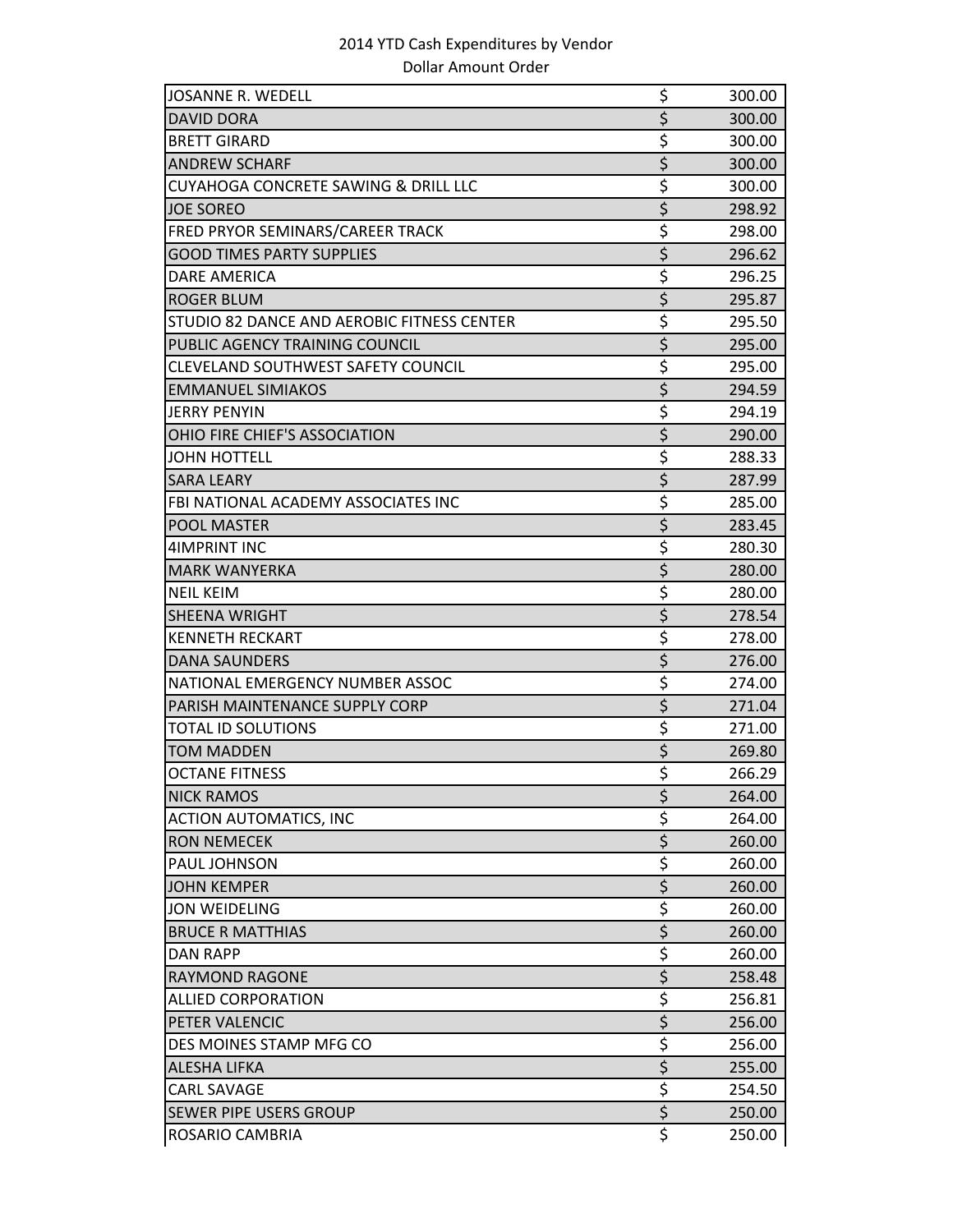| <b>REINHOLD TOEREK</b>                            | \$                                  | 250.00 |
|---------------------------------------------------|-------------------------------------|--------|
| <b>ORMCA</b>                                      | \$                                  | 250.00 |
| <b>PHILIP BRICE</b>                               | $\overline{\xi}$                    | 250.00 |
| NORTHEAST OHIO MAYORS & CITY MANAGERS ASSOCIATION | \$                                  | 250.00 |
| <b>RAPID PROPANE EXCHANGE</b>                     | $\overline{\xi}$                    | 250.00 |
| <b>LAUREN HAKES</b>                               | \$                                  | 250.00 |
| HATS OFF ENTERTAINMENT, INC.                      | \$                                  | 250.00 |
| <b>DOUG DAY</b>                                   | \$                                  | 250.00 |
| <b>TERI DEAL</b>                                  | $\overline{\xi}$                    | 249.00 |
| STRONGSVILLE VACUUM                               | \$                                  | 248.50 |
| <b>JASON KEPPLER</b>                              | $\overline{\xi}$                    | 246.99 |
| <b>NCRC - IAATI</b>                               | \$                                  | 245.00 |
| PHILIP COURTRIGHT                                 | $\overline{\xi}$                    | 243.00 |
| <b>INTOXIMETERS</b>                               | \$                                  | 242.50 |
| RICHARD A CERNY JR                                | \$                                  | 241.00 |
| MICHAEL J RADEY                                   | \$                                  | 241.00 |
| <b>MARK KRIZMANICH</b>                            | $\overline{\xi}$                    | 240.00 |
| <b>DAWN STEMA</b>                                 | \$                                  | 240.00 |
| <b>DALE WEST</b>                                  | \$                                  | 240.00 |
| THE PLAIN DEALER                                  | \$                                  | 234.61 |
| <b>ALLEN GARRET</b>                               | \$                                  | 233.00 |
| <b>CRAIN'S CLEVELAND BUSINESS</b>                 | \$                                  | 231.00 |
| MARSHALL ELECTRONICS INC                          | $\overline{\boldsymbol{\varsigma}}$ | 229.66 |
| <b>TOM SAMPSON</b>                                | \$                                  | 228.92 |
| <b>BRADLEY GALLITZ</b>                            | \$                                  | 228.50 |
| <b>KATHY SAZIMA</b>                               | \$                                  | 227.11 |
| <b>ELIVATE</b>                                    | $\overline{\xi}$                    | 225.89 |
| <b>MILL DISTRIBUTORS INC</b>                      | \$                                  | 225.78 |
| <b>MARY JUHA</b>                                  | $\overline{\xi}$                    | 225.00 |
| <b>MARK HARTZE</b>                                | \$                                  | 224.62 |
| <b>ALAN KURILICH</b>                              | $\overline{\mathsf{S}}$             | 224.62 |
| RICH'S TOWING & SERVICE INC                       | \$                                  | 222.50 |
| <b>SEAN FISCHBACH</b>                             | $\overline{\xi}$                    | 220.00 |
| <b>TOM BOYER</b>                                  | \$                                  | 220.00 |
| <b>DERRICK YATES</b>                              | $\overline{\xi}$                    | 220.00 |
| <b>JOHN ONEILL</b>                                | \$                                  | 220.00 |
| JEFF BARTHOLOMEW                                  | $\overline{\xi}$                    | 220.00 |
| <b>CRAIG MILLS</b>                                | \$                                  | 220.00 |
| <b>ANNETTE NOLAN</b>                              | $\overline{\xi}$                    | 220.00 |
| <b>KENNETH A KRAUS</b>                            | \$                                  | 218.69 |
| <b>PAUL MEHOZONEK</b>                             | $\overline{\xi}$                    | 217.00 |
| LORAIN NOVELTY COMPANY INC.                       | \$                                  | 215.45 |
| <b>SOLCON INC</b>                                 | $\overline{\xi}$                    | 215.32 |
| <b>CAMBRIA SUITES</b>                             | \$                                  | 214.83 |
| <b>BRUNO SUFKA</b>                                | $\overline{\xi}$                    | 212.00 |
| SALEM FIREFIGHTERS LOCAL #283                     | $\overline{\boldsymbol{\zeta}}$     | 210.00 |
| <b>INSPIRE LLC</b>                                | $\overline{\mathsf{S}}$             | 210.00 |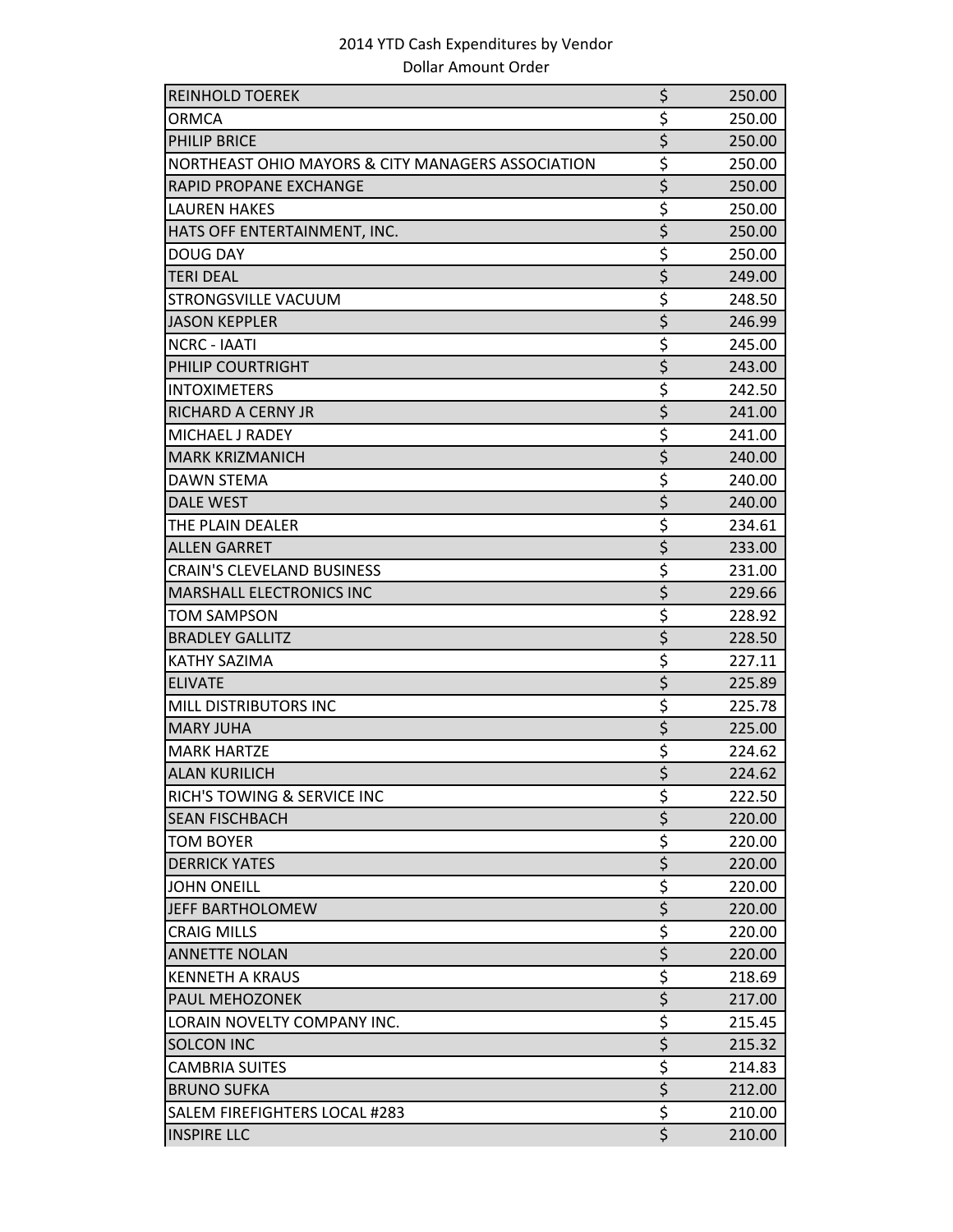| <b>IAFC MEMBERSHIP</b>                    | \$               | 209.00 |
|-------------------------------------------|------------------|--------|
| PRICE CHOPPER INC                         | $\overline{\xi}$ | 208.14 |
| <b>JAMES KROWKA</b>                       | \$               | 206.00 |
| <b>DAVID TOMCHO</b>                       | $\overline{\xi}$ | 203.49 |
| <b>ROBERT KOWELL</b>                      | \$               | 203.00 |
| <b>BRYAN O'MALLEY</b>                     | \$               | 202.00 |
| TRI-TECH INC                              | \$               | 201.75 |
| <b>MOTION PICTURE LICENSING CORP</b>      | \$               | 200.20 |
| <b>MARTIN JONES</b>                       | \$               | 200.00 |
| OHIO STATE FIREFIGHTERS ASSN.             | \$               | 200.00 |
| MIKE PACAK                                | \$               | 200.00 |
| <b>MANFRED DILL</b>                       | \$               | 200.00 |
| <b>MARTY ORAVETS</b>                      | \$               | 200.00 |
| <b>JIMMY MILLER</b>                       | $\overline{\xi}$ | 200.00 |
| COUNTY TREASURER'S EDUCATIONAL FUND       | \$               | 200.00 |
| <b>CUYAHOGA COUNTY POLICE CHIEFS ASSN</b> | $\overline{\xi}$ | 200.00 |
| <b>BEVERLY WEHR</b>                       | \$               | 200.00 |
| <b>BOB CLARK</b>                          | \$               | 200.00 |
| <b>CSX TRANSPORTATION INC</b>             | \$               | 200.00 |
| LIFELINE TRAINING                         | \$               | 199.00 |
| <b>ROY HABER</b>                          | \$               | 198.00 |
| <b>GREG GALLITZ</b>                       | \$               | 198.00 |
| <b>DAVE MILLS</b>                         | \$               | 198.00 |
| <b>KEVIN GRADY</b>                        | \$               | 195.00 |
| APCO INTERNATIONAL                        | \$               | 194.25 |
| <b>JOHN MOCKLER</b>                       | $\overline{\xi}$ | 192.72 |
| ASSOC OF PUBLIC TREASURERS US & CANADA    | \$               | 192.00 |
| <b>WHITEHALL HOTEL CHICAGO</b>            | $\overline{\xi}$ | 190.90 |
| <b>GREAT LAKES SCIENCE CENTER</b>         | \$               | 188.00 |
| <b>ULINE INC</b>                          | \$               | 186.78 |
| <b>FINLANDIA SAUNA</b>                    | \$               | 185.86 |
| <b>SHRM</b>                               | \$               | 185.00 |
| <b>MIKE KONEY</b>                         | \$               | 183.00 |
| <b>MICHAEL MADDEN</b>                     | \$               | 180.00 |
| <b>GAMECO INC</b>                         | \$               | 180.00 |
| <b>AMTECH INC.</b>                        | $\overline{\xi}$ | 180.00 |
| <b>SPRINT AQUATICS</b>                    | \$               | 179.97 |
| <b>ALERT- ALL CORP</b>                    | $\overline{\xi}$ | 177.50 |
| <b>EMBASSY SUITES COLUMBUS - AIRPORT</b>  | \$               | 175.12 |
| RICHARD A MAGOVICH DDS                    | \$               | 175.00 |
| <b>MAX LAMB</b>                           | \$               | 173.00 |
| <b>CLEVELAND BOTANICAL GARDENS</b>        | $\overline{\xi}$ | 172.50 |
| SIRIUS XM RADIO INC                       | \$               | 171.03 |
| <b>KEN CELEBUCKI</b>                      | $\overline{\xi}$ | 170.00 |
| TOM DLUGOPOLSKY                           | \$               | 169.00 |
| <b>EDWARD GAITENS</b>                     | $\overline{\xi}$ | 169.00 |
| <b>TED SLOAT</b>                          | \$               | 167.00 |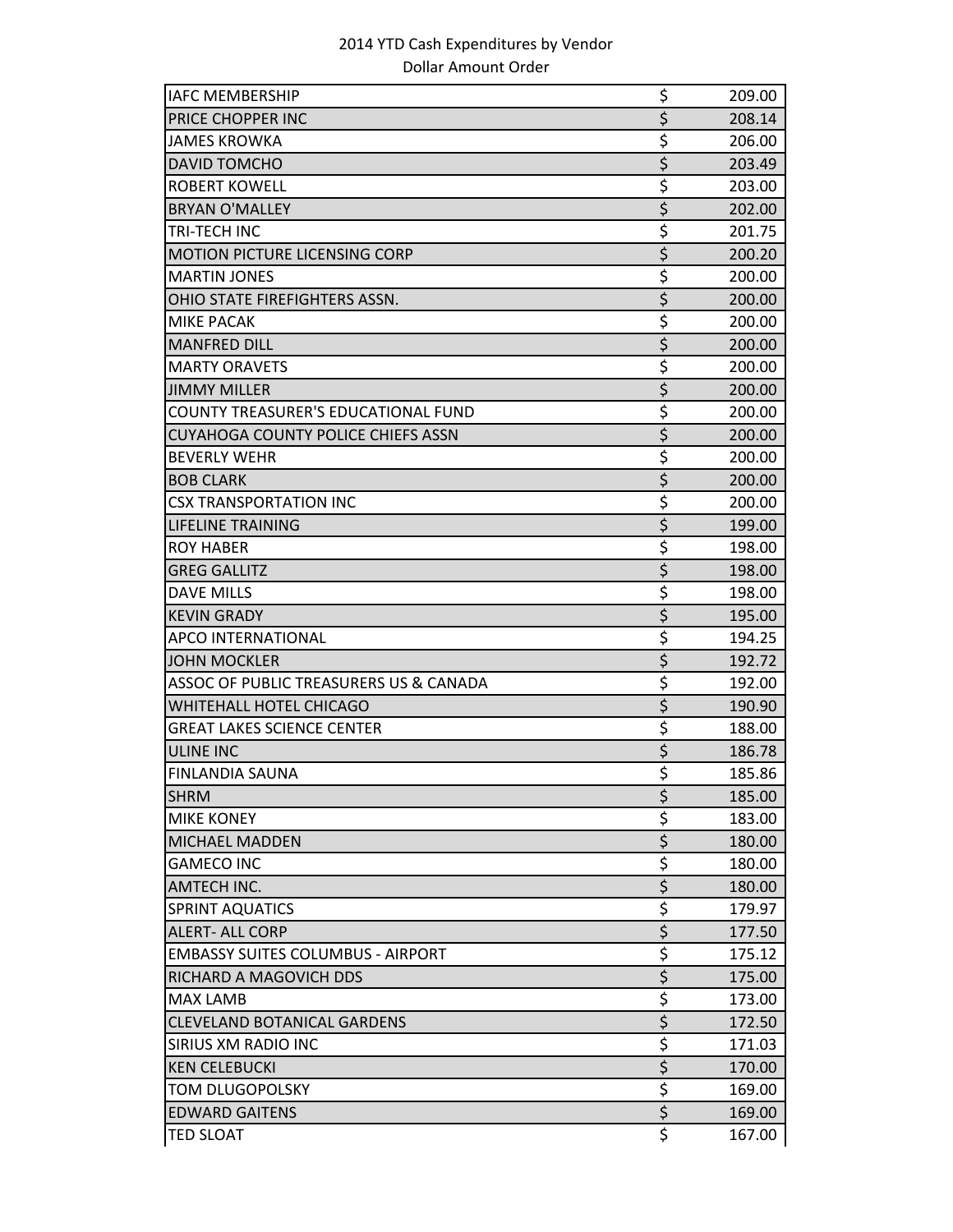| <b>LARRY VAVRO</b>                               | \$                              | 167.00 |
|--------------------------------------------------|---------------------------------|--------|
| THE UPS STORE LLC                                | \$                              | 166.92 |
| PAUL MAZZOLA                                     | \$                              | 165.00 |
| OCCUPATIONAL HEALTH DYNAMICS                     | \$                              | 165.00 |
| <b>JORDAN CIESLIK</b>                            | \$                              | 165.00 |
| ROBIN MECZKA                                     | \$                              | 163.36 |
| THE ECONOMIST                                    | \$                              | 161.20 |
| <b>TOM GOEBEL</b>                                | \$                              | 160.00 |
| <b>ROBERT BEYER</b>                              | $\overline{\xi}$                | 160.00 |
| <b>MAMARAZZI LLC</b>                             | \$                              | 160.00 |
| <b>PATRICK KENNEDY</b>                           | $\overline{\xi}$                | 160.00 |
| <b>MIKE KALL</b>                                 | \$                              | 160.00 |
| <b>MATTHEW FELTON</b>                            | \$                              | 160.00 |
| <b>GARY PAULENSKE</b>                            | \$                              | 160.00 |
| <b>ANDY OKULOVICH</b>                            | \$                              | 160.00 |
| <b>CORPORATE INVESTIGATIVE SERVICES</b>          | \$                              | 160.00 |
| TEXAS AMERICA SAFETY COMPANY (TASCO)             | \$                              | 158.97 |
| <b>JIM MERRIMAN</b>                              | \$                              | 155.00 |
| <b>WILLIAM BLANE DICKERSON</b>                   | \$                              | 154.65 |
| TOMMY'S PIZZA & CHICKEN                          | \$                              | 153.92 |
| DOG GONE CRAZY INC                               | $\overline{\xi}$                | 153.60 |
| <b>CHUCK SANTORO</b>                             | \$                              | 152.75 |
| <b>DANE HALLE</b>                                | \$                              | 150.95 |
| <b>OREN YOUNGSTEIN</b>                           | \$                              | 150.29 |
| NORTHEAST OHIO MUNICIPAL CLERKS ASSOCIATION      | \$                              | 150.00 |
| OHIO ASSOC OF SENIOR CITIZENS                    | \$                              | 150.00 |
| <b>JENNIFER FELICE</b>                           | $\overline{\xi}$                | 150.00 |
| CUYAHOGA ANIMAL WARDEN SOCIETY                   | $\overline{\xi}$                | 150.00 |
| <b>CLIA LABORATORY PROGRAM</b>                   | \$                              | 150.00 |
| <b>JOHN E DALEY</b>                              | \$                              | 149.50 |
| NATIONAL SOCIETY OF PROFESSIONAL ENGINEERS       | $\overline{\boldsymbol{\zeta}}$ | 149.00 |
| <b>GLEN CUNNINGHAM</b>                           | \$                              | 149.00 |
| <b>ALEX BEWLEY</b>                               | $\overline{\xi}$                | 149.00 |
| <b>GOSCHINSKI FIN FEATHER FUR OUTFITTERS INC</b> | \$                              | 147.97 |
| <b>BUSINESS MANAGEMENT DAILY</b>                 | $\overline{\xi}$                | 147.00 |
| <b>BROOKGATE LANES</b>                           | \$                              | 147.00 |
| <b>KEN MIKULA</b>                                | \$                              | 145.20 |
| <b>KATHRYN LECHLER</b>                           | \$                              | 144.98 |
| <b>WILLIAM FREY</b>                              | $\overline{\xi}$                | 140.00 |
| <b>MARK MARTIN</b>                               | $\overline{\xi}$                | 140.00 |
| <b>JEFF GORDON</b>                               | \$                              | 140.00 |
| <b>BENJAMIN RENNER</b>                           | \$                              | 140.00 |
| <b>DAVE STACHNIK</b>                             | \$                              | 140.00 |
| PANERA BREAD                                     | \$                              | 138.41 |
| <b>SEAN COSTELLO</b>                             | $\overline{\xi}$                | 136.00 |
| <b>NEUSTAR INC</b>                               | \$                              | 135.00 |
| <b>THOMAS O'DEENS</b>                            | $\overline{\xi}$                | 134.40 |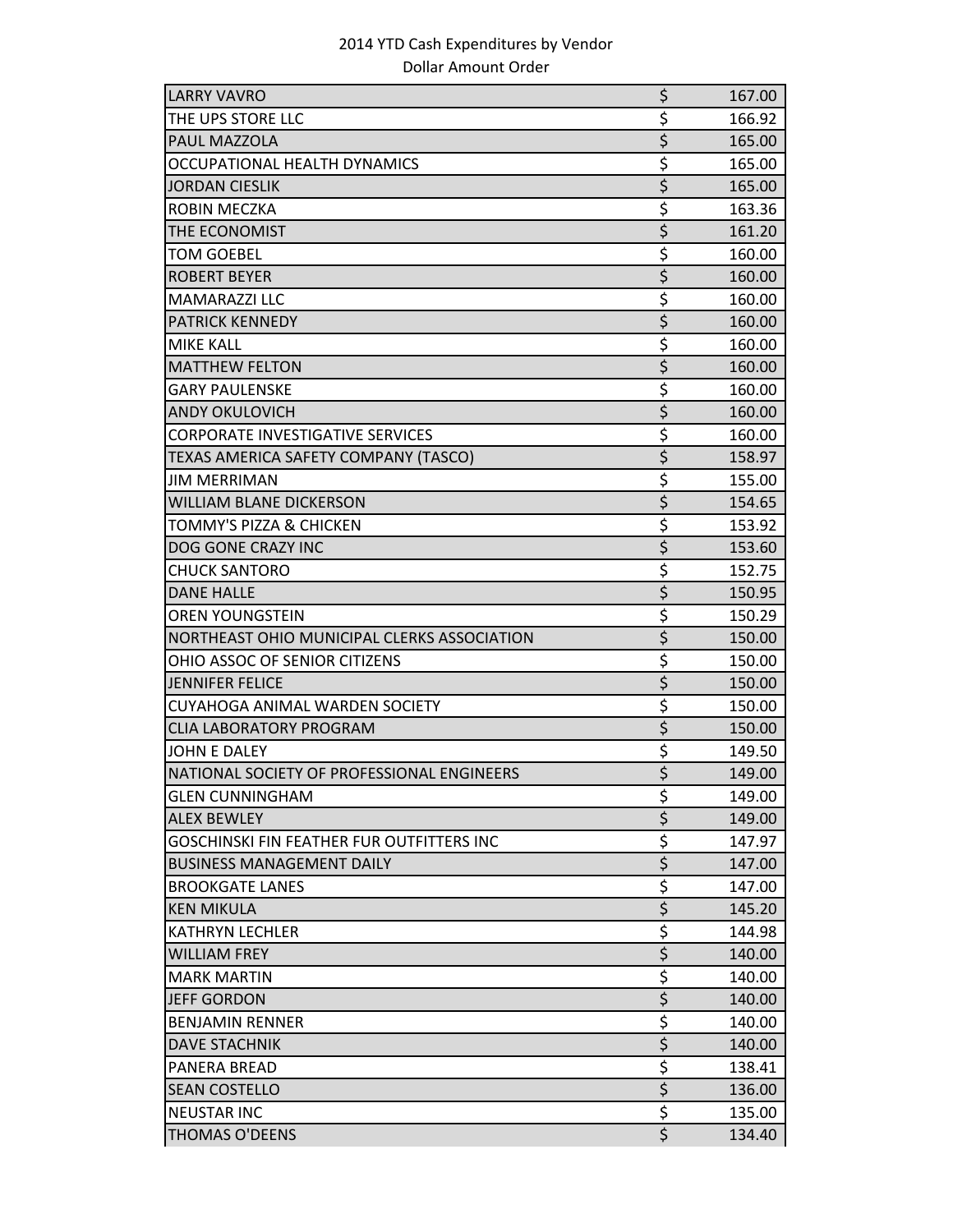| <b>THOMAS RECKART</b>                         | \$               | 132.00 |
|-----------------------------------------------|------------------|--------|
| <b>TANGLED INK</b>                            | $\overline{\xi}$ | 129.60 |
| <b>BRIAN DOMBROSE</b>                         | \$               | 126.00 |
| <b>ARTHRITIS FOUNDATION</b>                   | $\overline{\xi}$ | 125.00 |
| AMERICAN COUNCIL ON CRIMINAL JUSTICE TRAINING | \$               | 125.00 |
| AUTOMATED GATES ACCESS CONTROL LLC            | \$               | 125.00 |
| SHAMROCK GEAR RESTORATION, LLC                | \$               | 124.99 |
| <b>OHIO STATE FAIR</b>                        | $\overline{\xi}$ | 124.00 |
| MIKE GRAZIANI                                 | \$               | 122.52 |
| <b>BRYAN BOGRE</b>                            | $\overline{\xi}$ | 122.52 |
| <b>TOM BALICKY</b>                            | \$               | 122.50 |
| <b>KIRK TAHSIN</b>                            | \$               | 120.00 |
| <b>KEITH WALKER</b>                           | \$               | 120.00 |
| <b>JIM KERVER</b>                             | $\overline{\xi}$ | 120.00 |
| <b>JIM FOERSTER</b>                           | \$               | 120.00 |
| <b>JOHN RODDY</b>                             | $\overline{\xi}$ | 120.00 |
| JOURNAL OF LIGHT CONSTRUCTION                 | \$               | 119.85 |
| <b>SUSAN R LEWIS</b>                          | $\overline{\xi}$ | 118.80 |
| DAY-TIMERS INC.                               | \$               | 117.55 |
| <b>JOHNSTONE SUPPLY</b>                       | $\overline{\xi}$ | 116.90 |
| <b>I-X CENTER</b>                             | \$               | 116.87 |
| <b>LORI DALEY</b>                             | \$               | 116.33 |
| <b>BRIAN HERRMANN</b>                         | \$               | 115.50 |
| <b>BEREA MUNICIPAL COURT</b>                  | \$               | 112.00 |
| <b>SCOTT RUESSMAN</b>                         | \$               | 111.00 |
| ED GUZOWSKI                                   | $\overline{\xi}$ | 110.00 |
| <b>JOHN IALACCI</b>                           | \$               | 110.00 |
| <b>DALENE PRIDE</b>                           | $\overline{\xi}$ | 107.00 |
| SOUTHEASTERN EQUIPMENT CO INC                 | \$               | 106.79 |
| <b>ROBERT MARK TURSKI</b>                     | $\overline{\xi}$ | 106.00 |
| <b>DAVID GUZOWSKI</b>                         | $\overline{\xi}$ | 106.00 |
| <b>WESTERN RESERVE DIVISION I.A.E.I</b>       | \$               | 105.00 |
| RICHARD OLEKSY                                | \$               | 105.00 |
| MR. DIVOTS QUEEN                              | $\overline{\xi}$ | 105.00 |
| <b>KELLY GILREATH</b>                         | \$               | 105.00 |
| <b>JIM LIPKER</b>                             | $\overline{\xi}$ | 105.00 |
| <b>L.T. RICH PRODUCTS INC</b>                 | \$               | 104.32 |
| <b>JONATHAN FLAUGHER</b>                      | $\overline{\xi}$ | 103.00 |
| <b>LESLIE SEEFRIED</b>                        | \$               | 101.92 |
| <b>KEN SCHMITZ</b>                            | $\overline{\xi}$ | 101.00 |
| <b>TEMPEST TECHNOLOGY</b>                     | \$               | 100.02 |
| RICHARD SMOLE                                 | \$               | 100.00 |
| <b>IABTI</b>                                  | \$               | 100.00 |
| <b>ERNEST SPEAR</b>                           | $\overline{\xi}$ | 100.00 |
| <b>JOE MODIE</b>                              | \$               | 100.00 |
| <b>DOYLENE BEUTHER</b>                        | $\overline{\xi}$ | 100.00 |
| <b>BRYAN LANDRISCINA</b>                      | \$               | 100.00 |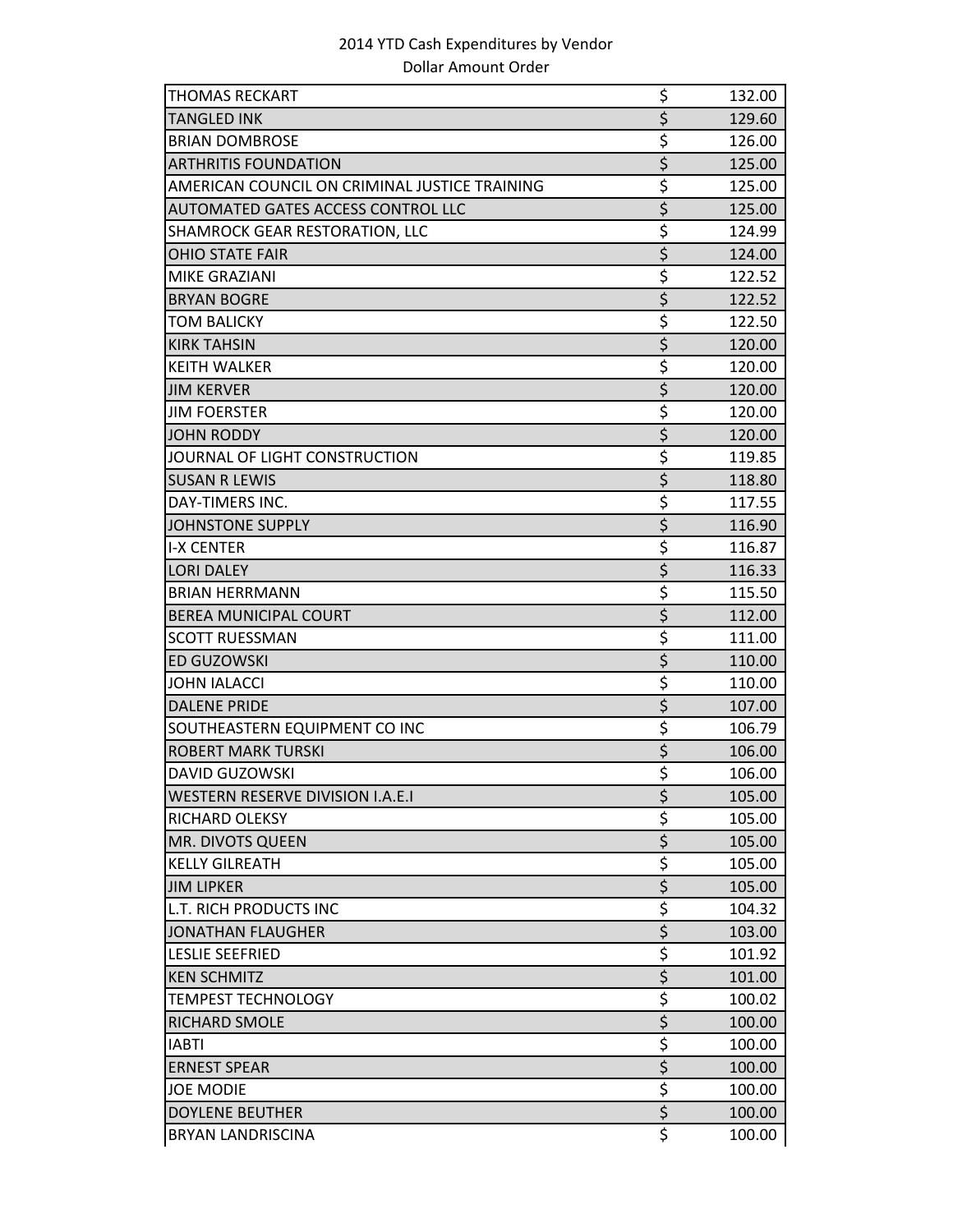| <b>CINDY'S SEW EASY</b>                        | \$               | 99.98 |
|------------------------------------------------|------------------|-------|
| KIESLER POLICE SUPPLY INC.                     | \$               | 99.97 |
| <b>BRICKHOUSE SECURITY LLC</b>                 | $\overline{\xi}$ | 99.90 |
| THE CLEVELAND AUTO SHOW                        | \$               | 99.00 |
| <b>ROBERT BROWN</b>                            | \$               | 99.00 |
| <b>JOSHUA RICHISSIN</b>                        | \$               | 98.78 |
| <b>MARK BILEY</b>                              | \$               | 98.76 |
| <b>MIKE ROTH</b>                               | \$               | 97.75 |
| <b>TED SMITH</b>                               | $\overline{\xi}$ | 96.00 |
| <b>TIM DONOVAN</b>                             | \$               | 95.00 |
| CENTER FOR EDUCATION & EMPLOYMENT LAW          | \$               | 94.56 |
| <b>ANTOINETTE IPAVEC</b>                       | \$               | 92.95 |
| <b>STEVEN HILL</b>                             | \$               | 92.68 |
| <b>MOISE PEREZ</b>                             | \$               | 92.50 |
| <b>ALAN GRIEGER</b>                            | \$               | 92.50 |
| <b>CHRIS LELIGDON</b>                          | \$               | 91.00 |
| <b>JAMES A LUCCHESE</b>                        | \$               | 90.50 |
| <b>SETTA TROPHY INC</b>                        | \$               | 90.00 |
| WALTER F. STEPHENS JR INC                      | $\overline{\xi}$ | 88.01 |
| <b>DAN BARRINGER</b>                           | \$               | 87.50 |
| <b>JOHNNY RIOS</b>                             | $\overline{\xi}$ | 87.00 |
| <b>HOLIDAY INN</b>                             | \$               | 85.49 |
| <b>BRYAN ZIMA</b>                              | $\overline{\xi}$ | 84.50 |
| SIGN WAREHOUSE INC                             | \$               | 84.02 |
| MIKE BASS FORD INC                             | \$               | 83.99 |
| <b>INTERNATIONAL SPORTS TIMING</b>             | \$               | 83.50 |
| <b>RICK FROLLO</b>                             | \$               | 83.00 |
| KIEFER SWIM PRODUCTS                           | \$               | 82.20 |
| <b>COLIN W GRACE</b>                           | $\overline{\xi}$ | 81.68 |
| WILLIAM JOSEPH GOLIAT                          | \$               | 80.00 |
| <b>RON MCNULTY</b>                             | \$               | 80.00 |
| NORTHEAST OHIO LAW DIRECTORS ASSOCIATION       | \$               | 80.00 |
| <b>NICK DECESARE</b>                           | $\overline{\xi}$ | 80.00 |
| MICHAEL MENTAL                                 | \$               | 80.00 |
| <b>LUKE RUSSO</b>                              | $\overline{\xi}$ | 80.00 |
| <b>ODNR DIVISION OF WILDLIFE</b>               | \$               | 80.00 |
| <b>JIM JAKUBOWSKI</b>                          | $\overline{\xi}$ | 80.00 |
| IAFCI                                          | \$               | 80.00 |
| <b>JOSEPH MCCAFFERTY</b>                       | $\overline{\xi}$ | 80.00 |
| <b>DAN MAGALSKI</b>                            | \$               | 80.00 |
| <b>ERIC CLANIN</b>                             | $\overline{\xi}$ | 78.18 |
| <b>SUN NEWSPAPERS</b>                          | \$               | 78.00 |
| SOAR                                           | $\overline{\xi}$ | 75.00 |
| <b>ROBERT EMOND</b>                            | $\overline{\xi}$ | 75.00 |
| OHIO ASSOCIATION OF EMERGENCY MEDICAL SERVICES | $\overline{\xi}$ | 75.00 |
| M.E.A.N.E.O                                    | \$               | 75.00 |
| NORTH CENTRAL EMS COOPERATIVE                  | $\overline{\xi}$ | 75.00 |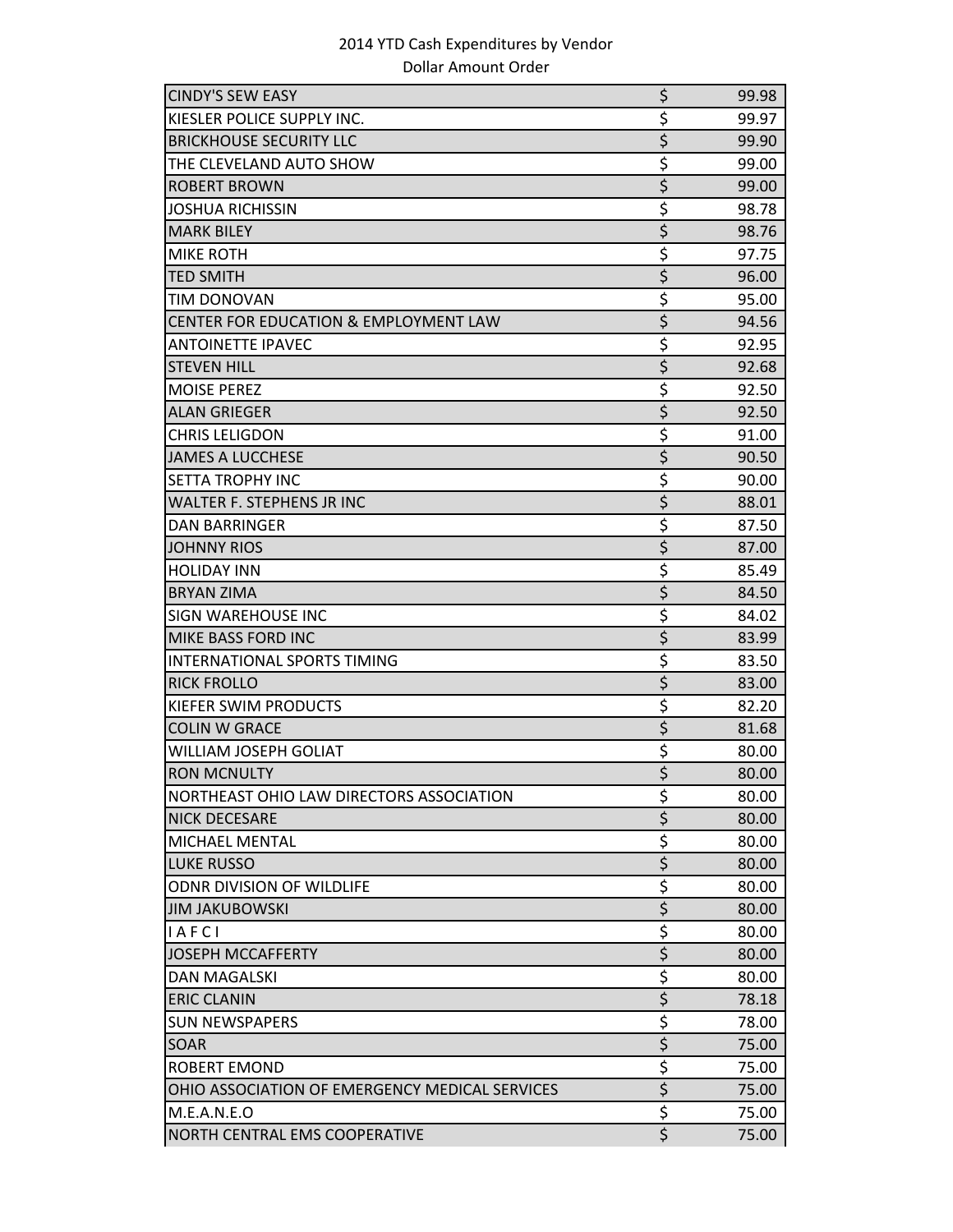| <b>IMSA</b>                           | \$                      | 75.00 |
|---------------------------------------|-------------------------|-------|
| PETE GASPARRO                         | \$                      | 74.00 |
| <b>MARK NAKON</b>                     | \$                      | 74.00 |
| <b>MARC GLASSMAN INC</b>              | $\overline{\xi}$        | 73.28 |
| PROTECTIVE PRODUCTS INTERNATIONAL INC | \$                      | 71.19 |
| <b>JEFF STEVING</b>                   | \$                      | 71.17 |
| <b>TRICIA KOBELAK</b>                 | \$                      | 70.00 |
| <b>ROB PENTER</b>                     | \$                      | 70.00 |
| <b>MATTHEW KRAFCIK</b>                | \$                      | 70.00 |
| OHIO DEPARTMENT OF AGRICULTURE        | \$                      | 70.00 |
| <b>JIM ALAIMO</b>                     | \$                      | 70.00 |
| JEFFREY A. ABSHIRE                    | \$                      | 70.00 |
| <b>TIM RECKART</b>                    | \$                      | 66.00 |
| UNCLE JOHNS PLANT FARM                | \$                      | 66.00 |
| <b>MICHAEL ANZALONE</b>               | \$                      | 66.00 |
| <b>DOUG SMITH</b>                     | $\overline{\xi}$        | 66.00 |
| <b>DICK'S BAKERY INC</b>              | \$                      | 66.00 |
| <b>JEFF MARVIN</b>                    | $\overline{\xi}$        | 66.00 |
| <b>DAVID VINSON</b>                   | \$                      | 66.00 |
| <b>GREATER CLEVELAND CHAPTER APA</b>  | \$                      | 65.00 |
| CITY OF PARMA DIV. OF TAX             | \$                      | 63.45 |
| <b>BROWN HARDWARE CO.</b>             | \$                      | 63.45 |
| PRINTING PARTNERS                     | \$                      | 63.01 |
| <b>DEREK WEBB</b>                     | \$                      | 62.04 |
| <b>BRIAN WODZISZ</b>                  | \$                      | 62.00 |
| DEBBIE A. KRAMER                      | \$                      | 61.26 |
| <b>COLLEEN HEALEY</b>                 | \$                      | 61.26 |
| <b>TOM CORRIGAN</b>                   | $\overline{\xi}$        | 60.00 |
| <b>TOM LUNT</b>                       | $\overline{\mathsf{S}}$ | 60.00 |
| <b>NANCY SIKORSKI</b>                 | \$                      | 60.00 |
| <b>DAVID RIVERA</b>                   | \$                      | 60.00 |
| <b>DWAYNE WASHINGTON</b>              | \$                      | 60.00 |
| <b>GARY BOWMAN</b>                    | \$                      | 60.00 |
| <b>GEORGE KYSIL</b>                   | $\overline{\xi}$        | 60.00 |
| <b>JOE PAGAN</b>                      | $\overline{\mathsf{S}}$ | 60.00 |
| <b>BARRY L. WILSON</b>                | \$                      | 60.00 |
| <b>CHRIS POLAND</b>                   | \$                      | 60.00 |
| <b>REGOS SUPERMARKET</b>              | \$                      | 57.65 |
| <b>GUTH LABORATORIES INC</b>          | \$                      | 57.52 |
| DARE ASSOCIATION OF OHIO              | $\overline{\xi}$        | 55.00 |
| <b>KATHERINE SHADRAKE</b>             | \$                      | 53.60 |
| RICHARD IZZO                          | $\overline{\xi}$        | 52.50 |
| <b>ROBERT MCLENDON</b>                | \$                      | 52.50 |
| <b>MIKE DINAPOLI</b>                  | \$                      | 52.50 |
| DALE DAVIDSON                         | \$                      | 52.50 |
| THE OHIO LEGAL BLANK CO., INC         | $\overline{\xi}$        | 52.45 |
| <b>TIM FINN</b>                       | \$                      | 50.00 |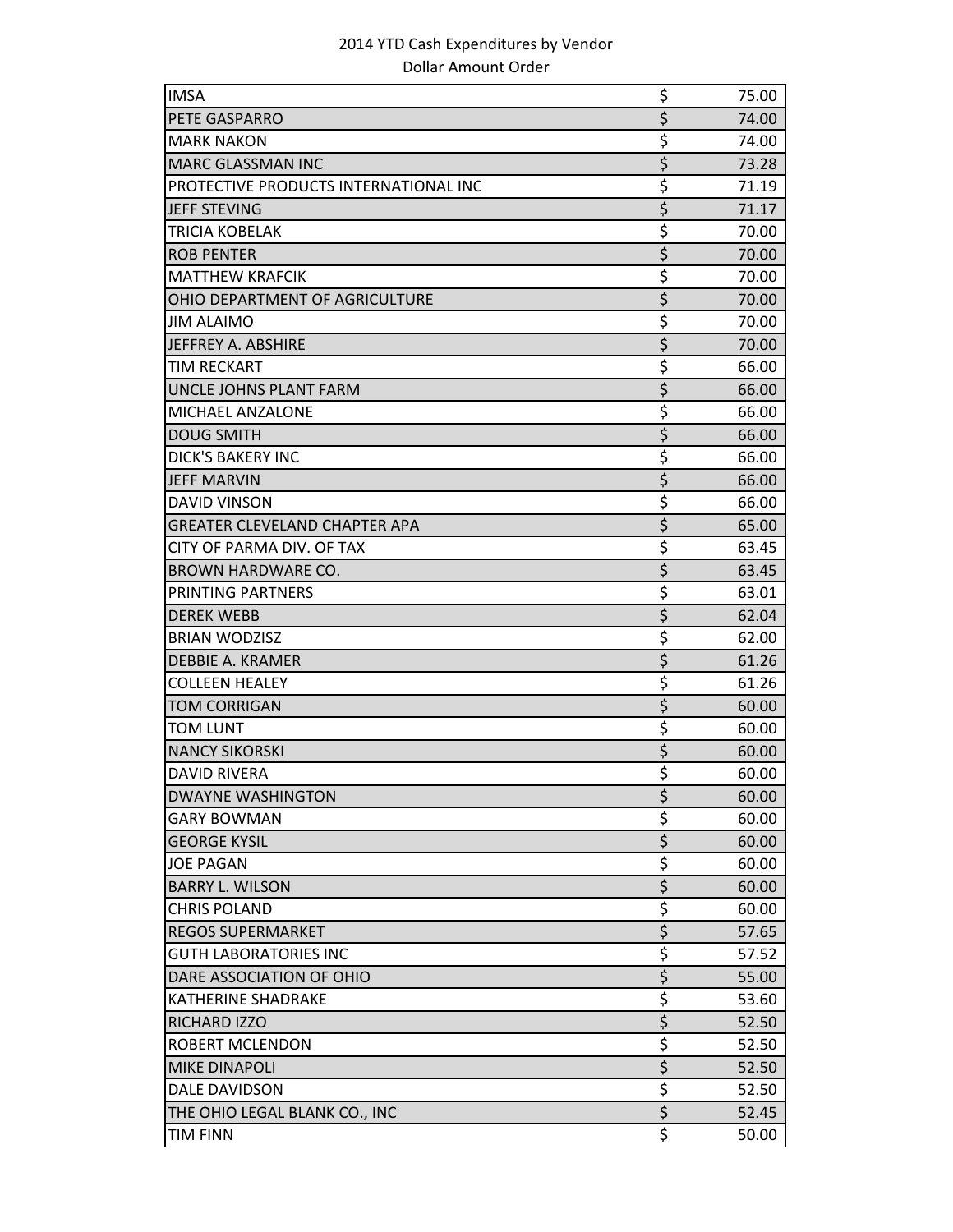| <b>STEVE MEHOZONEK</b>                  | \$                              | 50.00 |
|-----------------------------------------|---------------------------------|-------|
| TERRY BANKS                             | \$                              | 50.00 |
| MUNICIPAL FINANCE OFFICERS ASSN OF OHIO | \$                              | 50.00 |
| NOTARY PUBLIC COMMISSION                | \$                              | 50.00 |
| <b>MARKIEL PERKINS</b>                  | \$                              | 50.00 |
| NORTHERN OHIO SERVICE DIRECTORS ASSOC   | \$                              | 50.00 |
| ANGELA DAWN SHERMAN                     | \$                              | 50.00 |
| <b>JOSEPH MARTINEZ</b>                  | \$                              | 49.50 |
| <b>AMERICAN JAIL ASSOCIATION</b>        | $\overline{\xi}$                | 48.00 |
| <b>BAKER CORP</b>                       | \$                              | 47.35 |
| <b>CLAIRE JACKMAN</b>                   | \$                              | 45.00 |
| <b>DOUG JOHNS</b>                       | \$                              | 44.75 |
| DRIVERS LICENSE GUIDE CO                | \$                              | 43.90 |
| <b>ANTHONY ZACHARYASZ</b>               | \$                              | 40.84 |
| <b>LAKE METROPARKS</b>                  | \$                              | 40.00 |
| <b>JAMES DOMBROSE</b>                   | \$                              | 40.00 |
| INTL ASSOC OF AUTO THEFT INVESTIGATION  | \$                              | 40.00 |
| <b>FRAN GAREAU</b>                      | \$                              | 40.00 |
| <b>CLEVELAND PLUMBING INDUSTRY FUND</b> | \$                              | 40.00 |
| <b>BRUEGGERS BAGELS</b>                 | \$                              | 39.99 |
| KALINICH FENCE CO. INC.                 | $\overline{\xi}$                | 37.40 |
| <b>STEVE FERENCE</b>                    | \$                              | 37.00 |
| <b>WAYNE HAUSLER</b>                    | $\overline{\boldsymbol{\zeta}}$ | 37.00 |
| <b>SAMUEL BYRD</b>                      | \$                              | 37.00 |
| MIKE MANFREDONIA                        | \$                              | 37.00 |
| <b>MICHAEL MCGUIRE</b>                  | \$                              | 37.00 |
| <b>CHARLES D GOULD SR</b>               | \$                              | 37.00 |
| <b>DANIEL BOLL</b>                      | \$                              | 37.00 |
| <b>LOU BARLE</b>                        | \$                              | 35.00 |
| NORTH COAST CORRECTIONS MGR ASSOC       | \$                              | 35.00 |
| <b>ASSOCIATED GREEN INDUSTRIES</b>      | \$                              | 35.00 |
| CARDIOVASCULAR MEDICAL ASSOCIATION      | \$                              | 35.00 |
| <b>BONNIE SPEED DELIVERY INC</b>        | $\overline{\xi}$                | 33.13 |
| THOMAS A COWLEY                         | \$                              | 33.00 |
| DYLAN BIELCASSARINO                     | \$                              | 33.00 |
| <b>ERIK HALM</b>                        | \$                              | 32.26 |
| <b>JODI FYFFE</b>                       | \$                              | 31.38 |
| <b>BARNES &amp; NOBLE</b>               | \$                              | 27.50 |
| <b>JOANNIE BARRUS</b>                   | \$                              | 26.22 |
| <b>JOE SUSTER JR</b>                    | \$                              | 25.00 |
| <b>TAUNTON DIRECT</b>                   | \$                              | 24.95 |
| <b>JUDITH BURICHIN</b>                  | \$                              | 20.42 |
| <b>CHARLES MCCLEARY JR</b>              | \$                              | 19.00 |
| <b>ROBERT PARKINSON</b>                 | \$                              | 18.50 |
| PRESIDENTS VOLUNTEER SERVICE AWARD      | $\overline{\xi}$                | 18.00 |
| TIM HASSING                             | \$                              | 17.50 |
| <b>DEREK APO</b>                        | \$                              | 17.49 |